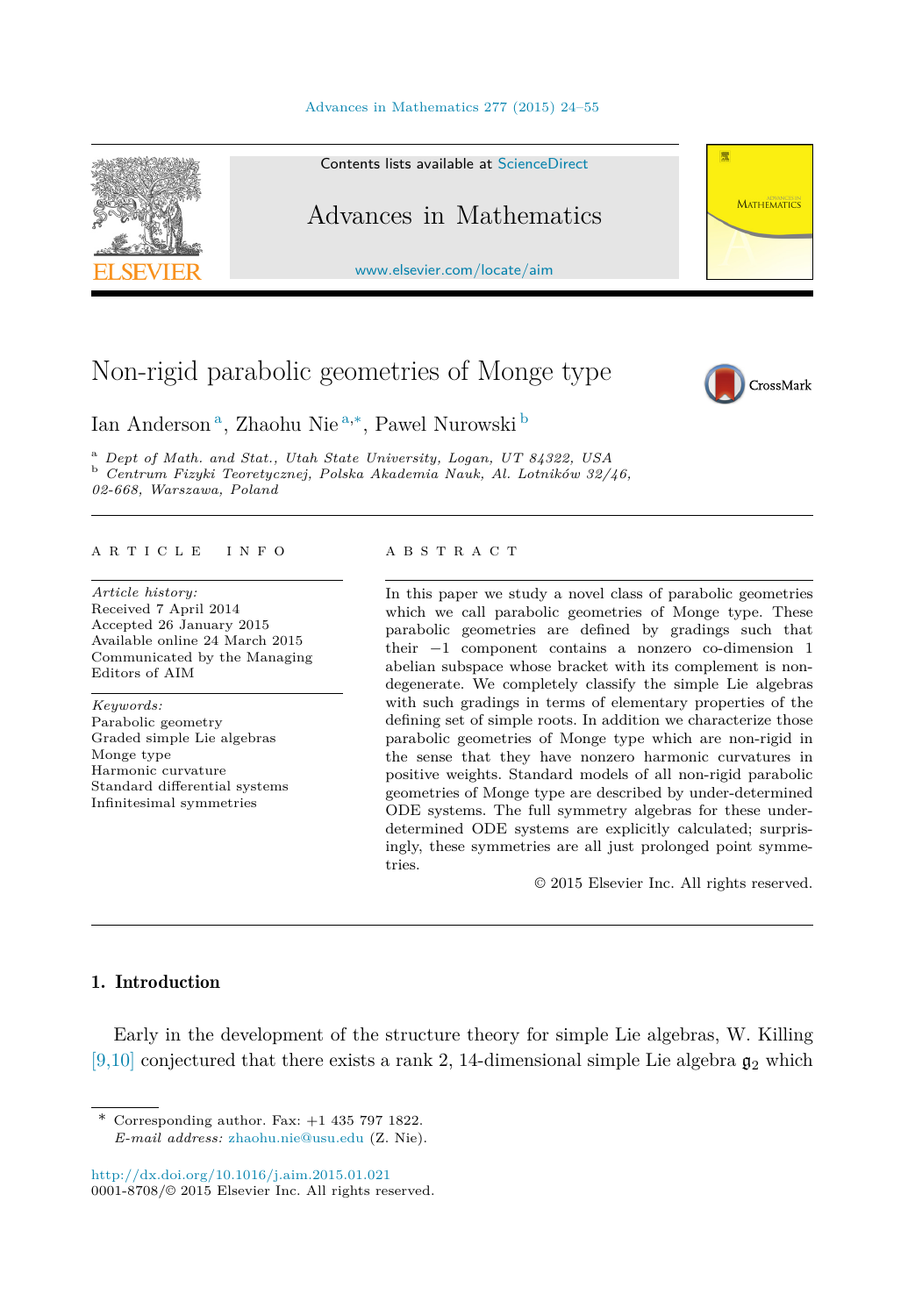<span id="page-1-0"></span>admits a realization as a Lie algebra of vector fields on a 5-dimensional manifold. This realization was discovered independently by F. Engel and E. Cartan<sup>1</sup> and is given by the infinitesimal symmetries of the rank 2 distribution in 5 variables for the under-determined ordinary differential equation

$$
\frac{dz}{dx} = \left[\frac{d^2y}{dx^2}\right]^2.
$$
\n(1.1)

Recall that for any distribution D defined on a manifold *M*, the *Lie algebra of infinitesimal symmetries*  $\mathfrak{X}(\mathcal{D})$  is the set of vector fields *X* on *M* such that  $[X, \mathcal{D}] \subset \mathcal{D}$ . Eq. (1.1) subsequently re-appeared as the flat model in Cartan's solution  $[4]$  to the equivalence problem for rank 2 distributions in 5 variables and in papers by Hilbert [\[11\]](#page-31-0) and Cartan [\[6\]](#page-30-0) on the problem of closed form integration of under-determined ODE systems.

It is therefore natural to ask if all simple Lie algebras admit such elegant realizations as the infinitesimal symmetries of under-determined systems of ordinary differential equations. We shall formulate this question within the context of parabolic geometry and give a complete answer in terms of the novel concept of a *parabolic geometry of Monge type*. These geometries are defined intrinsically in terms of the −1 grading component and exist for all types of simple Lie algebras. In this paper we shall [i] completely classify all parabolic geometries of Monge type; [ii] identify those geometries which are non-rigid and describe the spaces of fundamental curvatures in terms of the second Lie algebra cohomology; [iii] give under-determined ODE realizations for the standard models; and [iv] explicitly calculate the infinitesimal symmetries for the standard models. For each classical simple Lie algebra, one particular parabolic Monge geometry of depth 3 stands out from all the others. We believe that these particular geometries, listed in [Theo](#page-3-0)[rem A,](#page-3-0) merit further study similar to that for the well-known |1|-gradations and contact gradations.

To explain this work in more detail, we first recall a few basic definitions from the general theory of parabolic geometry. As presented in  $[1,17]$ , the underlying structure for any parabolic geometry is a semi-simple Lie algebra  $\mathfrak g$  and a vector space decomposition

$$
\mathfrak{g} = \mathfrak{g}_k \oplus \cdots \oplus \mathfrak{g}_1 \oplus \mathfrak{g}_0 \oplus \mathfrak{g}_{-1} \oplus \cdots \oplus \mathfrak{g}_{-k}.
$$
 (1.2)

Such a decomposition is called a |*k*|*-grading* if: [i]  $[\mathfrak{g}_i, \mathfrak{g}_j] \subset \mathfrak{g}_{i+j}$ ; [ii] the negative part of this grading

$$
\mathfrak{g}_- = \mathfrak{g}_{-1} \oplus \cdots \oplus \mathfrak{g}_{-k}
$$

is generated by  $\mathfrak{g}_{-1}$ , that is,  $[\mathfrak{g}_{-1}, \mathfrak{g}_{\ell}] = \mathfrak{g}_{-1+\ell}$  for  $\ell < 0$ ; and  $[\mathbf{iii}] \mathfrak{g}_k \neq 0$  and  $\mathfrak{g}_{-k} \neq 0$ . The negatively graded part  $\mathfrak{g}_-$  is a graded nilpotent Lie algebra while the non-negative part of this grading

<sup>&</sup>lt;sup>1</sup> Their articles appear sequentially in 1893 in Comptes Rendu  $[2,7]$ .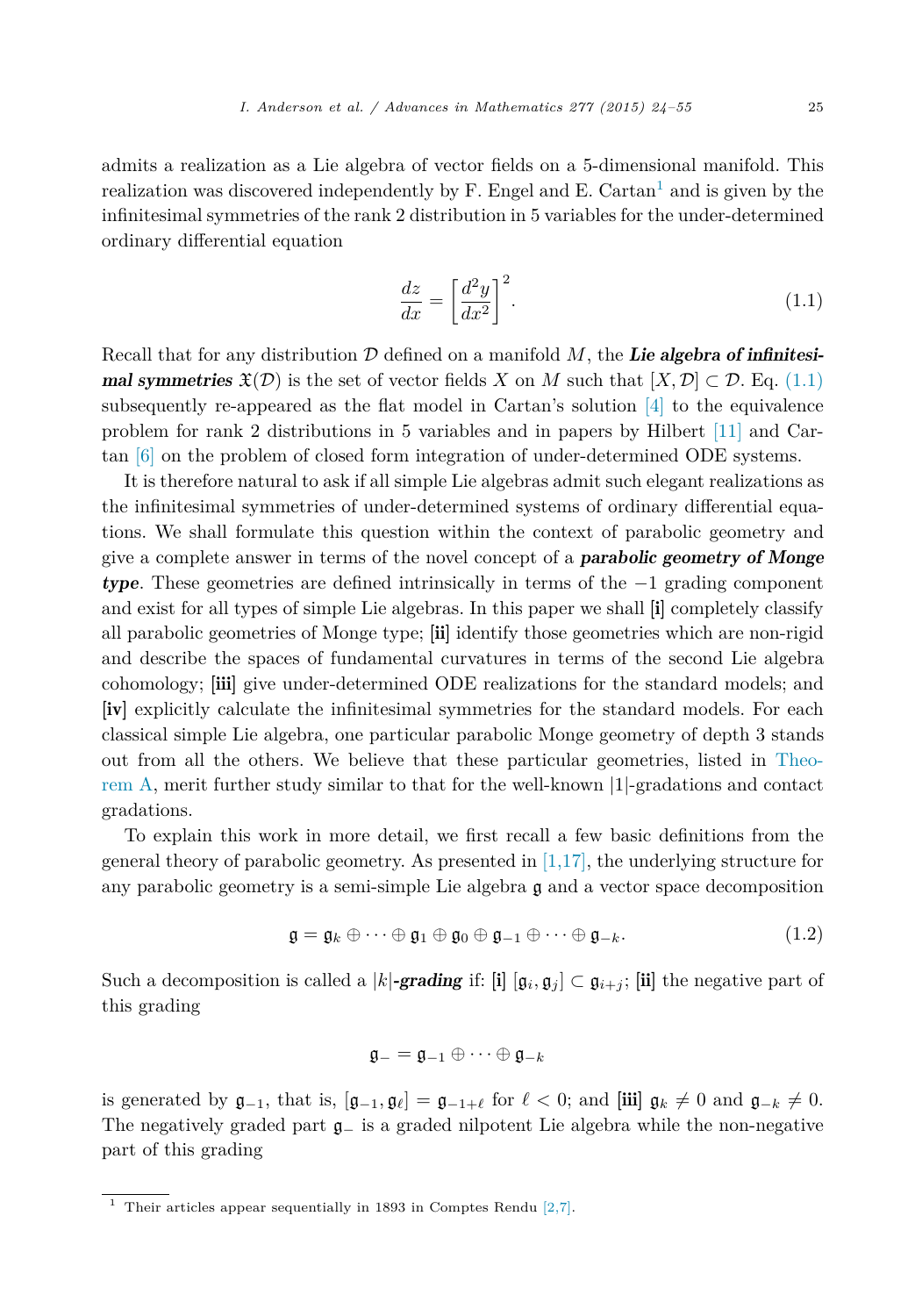$$
\mathfrak{p}=\mathfrak{g}_k\oplus\cdots\oplus\mathfrak{g}_1\oplus\mathfrak{g}_0
$$

<span id="page-2-0"></span>is always a parabolic subalgebra. We remark that for a fixed choice of simple roots  $\Delta^0$ of g, there is a one-to-one correspondence between the subsets  $\Sigma$  of  $\Delta^0$  and the gradings of  $\mathfrak{g}$  [1, [pp. 292–293\].](#page-30-0) We will denote the corresponding parabolic geometry constructed this way by  $(a, \Sigma)$ .

For every |k|-grading of a simple Lie algebra g, there is unique element  $E \in \mathfrak{g}_0$ , called the **grading element**, such that  $[E, x] = jx$  for all  $x \in \mathfrak{g}_j$  and  $-k \leq j \leq k$ . Let  $\Lambda^q(\mathfrak{g}_-, \mathfrak{g})$ be the vector space of *q*-forms on  $\mathfrak{g}_-$  with values in  $\mathfrak{g}$  and set  $\Lambda^q(\mathfrak{g}_-,\mathfrak{g})_p$  to be the subspace of *q*-forms which are homogeneous of weight *p*, that is,

$$
\Lambda^{q}(\mathfrak{g}_{-},\mathfrak{g})_{p}=\{\omega\in\Lambda^{q}(\mathfrak{g}_{-},\mathfrak{g})\mid\mathcal{L}_{E}(\omega)=p\,\omega\}.
$$

The spaces  $\Lambda^*(\mathfrak{g}_-, \mathfrak{g})_p$  define a co-chain complex with respect to the standard Lie algebra differential. The cohomology of this co-chain complex is denoted by<sup>2</sup>  $H<sup>q</sup>(\mathfrak{g}_-,\mathfrak{g})_p$ . A parabolic geometry is called *rigid* if all the degree 2 cohomology spaces in positive weights vanish and **non-rigid** otherwise. The cohomology spaces  $H<sup>q</sup>(\mathfrak{g}_-, \mathfrak{g})_p$  can be calculated by the celebrated method of Kostant [\[13\]](#page-31-0) (see also [1, [§3.3\]](#page-30-0) and [17, [§5.1\]\)](#page-31-0).

With these preliminaries dispatched, fix a  $|k|$ -grading of  $\mathfrak{g}$ , let N be the simply connected Lie group with Lie algebra  $\mathfrak{g}_-$  and let  $\mathcal{D}(\mathfrak{g}_{-1})$  be the distribution on N generated by the left invariant vector fields corresponding to the  $\mathfrak{g}_{-1}$  component of  $\mathfrak{g}_{-}$ . This distribution is called the *standard differential system* associated to the given parabolic geometry.

It is a fundamental result of N. Tanaka (see [17, [Sections 2](#page-31-0) and 5], especially pages 432 and 475) that if  $H^1(\mathfrak{g}_-,\mathfrak{g})_p = 0$  for  $p \geq 0$ , then the Tanaka prolongation of  $\mathfrak{g}_-$  coincides with  $\mathfrak g$  and we have the following Lie algebra isomorphism

$$
\mathfrak{X}(\mathcal{D}(\mathfrak{g}_{-1})) \cong \mathfrak{g}.\tag{1.3}
$$

*In this way, one can construct many examples of distributions* D *whose symmetry algebra*  $\mathfrak{X}(\mathcal{D})$  *is a given finite dimensional simple Lie algebra* g. Indeed, pick a subset  $\Sigma \subset \Delta^0$  of the simple roots and construct the associated grading  $(1.2)$ , which we require to satisfy  $H^1(\mathfrak{g}_-, \mathfrak{g})_p = 0$  for  $p \geq 0$ . This cohomology condition is generally satisfied, with the few exceptions enumerated in [1, [Proposition 4.3.1\]](#page-30-0) or [17, [Proposition 5.1\].](#page-31-0) Then calculate the left invariant vector fields on the nilpotent Lie group *N*. By (1.3) the Lie algebra of the infinitesimal symmetries of the standard differential system  $\mathcal{D}(\mathfrak{g}_{-1})$  is the given simple Lie algebra g. Finally write down a system of ordinary or partial differential equations whose canonical differential system is  $\mathcal{D}(\mathfrak{g}_{-1})$ .

All of these calculations can be done with the Maple *DifferentialGeometry* package and this allowed the authors to generate many examples of differential equations with

<sup>&</sup>lt;sup>2</sup> The notation in Yamaguchi [\[17\]](#page-31-0) is  $H^{p,q}(\mathfrak{g}_-,\mathfrak{g}) = H^q(\mathfrak{g}_-,\mathfrak{g})_{p+q-1}.$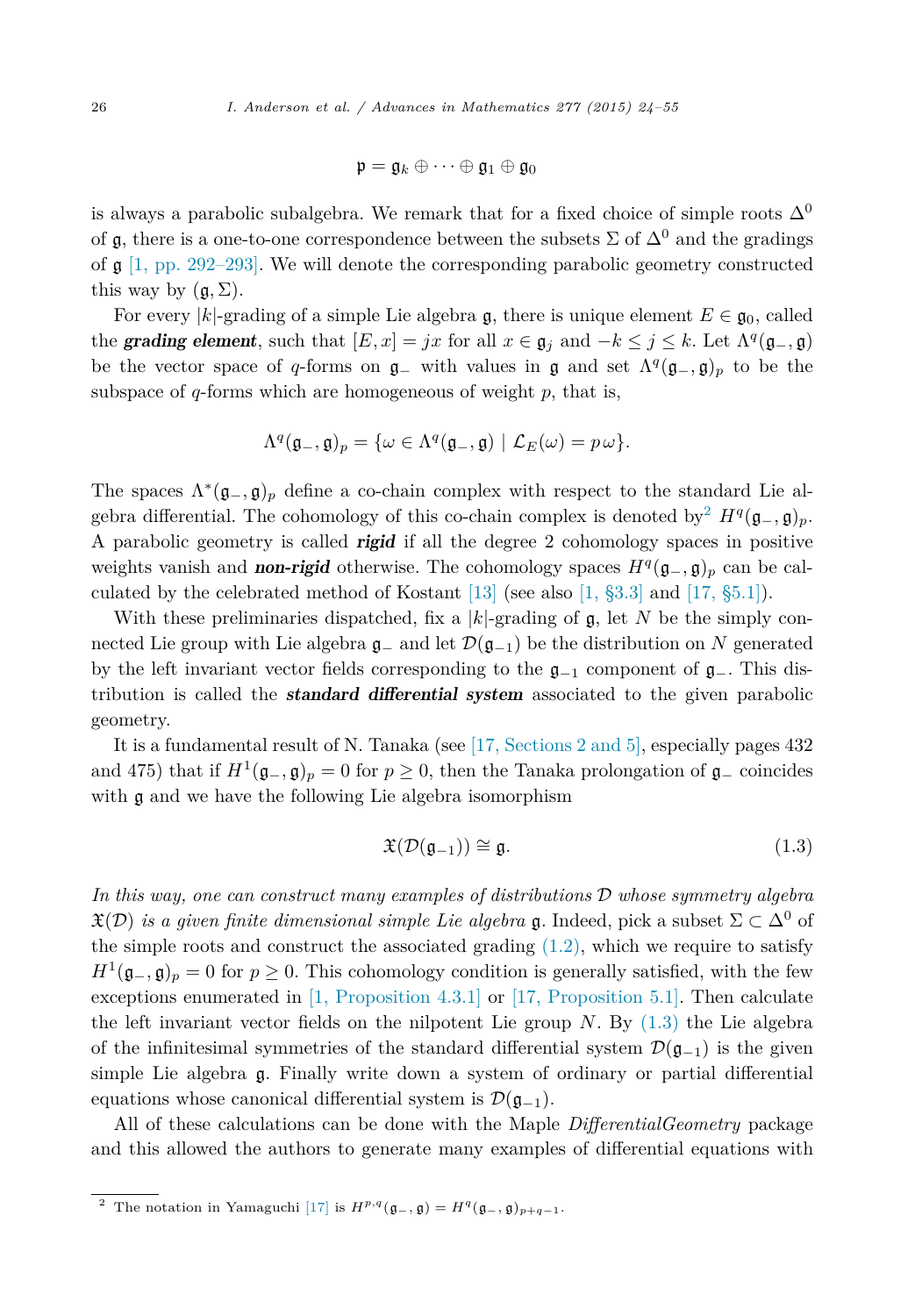<span id="page-3-0"></span>prescribed simple Lie algebras of infinitesimal symmetries. For each classical simple Lie algebra *one* particular parabolic geometry immediately stood out from all the others. These are listed in the following theorem.

**Theorem A.** The standard differential systems for the parabolic geometries  $A_{\ell}\{\alpha_1, \alpha_2, \alpha_3\}$ ,  $C_{\ell}\{\alpha_{\ell-1},\alpha_{\ell}\}, B_{\ell}\{\alpha_1,\alpha_2\}$  and  $D_{\ell}\{\alpha_1,\alpha_2\},$  are realized as the canonical differential sys*tems for the under-determined ordinary differential equations*

I: 
$$
A_{\ell} \{ \alpha_1, \alpha_2, \alpha_3 \}, \ell \ge 3,
$$
  $\dot{z}^i = \dot{y}^0 \dot{y}^i, 1 \le i \le \ell - 2.$  (1.4)

**II**: 
$$
C_{\ell} \{ \alpha_{\ell-1}, \alpha_{\ell} \}, \ \ell \ge 3,
$$
  $\qquad \qquad \dot{z}^{ij} = \dot{y}^{i} \dot{y}^{j}, \ 1 \le i \le j \le \ell - 1.$  (1.5)

III: 
$$
B_{\ell} \{ \alpha_1, \alpha_2 \}, \ \ell \ge 3,
$$
  $\qquad \qquad \dot{z} = \frac{1}{2} \sum_{i,j=1}^{2\ell-3} \kappa_{ij} \dot{y}^i \dot{y}^j.$  (1.6)

**IV**: 
$$
D_{\ell}\{\alpha_1, \alpha_2\}, \ell \ge 4, D_3\{\alpha_1, \alpha_2, \alpha_3\}, \quad \dot{z} = \frac{1}{2} \sum_{i,j=1}^{2\ell-4} \kappa_{ij} \dot{y}^i \dot{y}^j.
$$
 (1.7)

*Here*  $(\kappa_{ij})$  *is a symmetric, non-degenerate constant matrix of an arbitrary signature*  $(r, s)$ , where  $r + s = 2\ell - 3$  for  $B_{\ell}$  or  $r + s = 2\ell - 4$  for  $D_{\ell}$ . The symmetry algebras of **I** *through* IV are *isomorphic,* as real Lie algebras, to  $\mathfrak{sl}(\ell+1,\mathbb{R})$ ,  $\mathfrak{sp}(\ell,\mathbb{R})$ ,  $\mathfrak{so}(r+2,s+2)$ , *and*  $\mathfrak{so}(r+2, s+2)$ *, respectively.* 

We note that the only repetition in the above list is  $A_3$  and  $D_3$ , where the matrix  $(\kappa_{ij})$  has signature  $(1, 1)$ , corresponding to the isomorphism  $\mathfrak{sl}(4, \mathbb{R}) \cong \mathfrak{so}(3, 3)$ .

Evidently, Eqs. (1.6) and (1.7) are the differential equations for a curve  $\gamma(x)$  =  $(x, y^i(x), z(x))$  to lie on the null cone of the metric

$$
g = dx dz - \frac{1}{2} \sum_{ij} \kappa_{ij} dy^i dy^j.
$$

Similarly, the Monge equations  $(1.4)$  and  $(1.5)$  can be interpreted as the differential equations for curves to lie on the common null cones of families of (degenerate) quadratic forms

$$
{dx dzi - dy0 dyi} \text{ and } {dx dzij - dyi dyj}.
$$

The geometric characterization of these families of quadratic forms and their roles as geometric structures associated to parabolic geometries are interesting problems in their own right, which we hope to address in a future publication.

*The main result of this paper is an intrinsic characterization of those parabolic geometries arising in Theorem A, as well as the* g<sup>2</sup> *parabolic geometries defining Eq.* [\(1.1\).](#page-1-0) To motivate this result, two key observations are needed. First, under-determined systems of ordinary differential equations such as I–IV are often referred to, in the geometric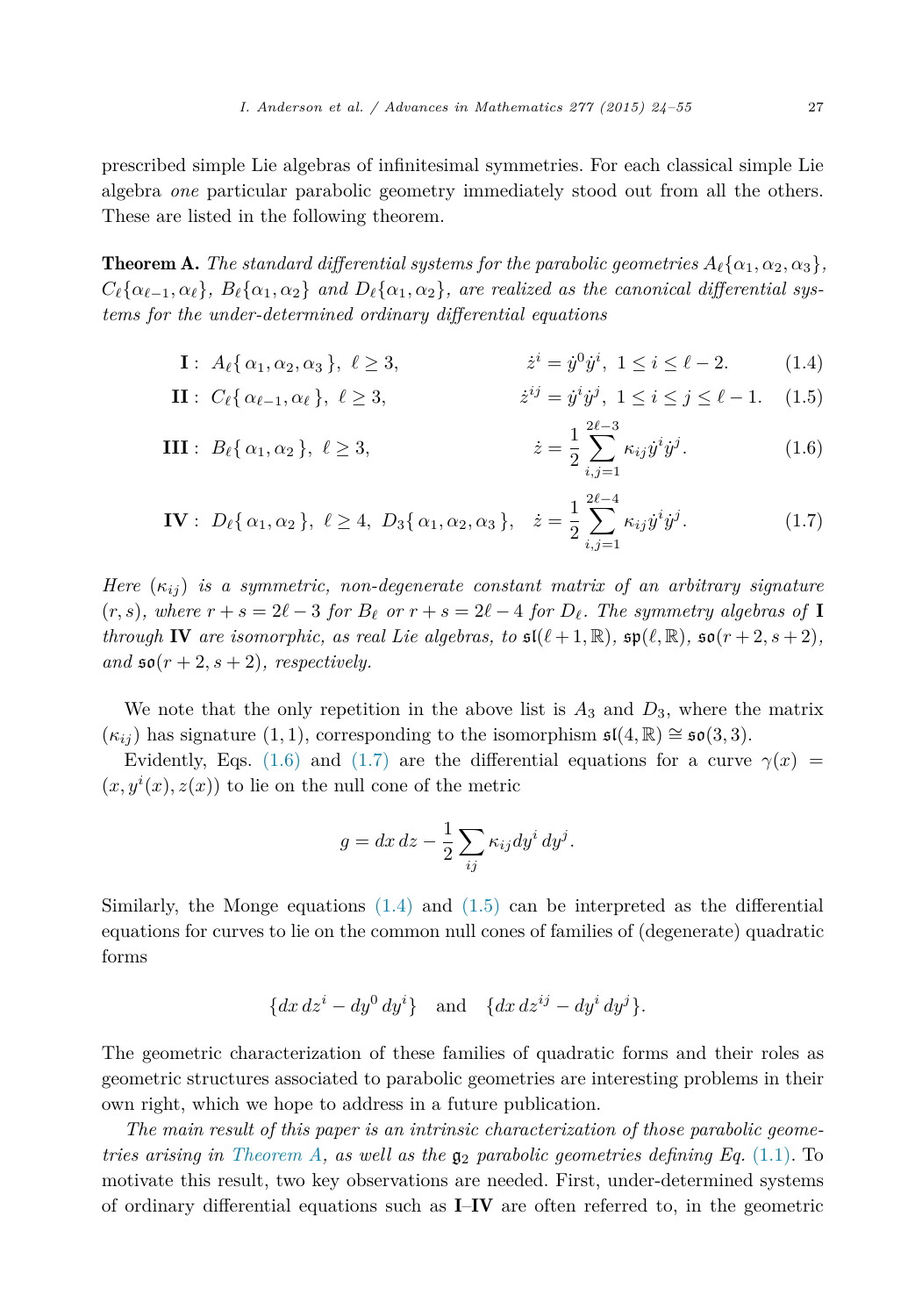<span id="page-4-0"></span>differential equation literature, as *Monge equations*. As distributions these Monge equations are all generated by vector fields  $\{X, Y_1, Y_2, \ldots, Y_d\}$  such that  $[Y_i, Y_j] = 0$  and such that the  $2d + 1$  vector fields  $\{X, Y_i, [X, Y_i]\}$  are all point-wise independent. This first observation suggests the following fundamental definition.

Definition 1.1. A parabolic geometry

$$
\mathfrak{g} = \mathfrak{g}_k \oplus \cdots \oplus \mathfrak{g}_1 \oplus \mathfrak{g}_0 \oplus \mathfrak{g}_{-1} \oplus \cdots \oplus \mathfrak{g}_{-k}
$$

is of *Monge type* if its −1 grading component g−<sup>1</sup> contains a co-dimension 1 non-zero abelian subalgebra  $\mathfrak y$  and dim  $\mathfrak g_{-2} = \dim \mathfrak y$ .

The second observation is that each of the parabolic geometries arising in [Theorem A,](#page-3-0) as well as the Hilbert–Cartan equation  $(1.1)$ , is non-rigid. These two observations motivate our second theorem.

**Theorem B.** Let  $\mathfrak g$  be a split simple Lie algebra of rank  $\ell$  with simple roots  $\{\alpha_1, \alpha_2, \ldots, \alpha_\ell\}$ . *The following is a complete list of non-rigid parabolic geometries of Monge type.*

\n
$$
\text{Ia}: A_{\ell}\{\alpha_1, \alpha_2, \alpha_3\}, \ell \geq 3 \quad\n \text{Ib}: A_{\ell}\{\alpha_1, \alpha_2\}, \ell \geq 2
$$
\n

\n\n
$$
\text{IIa}: C_{\ell}\{\alpha_{\ell-1}, \alpha_{\ell}\}, \ell \geq 3 \quad\n \text{IIb}: C_3\{\alpha_1, \alpha_2, \alpha_3\}
$$
\n

\n\n
$$
\text{IIIa}: B_{\ell}\{\alpha_1, \alpha_2\}, \ell \geq 2 \quad\n \text{IIIb}: B_2\{\alpha_2\} \quad\n \text{IIIc}: B_3\{\alpha_2, \alpha_3\}
$$
\n

\n\n
$$
\text{IIId}: B_3\{\alpha_1, \alpha_2, \alpha_3\}
$$
\n

\n\n
$$
\text{IVA}: D_{\ell}\{\alpha_1, \alpha_2\}, \ell \geq 4
$$
\n

\n\n
$$
\text{Va}: G_2\{\alpha_1\} \quad\n \text{Vb}: G_2\{\alpha_1, \alpha_2\}.
$$
\n

A number of remarks concerning Theorem B are in order.

1. The standard differential systems for cases Ia, IIa, *...* , Va are precisely those given by Eqs.  $(1.4)$ ,  $(1.5)$ ,  $(1.6)$  and  $(1.7)$  (for  $\kappa_{ij}$  with split signature), and  $(1.1)$ . Cases **Ib**, **IIIb**, and **IIIa** with  $\ell = 2$  are the only cases where  $H^1(\mathfrak{g}_-, \mathfrak{g})_p \neq 0$  for some  $p \geq 0$ . The standard models for **Ib** and **IIIb** are easily seen to be the jet spaces  $J^1(\mathbb{R}^1, \mathbb{R}^{\ell-1})$  and  $J^1(\mathbb{R}^1, \mathbb{R}^1)$ . The standard models for **IIb**, **IIIc**, and **IIId** are respectively

$$
\dot{z}^1 = \dot{y}^1 \dot{y}^2 \quad \dot{z}^2 = x\dot{y}^2 \quad \dot{z}^3 = (y^1 + \dot{y}^1 x)\dot{y}^2 \quad \dot{z}^4 = y^1 \dot{y}^1 \dot{y}^2,\tag{1.8}
$$

$$
\dot{z} = \ddot{y}^1 \dot{y}^2, \quad \text{and} \tag{1.9}
$$

$$
\dot{z}^1 = \dot{y}^1 \dot{y}^2 \quad \dot{z}^2 = \frac{1}{2} (\dot{y}^2)^2 \quad \dot{z}^3 = \frac{1}{2} \dot{y}^1 (\dot{y}^2)^2 \quad \dot{z}^4 = \frac{1}{2} \dot{y}^2 (x \dot{y}^1 \dot{y}^2 - y^1 \dot{y}^2 - 2 \dot{y}^1 y^2). \tag{1.10}
$$

Finally, the standard differential system in case Vb is simply a partial prolongation of the standard differential system for  $(1.1)$  (see also [17, [§1.3\]\)](#page-31-0). We provide the details for these calculations in Section [4.](#page-18-0)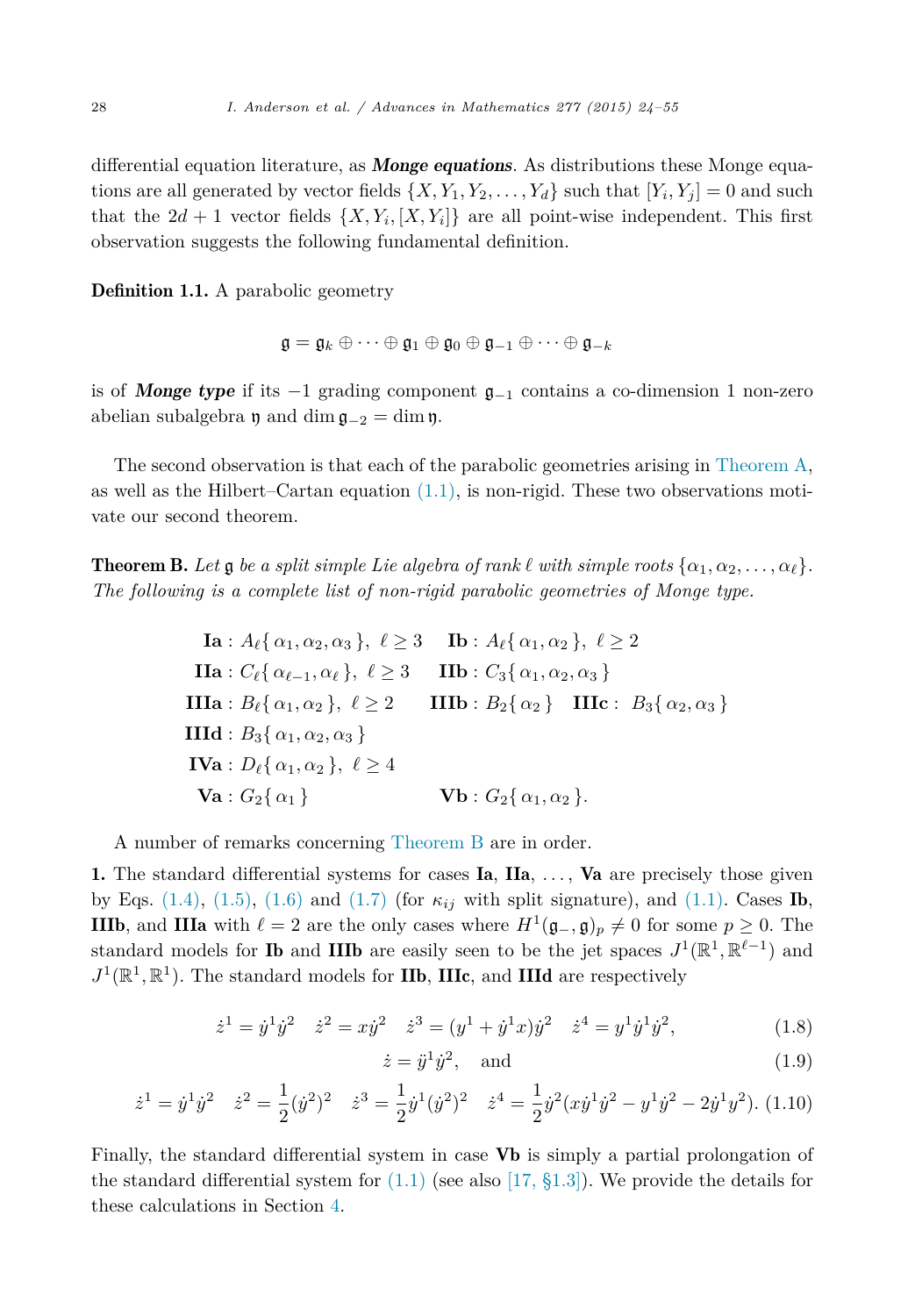2. It is a relatively straightforward matter to extend this classification of non-rigid parabolic Monge geometries to *all real simple Lie algebras*. In the real case the |*k*|-gradings are defined by those subsets of simple roots which are disjoint from the compact roots and invariant under the Satake involution [1, [Theorem 3.2.9\].](#page-30-0) This requirement, our classification of parabolic Monge gradations in [Theorem 2.4](#page-9-0) and the classification of real simple Lie algebras (see, for example, [1, Table [Appendix B.4\]\)](#page-30-0), show that, in addition to the split real forms listed in [Theorem B,](#page-4-0) one only has to in-clude the real parabolic geometries listed in [Theorem A](#page-3-0) III and IV for  $\kappa_{ij}$  of general signature.

**3.** It is rather disappointing that none of the exceptional Lie algebras  $f_4$ ,  $\mathfrak{e}_6$ ,  $\mathfrak{e}_7$ ,  $\mathfrak{e}_8$  appear in [Theorem B](#page-4-0) but, simply stated, there are rather few non-rigid parabolic geometries for these algebras [\[17\]](#page-31-0) and none of these satisfy the Monge criteria of [Theorem 2.4.](#page-9-0) (See, however, Cartan [\[3\]](#page-30-0) for the standard differential system for  $f_4\{\alpha_4\}$  which is not of Monge type. In the same spirit, see [17, [p. 480\]](#page-31-0) for some other linear PDE systems with simple Lie algebras of symmetries.)

4. We remark also that just as the Hilbert–Cartan equation [\(1.1\)](#page-1-0) arises as the reduction of the parabolic Goursat equation

$$
32u_{xy}^3 - 12u_{yy}^2u_{xy}^2 + 9u_{xx}^2 - 36u_{xx}u_{xy}u_{yy} + 12u_{xx}u_{yy}^3 = 0
$$

(see  $[5]$  and  $[15]$ ), one also finds in  $[5, p. 414]$  $[5, p. 414]$  that Eq.  $(1.6)$ , with  $\ell = 3$ , appears as the reduction of a certain second order system of 3 non-linear partial differential equations for 1 unknown function in 3 independent variables. See the Ph.D. thesis of S. Sitton [\[14\]](#page-31-0) for details.

5. With regards to the Cartan equivalence problem associated to each of these non-rigid parabolic geometries of Monge type, it hardly needs to be said that the  $\mathfrak{g}_2$  parabolic geometry defined by  $\{\alpha_1\}$  was solved in full detail by Cartan [\[4\].](#page-30-0) For the remaining interesting cases, that is, except cases **Ib**, **IIIb**, and **IIIa** with  $\ell = 2$ , we remark that, unlike the g<sup>2</sup> equivalence problem, *all fundamental invariants appear in the solution to the equivalence problem as torsion.*<sup>3</sup> The equivalence problems associated to the parabolic geometries IIb and IIId are quite remarkably simple – each admits only a scalar torsion invariant and no curvature invariants.

6. As pointed out by the referee, the papers [\[18\]](#page-31-0) and [\[19\]](#page-31-0) by Yamaguchi and Yatsui are closely related to the subject of this article. Let us recall that for any regular distribution D on a manifold *M* one can associate a graded nilpotent Lie algebra

$$
\sigma(\mathcal{D}) = \sigma_{-1} \oplus \sigma_{-2} \oplus \cdots \oplus \sigma_{-k}
$$

called the symbol algebra. In accordance with [Definition 1.1,](#page-4-0) we then say that  $\mathcal D$  is a Monge distribution if  $\sigma_{-1}$  admits a co-dimension 1 abelian subalgebra  $\mathfrak{y}$ . More generally,

 $3$  For the definition of the torsion of a Cartan connection, see [1, [p. 85\].](#page-30-0)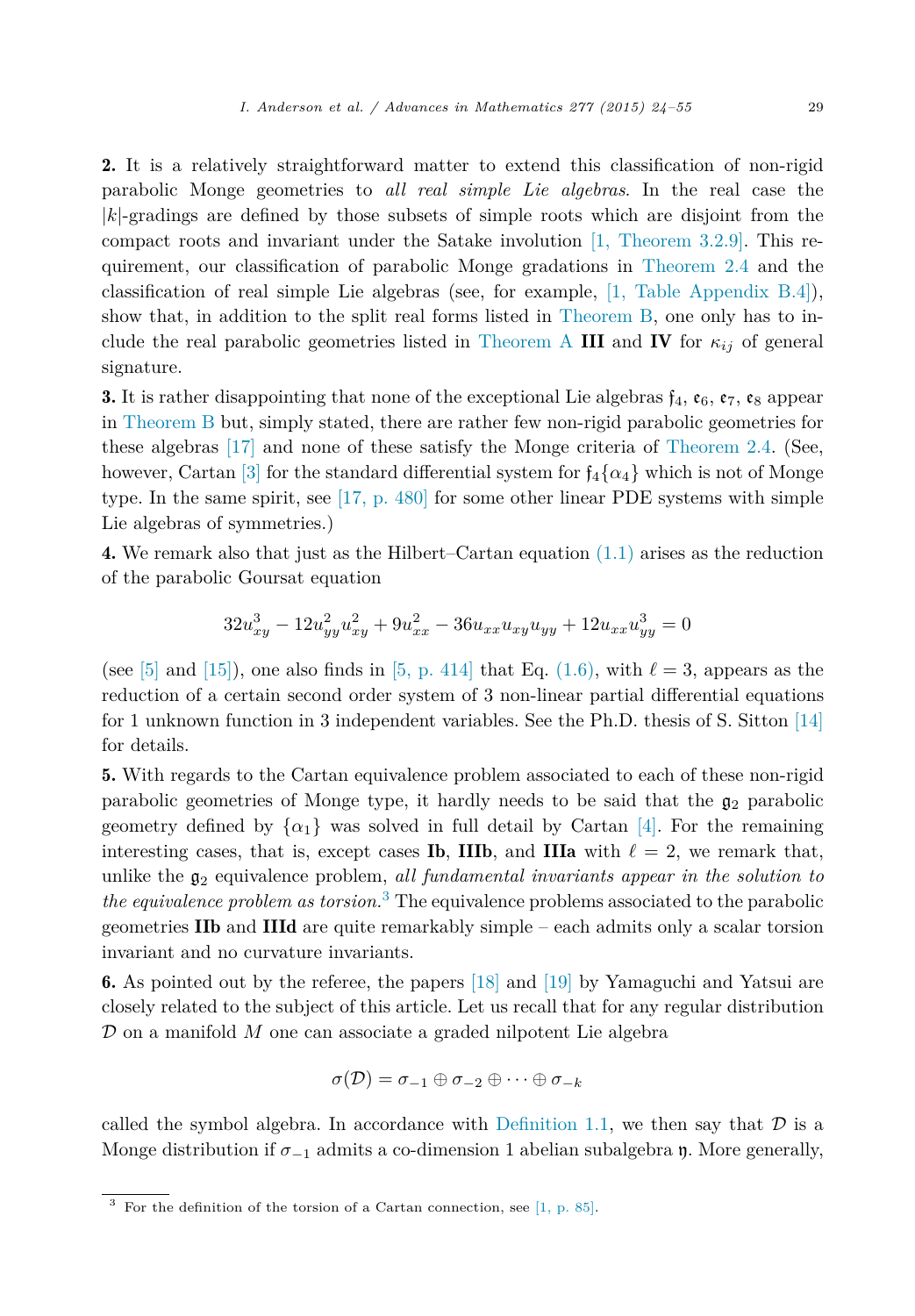one says that D defines a pseudo-product structure on M if  $\sigma_{-1}$  is the vector space direct sum of two 2 abelian subalgebras *ζ* and y. A general method of constructing pseudo-product structures is given in [\[18\]](#page-31-0) which produces, from a different viewpoint, the Monge gradations in cases IIa, IIIa, and IVa of [Theorem B.](#page-4-0)

For pseudo-product structures there is a duality construction for the standard models – one can view either one of the subalgebras  $\zeta$  or  $\mathfrak y$  as defining the horizontal distribution of total vector fields for a system of differential equations. In this paper we have taken this horizontal distribution to be the 1-dimensional complement to the codimension-1 abelian sub-algebra, resulting in the realization of the standard models as *under-determined nonlinear ODE* or Monge equations. In [\[19\],](#page-31-0) the co-dimension 1 abelian subalgebra is taken as the horizontal space, leading to realization of the standard models as *over-determined linear PDE*. The dual systems to the Monge equations **III** and **IV** corresponding to  $B_{\ell}$ and  $D_{\ell}$  in [Theorem A](#page-3-0) are

$$
\frac{\partial^2 y}{\partial x_p \partial x_q} = \kappa_{pq} \frac{\partial^2 y}{\partial x_1^2}, \quad 1 \le p, q \le n,
$$

where *y* is the unknown function and the  $x_p$  for  $1 \leq p \leq n$  are the independent variables with  $n = 2\ell - 3$  for  $B_{\ell}$  and  $n = 2\ell - 4$  for  $D_{\ell}$ . For the dual systems to Monge equations II corresponding to  $C_{\ell}$ , we refer the reader to Eqs.  $(3.6)$  and  $(3.7)$  in [\[19\].](#page-31-0) It is an interesting and instructive exercise to explicitly exhibit the transformations between these two realizations.

The paper is organized as follows. In Section 2 we give a complete classification of the grading subsets  $\Sigma$  for parabolic geometries of Monge type. We show, in particular, that for simple Lie algebras of rank  $\ell \geq 3$ , there is a unique simple root  $\zeta \in \Sigma$  which is connected in the Dynkin diagram to every other element of  $\Sigma$ . In Section [3,](#page-12-0) we adapt the arguments of Yamaguchi [\[17\]](#page-31-0) to describe all the non-rigid parabolic geometries of Monge type, thereby proving [Theorem B.](#page-4-0) We also describe the cohomology spaces  $H^2(\mathfrak{g}_-,\mathfrak{g})_p$ with positive homogeneity weights (as irreducible representations of  $\mathfrak{g}_0$ ) for each non-rigid parabolic geometry. This gives a characterization of the curvature for the normal Cartan connection which will play an important role in our subsequent study of the Cartan equivalence problem for non-rigid parabolic geometries of Monge type. In Section [4,](#page-18-0) we explicitly give the structure equations for the nilpotent Lie algebras g<sup>−</sup> for each non-rigid parabolic geometry of Monge type. In each case we integrate these structure equations to obtain the Monge equation realizations of the standard differential systems. This establishes [Theorem A.](#page-3-0) Finally in Section [5](#page-28-0) we use standard methods to explicitly calculate the infinitesimal symmetry generators for our standard models in [Theorem A.](#page-3-0) Remarkably, these infinitesimal symmetries are all prolonged point transformations.

### 2. Parabolic geometries of Monge type

In the introduction we defined the notion of a parabolic geometry of Monge type [\(Definition 1.1\)](#page-4-0) as one for which the  $\mathfrak{g}_{-1}$  component contains a co-dimension 1 non-zero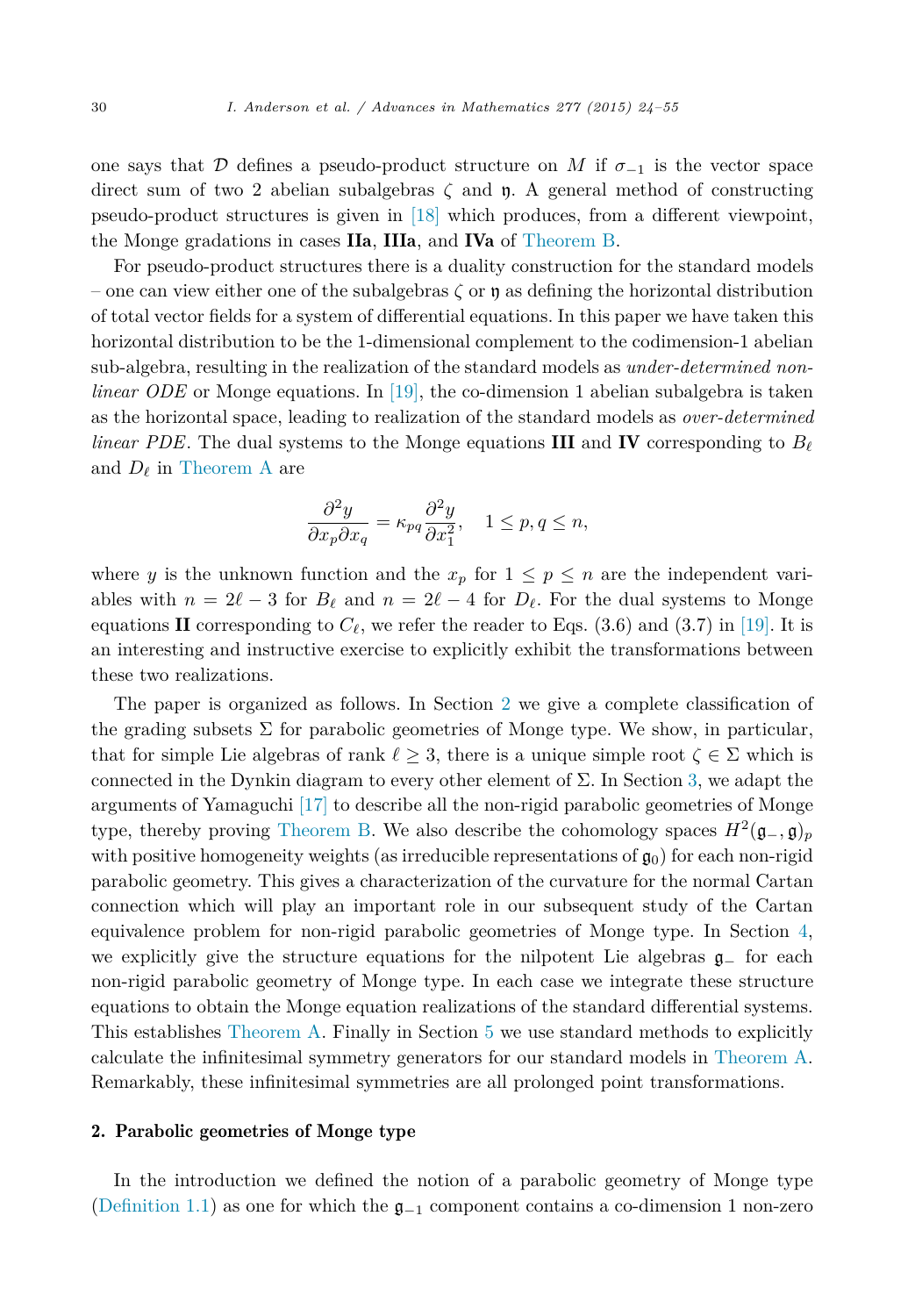<span id="page-7-0"></span>abelian subalgebra  $\mathfrak y$  satisfying dim  $\mathfrak g_{-2} = \dim \mathfrak y$ . In this section we obtain a remarkable intrinsic classification of these parabolic geometries in terms of the defining set of simple roots Σ. The key to this classification is the fact that the set Σ must contain a distinguished root  $\zeta$  which is adjacent to all the other roots of  $\Sigma$  in the Dynkin diagram of  $\mathfrak g$ (see [Theorem 2.4\)](#page-9-0).

Let **g** be a complex semi-simple Lie algebra of rank  $\ell$  with Cartan subalgebra  $\mathfrak{h}$  and roots  $\Delta$ , positive roots  $\Delta^+$  and simple roots  $\Delta^0$ . The height of a root  $\beta = \sum$ *α*∈Δ<sup>0</sup>  $n_{\alpha}$ *α* with

respect to  $\Sigma$  is defined as  $\text{ht}_{\Sigma}(\beta) = \sum$ *α*∈Σ  $n_{\alpha}$ , and the set of roots with height *j* is denoted by  $\Delta^j_{\Sigma}$ . The *j*-th grading component in [\(1.2\)](#page-1-0) is

$$
\mathfrak{g}_j = \bigoplus_{\beta \in \Delta^j_{\Sigma}} \mathfrak{g}_{\beta} \text{ for } j \neq 0 \text{ and } \mathfrak{g}_0 = \mathfrak{h} \oplus \bigoplus_{\beta \in \Delta^0_{\Sigma}} \mathfrak{g}_{\beta}.
$$

It is clear that dim  $\mathfrak{g}_i = \dim \mathfrak{g}_{-i}$ .

While we shall primarily be concerned with the case dim  $\mathfrak{g}_{-1} > 2$ , we shall, nevertheless, be required to carefully analyze the case dim  $\mathfrak{g}_{-1} = 2$  since this contains the exceptional Lie algebra  $g_2$  for the Hilbert–Cartan equation  $(1.1)$ . For this special case, we shall use the following.

**Lemma 2.1.** Let  $\mathfrak{g}$  be a |k|-graded simple Lie algebra. If dim  $\mathfrak{g}_{-1} = 2$ , then rank  $\mathfrak{g} = 2$ .

**Proof.** We show that if rank  $\mathfrak{g} > 2$  then dim  $\mathfrak{g}_1 > 2$ . Let  $\Sigma \subset \Delta^0$  be any non-empty subset of the simple roots  $\Delta^0$  for g. If rank g > 2, then the set  $\Sigma$  must non-trivially intersect a set of 3 connected simple roots  $\{\alpha, \beta, \gamma\}$ . Then  $\alpha, \alpha + \beta, \alpha + \beta + \gamma, \beta, \beta + \gamma,$ and  $\gamma$  are all roots. Regardless of which of these 3 simple roots  $\alpha$ ,  $\beta$ ,  $\gamma$  are in  $\Sigma$ , there will always be at least 3 roots with height 1 relative to  $\Sigma$  and therefore dim  $\mathfrak{g}_{-1} \geq 3$ . For example, if the intersection with  $\Sigma$  contains just  $\beta$ , then  $\beta$ ,  $\alpha + \beta$ , and  $\beta + \gamma$  have height 1 while if the intersection contains  $\alpha$  and  $\gamma$ , then the roots  $\alpha$  and  $\alpha + \beta$ ,  $\beta + \gamma$ , and  $\gamma$ have height 1.  $\Box$ 

**Theorem 2.2.** Let  $\mathfrak{g}$  be a |k|-graded simple Lie algebra of Monge type with dim  $\mathfrak{g}_{-1} = 2$ . *Then the possibilities are:*

1*.*  $A_2\{\alpha_1, \alpha_2\}$  2*.*  $B_2\{\alpha_2\}$  (*the short root*) 3*.*  $B_2\{\alpha_1, \alpha_2\}$ 4*.*  $G_2\{\alpha_1\}$  (*the short root*) 5*.*  $G_2\{\alpha_1, \alpha_2\}$ 

**Proof.** By the above lemma rank  $\mathfrak{g} = 2$  and hence  $\mathfrak{g}$  is of type  $A_2$ ,  $B_2 = C_2$ , or  $G_2$ . The gradations not in the above list are  $A_2\{\alpha_1\}$ ,  $A_2\{\alpha_2\}$ ,  $B_2\{\alpha_1\}$  and  $G_2\{\alpha_2\}$ , and they are not of Monge type; specifically, the gradations  $A_2\{\alpha_1\}$ ,  $A_2\{\alpha_2\}$ , and  $B_2\{\alpha_1\}$  have depth  $k = 1$  while for  $G_2\{\alpha_2\}$  one easily checks that dim  $\mathfrak{g}_{-1} = 4$  and dim  $\mathfrak{g}_{-2} = 1$ . □

For the rest of this section we focus on the case dim  $\mathfrak{g}_{-1} > 2$ .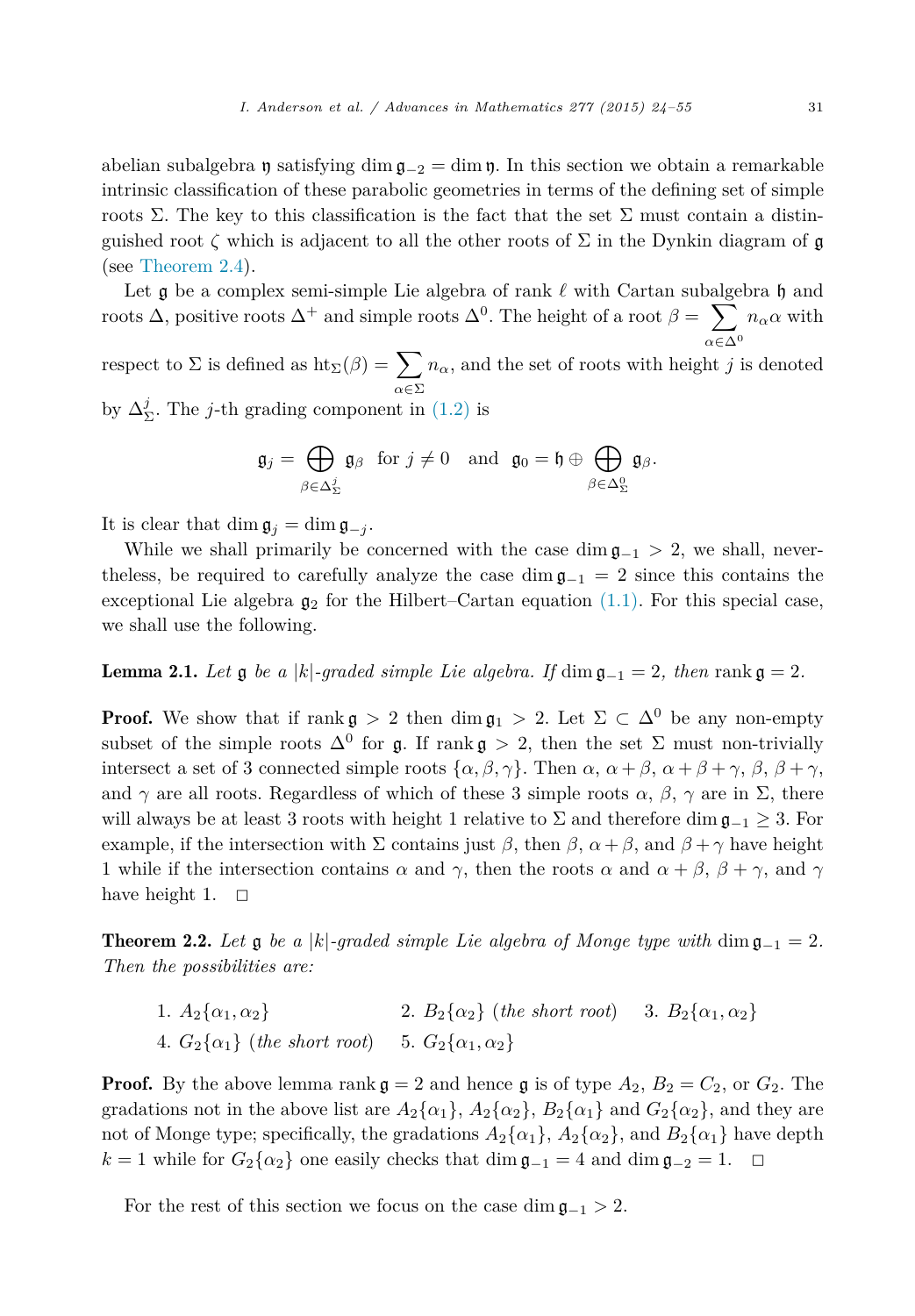<span id="page-8-0"></span>Proposition 2.3. *Let* g *be a* |*k*|*-graded semi-simple Lie algebra of Monge type with*  $\dim \mathfrak{g}_{-1} > 2$ , and let  $\Sigma$  be the subset of simple roots which defines the gradation of  $\mathfrak{g}$ .  $[i]$  *The abelian subalgebra*  $\mathfrak{y} \subset \mathfrak{g}_{-1}$  *is*  $\mathfrak{g}_0$ *-invariant.* 

- $\left[\text{ii}\right]$  *There is a 1-dimensional*  $\mathfrak{g}_0$ *-invariant subspace*  $\mathfrak{x}$  *such that*  $\mathfrak{g}_{-1} = \mathfrak{x} \oplus \mathfrak{y}$ *.*
- $[\textbf{iii}]$  *There is a unique simple root*  $\zeta \in \Sigma$  *and roots*  $\{\beta_1, \beta_2, \dots, \beta_d\} \subset \Delta_{\Sigma}^1$  *such that*

$$
\mathfrak{x} = \mathfrak{g}_{-\zeta} \quad and \quad \mathfrak{y} = \mathfrak{g}_{-\beta_1} \oplus \mathfrak{g}_{-\beta_2} \oplus \cdots \oplus \mathfrak{g}_{-\beta_d}.
$$
 (2.1)

 $\textbf{iv}$  *The set*  $\Sigma$  *consists* precisely of the root  $\zeta$  and all roots adjacent to  $\zeta$  in the Dynkin *diagram for* g*.*

 $[v]$  *If*  $\mathfrak{g}_0$  *contains no simple ideal of*  $\mathfrak{g}$ *, then the Lie algebra*  $\mathfrak{g}$  *is simple.* 

**Proof.** [i] Let  $\{y_1, y_2, \ldots, y_d\}$  be a basis for y and let  $\{x, y_1, y_2, \ldots, y_d\}$  be a basis for  $\mathfrak{g}_{-1}$ . The generating condition  $[\mathfrak{g}_{-1}, \mathfrak{g}_{-1}] = \mathfrak{g}_{-2}$  and the fact that dim  $\mathfrak{g}_{-2} = \dim \mathfrak{y}$  imply that

$$
ad_x: \mathfrak{y} \to \mathfrak{g}_{-2} \text{ is an isomorphism.} \tag{2.2}
$$

This implies that the vectors  $z_i = [x, y_i]$  form a basis for  $\mathfrak{g}_{-2}$ . Let  $u \in \mathfrak{g}_0$ . Since the action of  $\mathfrak{g}_0$  on  $\mathfrak{g}$  preserves the  $|k|$ -grading, it follows that

$$
[u, y_i] = a_i x + b_i^j y_j.
$$

Since the vectors  $y_i$  commute, the Jacobi identity for the vectors  $u, y_i, y_j$  yields

$$
a_i z_j - a_j z_i = 0 \quad \text{for all } 1 \le i < j \le d.
$$

Since  $d > 1$  this implies that  $a_i = 0$  and hence  $[u, y_i] \in \mathfrak{y}$ . This proves [i].

[ii] Since  $\mathfrak g$  is a complex semi-simple Lie algebra,  $\mathfrak g_0$  is a reductive Lie algebra and the center  $\mathfrak{z}(\mathfrak{g}_0) \subset \mathfrak{h}$  by [1, [Theorem 3.2.1\].](#page-30-0) Hence the center acts on  $\mathfrak{g}_{-1}$  by semi-simple endomorphisms. Therefore the representation of  $\mathfrak{g}_0$  on  $\mathfrak{g}_{-1}$  is completely reducible (see for example [1, [p. 316\]\)](#page-30-0). Thus the  $\mathfrak{g}_0$ -invariant subspace  $\mathfrak{y}_0$  admits a  $\mathfrak{g}_0$ -invariant complement x.

[iii] Since the Cartan subalgebra h of g used to define the root space decomposition of g is, by definition, contained in  $\mathfrak{g}_0$ , the  $\mathfrak{g}_0$ -invariant subspaces x and y must be direct sums of the (1-dimensional) root spaces corresponding to roots in  $\Delta^1_{\Sigma}$ . This proves Eq. (2.1).

Put  $\mathfrak{x} = \mathfrak{g}_{-\mathcal{C}}$ . In order to complete the proof of [iii], we must verify that  $\zeta$  is a simple root. Suppose not. Since  $\zeta$  is a positive root of height 1, we can therefore write  $\zeta = \zeta' + \zeta''$ , where  $\zeta'$  is a positive root of height 0 and  $\zeta''$  is a positive root of height 1. Then, on the one hand,

$$
[\mathfrak{g}_{\zeta'},\mathfrak{x}]=[\mathfrak{g}_{\zeta'},\mathfrak{g}_{-\zeta}]=\mathfrak{g}_{-\zeta''}.
$$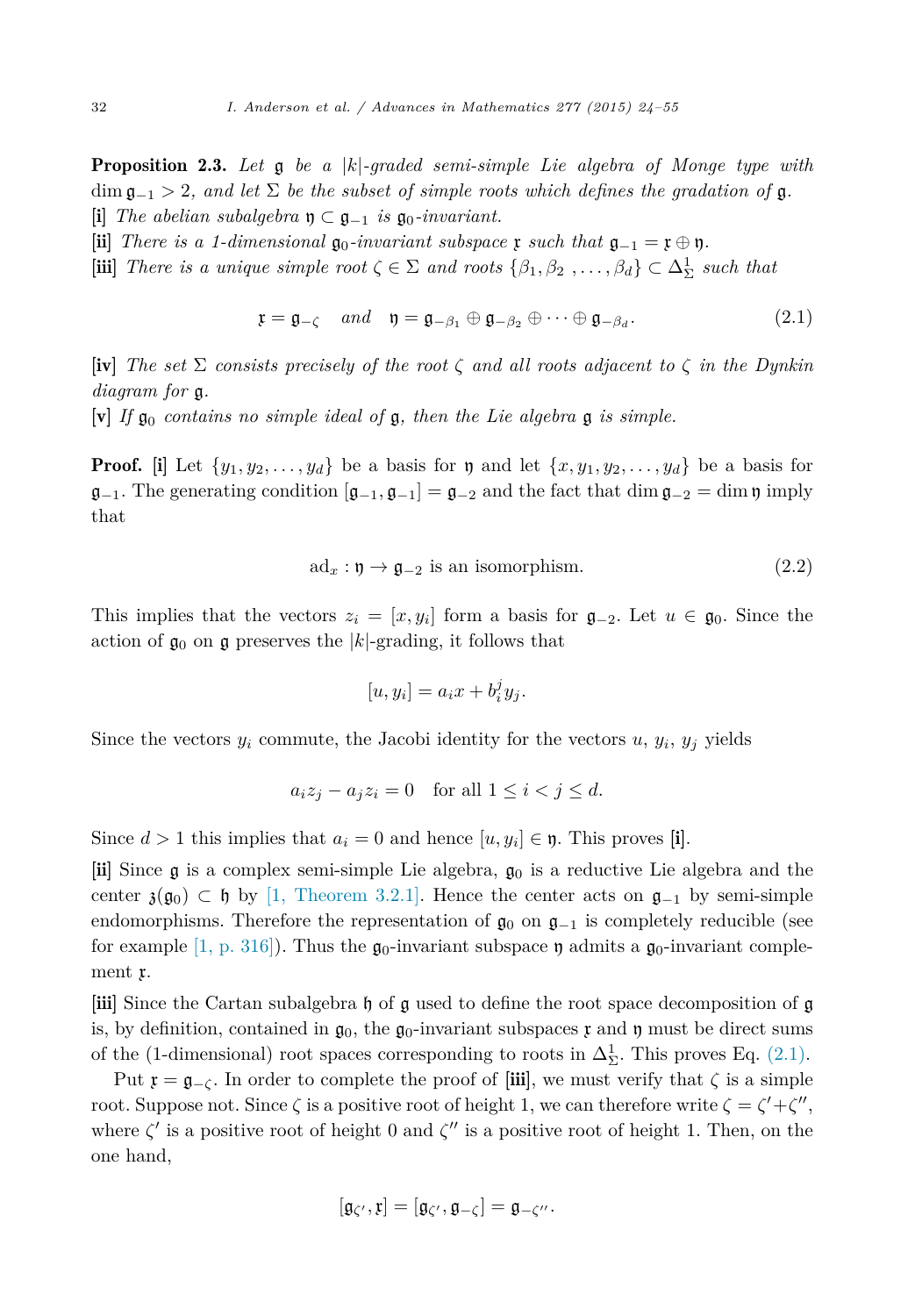<span id="page-9-0"></span>On the other hand,  $\mathfrak{g}_{\zeta'} \subset \mathfrak{g}_0$  and so  $[\mathfrak{g}_{\zeta'}, \mathfrak{x}] \subset \mathfrak{x}$  since  $\mathfrak{x}$  is  $\mathfrak{g}_0$ -invariant. This contradicts the above equation and therefore  $\zeta$  must be a simple root which belongs to  $\Sigma$ .

[iv] Let  $\beta \in \Sigma \backslash \zeta$  and let  $x \in \mathfrak{g}_{-\zeta}$  and  $y \in \mathfrak{g}_{-\beta}$  be non-zero vectors. By  $(2.2), [x, y] \in \mathfrak{g}_{-2}$  $(2.2), [x, y] \in \mathfrak{g}_{-2}$ is non-zero,  $\zeta + \beta$  must be a root, and therefore  $\beta$  is adjacent to  $\zeta$  in the Dynkin diagram for g. Conversely, let  $\beta$  be any simple root adjacent to  $\zeta$ . Then  $\beta + \zeta$  is a root and  $[\mathfrak{g}_{-\beta}, \mathfrak{g}_{-\zeta}] = \mathfrak{g}_{-\beta-\zeta}$ . If  $\beta \notin \Sigma$ , then  $\beta \in \Delta_{\Sigma}^0$  and therefore, by the  $\mathfrak{g}_0$ -invariance of  $\mathfrak{g}_{-\zeta}$ ,  $[\mathfrak{g}_{-\beta}, \mathfrak{g}_{-\zeta}] \subset \mathfrak{g}_{-\zeta}$ . This is a contradiction and hence  $\beta \in \Sigma$ .

[v] Suppose that  $\mathfrak{g} = \mathfrak{l} \oplus \mathfrak{k}$ , where  $\mathfrak{l}$  and  $\mathfrak{k}$  are semi-simple. The condition that  $\mathfrak{g}_0$  contains no simple ideal of  $\mathfrak g$  implies that  $\Sigma$  must contain simple roots of l and  $\mathfrak k$ . Therefore  $\Sigma$  is disconnected in the Dynkin diagram of  $\mathfrak{g}$ , which contradicts  $[\mathbf{iv}]$ .  $\Box$ 

In view of [**v**], we henceforth assume that  $(g, \Sigma)$  is a parabolic geometry of Monge type with g simple. By [Proposition 2.3,](#page-8-0) there is a simple root *ζ* such that all the other roots in Σ are connected to  $\zeta$  in the Dynkin diagram for **g**. We say that the root  $\zeta$  is the *leader* of Σ. However not every simple root of g can serve as a leader for a parabolic geometry of Monge type. To complete our characterization, we now turn our attention to the gradation of  $\mathfrak g$  by the leader  $\zeta$  itself, and in particular to the decomposition of the semi-simple part  $\mathfrak{g}^{ss}_{\zeta,0}$  of its 0-grading component. By virtue of the connectivity of  $\Sigma$ , there is a one-to-one correspondence between the remaining roots Σ\*ζ* and the connected components of graph obtained by removing the node *ζ* in the Dynkin diagram for g. Label these connected components by  $\Upsilon_{\alpha}$  for  $\alpha \in \Sigma \backslash \zeta$  so that

$$
\Delta^0 = \{\zeta\} \cup \bigcup_{\alpha \in \Sigma \setminus \zeta} \Upsilon_{\alpha}.
$$

Let  $\mathfrak{g}(\Upsilon_\alpha)$  be the complex simple Lie algebra with Dynkin diagram  $\Upsilon_\alpha$ . Then by  $\ket{1}$ , [Proposition 3.2.2\]](#page-30-0) we have the following decomposition

$$
\mathfrak{g}_{\zeta,0}^{ss}=\bigoplus_{\alpha\in\Sigma\backslash\zeta}\mathfrak{g}(\Upsilon_\alpha).
$$

Theorem 2.4. *Let* g *be a parabolic geometry of a complex simple Lie algebra as determined by the set of simple* roots  $\Sigma$ *. If* dim  $\mathfrak{g}_{-1} > 2$ , *then*  $\mathfrak{g}$  *is a parabolic geometry of Monge type if and only if*

 $\{i\}$  *there is root*  $\zeta \in \Sigma$  *which is adjacent to every other root in*  $\Sigma$  *in the Dynkin diagram of* g*; and*

 $\textbf{ii}$  *For* each  $\alpha \in \Sigma \backslash \zeta$ , the parabolic geometry for the complex simple Lie algebra  $\mathfrak{g}(\Upsilon_{\alpha})$ *defined by the root*  $\{\alpha\}$  *is*  $|1|$ *-graded.* 

Condition [ii] of Theorem 2.4 excludes just two possibilities. The first is *F*<sup>4</sup> with  $\zeta = \alpha_4$ , the short root, and the other exclusion is  $C_m$  with  $\zeta = \alpha_i$ , for  $1 \leq i \leq m-2$ ,  $m \geq 3$ . (See [Corollary 2.6](#page-12-0) for details.) Therefore there are many Monge gradations, and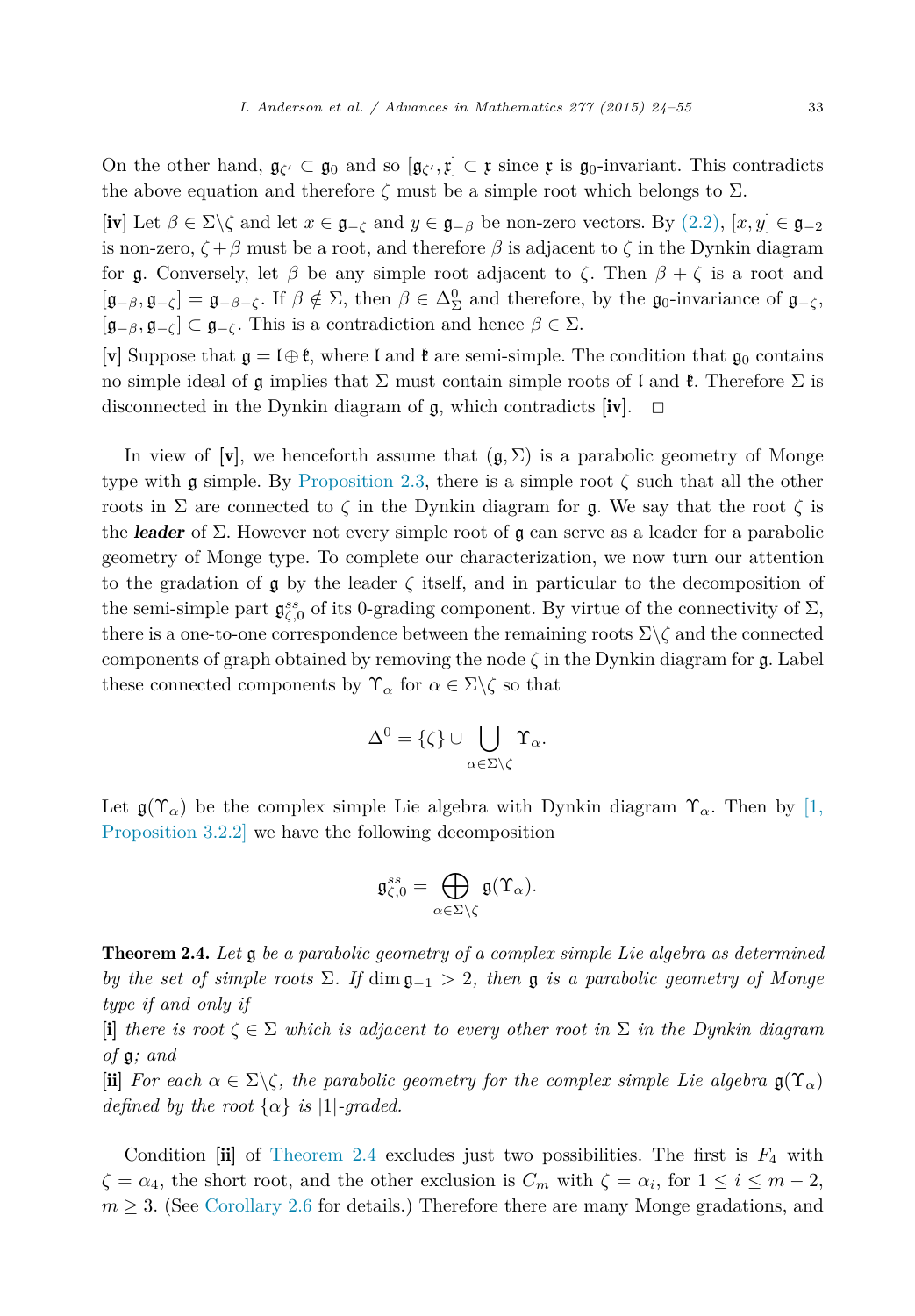<span id="page-10-0"></span>the condition of non-rigidity is essential for arriving at the short list of Monge gradations in [Theorem B.](#page-4-0)

In order to prove this theorem, we consider the set of roots  $\Upsilon^1_\alpha$  of  $\mathfrak{g}(\Upsilon_\alpha)$  with height 1 relative to the gradation by  $\{\alpha\}$ , that is,

$$
\Upsilon_{\alpha}^{1} = \{ \beta \in \Delta \mid \beta = \alpha + \sum_{i=1}^{m} n_{i} \beta_{i} \text{ where } \beta_{i} \in \Upsilon_{\alpha} \setminus \alpha, n_{i} > 0, \text{ and } m \ge 0 \}. \tag{2.3}
$$

Furthermore, define subspaces of g by

$$
\mathfrak{y}_{-\alpha} = \bigoplus_{\beta \in \Upsilon_{\alpha}^{1}} \mathfrak{g}_{-\beta}.
$$
 (2.4)

These are the  $-1$ -grading components of  $\mathfrak{g}(\Upsilon_\alpha)$  with respect to  $\{\alpha\}$ . The proof of [The](#page-9-0)[orem 2.4](#page-9-0) depends on the following lemma.

**Lemma 2.5.** Let  $\Sigma$  be a set of simple roots satisfying condition [i] of [Theorem 2.4.](#page-9-0) [i] *Then* Δ<sup>1</sup> <sup>Σ</sup> = {*ζ*} ∪ *<sup>α</sup>*∈Σ\*<sup>ζ</sup>* <sup>Υ</sup><sup>1</sup> *<sup>α</sup>, and hence we have the following decomposition*

$$
\mathfrak{g}_{-1} = \mathfrak{g}_{-\zeta} \oplus \bigoplus_{\alpha \in \Sigma \setminus \zeta} \mathfrak{y}_{-\alpha}.
$$
 (2.5)

 $\textbf{(ii)}$  *If*  $\beta \in \Upsilon^1_\alpha$  and  $\beta' \in \Upsilon^1_{\alpha'}$  with  $\alpha \neq \alpha'$ , then  $\beta + \beta'$  is not a root, and hence

$$
[\mathfrak{y}_{-\alpha}, \mathfrak{y}_{-\alpha'}] = 0. \tag{2.6}
$$

 $[\textbf{iii}]$  *If*  $\beta \in \Upsilon^1_\alpha$  *then*  $\zeta + \beta \in \Delta$ *, and hence*  $\dim[\mathfrak{g}_{-\zeta}, \mathfrak{y}_{-\alpha}] = \dim \mathfrak{y}_{-\alpha}$ *.*  $\left[\text{iv}\right]$  *If*  $\gamma \in \Delta_{\Sigma}^0$ ,  $\beta \in \Upsilon_{\alpha}^1$  and  $\gamma + \beta \in \Delta$ , then  $\gamma + \beta \in \Upsilon_{\alpha}^1$ . Thus the  $\mathfrak{y}_{-\alpha}$  in (2.5) are  $\mathfrak{g}_0$ -invariant *subspaces* of  $\mathfrak{g}_{-1}$ .

**Proof.** [i] Clearly  $\Upsilon^1_\alpha \subset \Delta^1_\Sigma$  and so it suffices to show that if  $\beta \in \Delta^1_\Sigma \setminus \zeta$  then there is a root  $\alpha \in \Sigma$  such that  $\beta \in \Upsilon^1_\alpha$ . Indeed, since  $\beta$  has height 1 with respect to  $\Sigma$ , there is a root  $\alpha \in \Sigma$  and simple roots  $\beta_i \in \Delta^0 \backslash \Sigma$  such that

$$
\beta = \alpha + \sum_{i=1}^{m} n_i \beta_i \quad \text{where } n_i > 0 \text{ and } m \ge 0. \tag{2.7}
$$

Since  $\beta$  is a root, the set of simple roots  $\{\alpha, \beta_1, \ldots, \beta_m\}$  must define a connected subgraph of the Dynkin diagram for  $\mathfrak{g}$ . Therefore  $\{\alpha, \beta_1, \ldots, \beta_m\} \subset \Upsilon_\alpha$ . This equation implies that  $\beta_i \in \Upsilon_\alpha \backslash \alpha$  and  $\beta \in \Upsilon_\alpha^1$ .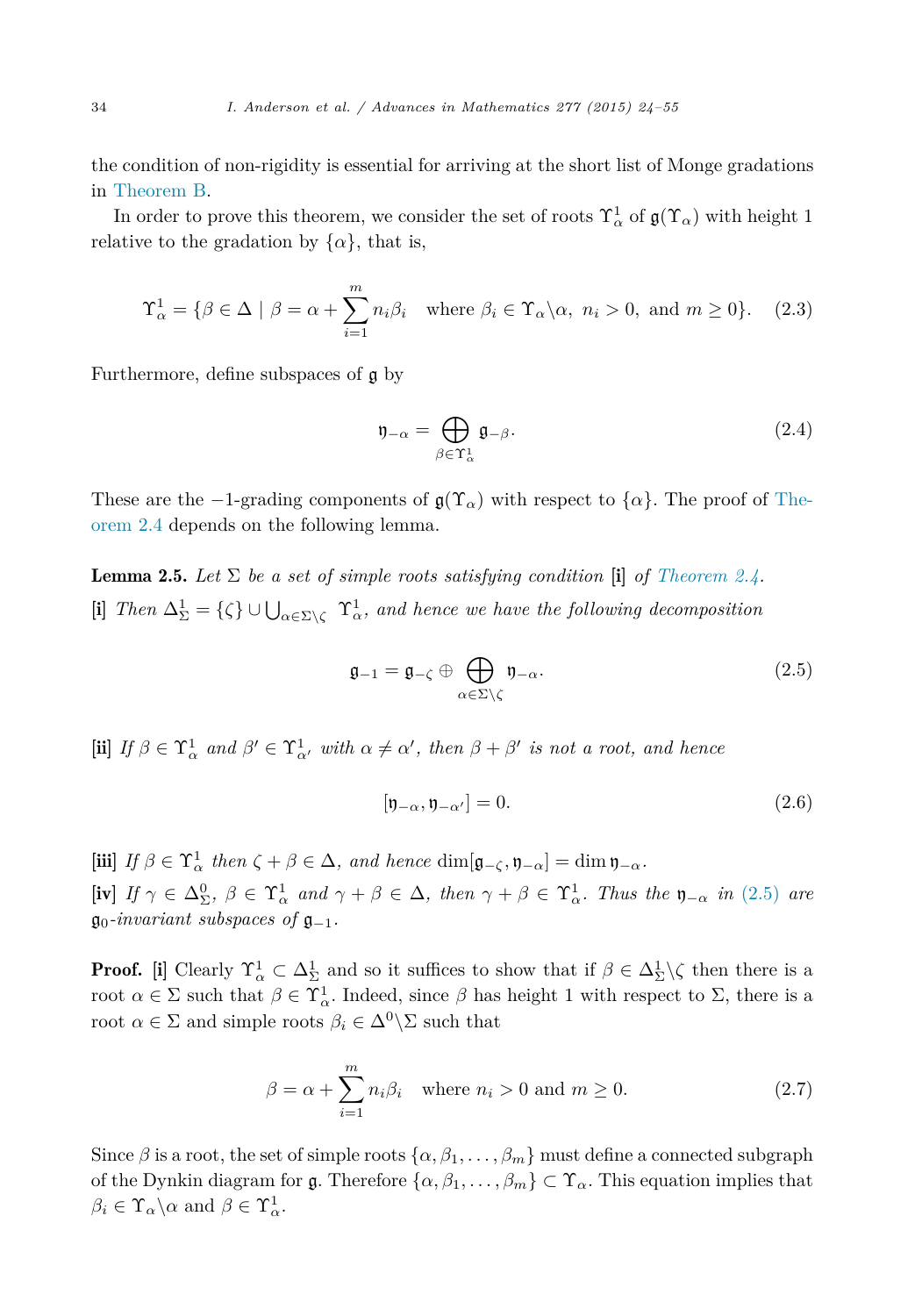[ii] In view of [\(2.3\),](#page-10-0) the roots  $\beta \in \Upsilon^1_\alpha$  and  $\beta' \in \Upsilon^1_{\alpha'}$ , with  $\alpha \neq \alpha'$ , are given by

$$
\beta = \alpha + \sum_{i=1}^{m} n_i \beta_i \quad \text{and} \quad \beta' = \alpha' + \sum_{i=1}^{m'} n'_i \beta'_i.
$$
 (2.8)

Since  $\Upsilon_{\alpha}$  and  $\Upsilon_{\alpha'}$  are disjoint, the totality of roots  $\{\alpha, \alpha', \beta_i, \beta'_i\}$  is not a connected subgraph in the Dynkin diagram of g and therefore  $\beta + \beta'$  cannot be a root. Consequently  $[\mathfrak{g}_{-\beta}, \mathfrak{g}_{-\beta'}] = 0$  and [\(2.6\)](#page-10-0) follows.

[iii] Let (·*,*·) be the positive-definite inner product on the root space induced from the Killing form. Since  $\zeta$  is adjacent to  $\alpha$  but not any of the  $\beta_i$ , it follows that

$$
(\beta,\zeta) = \left(\alpha + \sum_{i=1}^{m} n_i \beta_i, \zeta\right) = (\alpha,\zeta) < 0,
$$

and therefore  $\beta + \zeta$  is a root by [8, [p. 324](#page-30-0) (6)].

[iv] We note that  $\gamma + \beta \in \Delta_{\Sigma}^1$ , and then use [i] to conclude that  $\gamma + \beta \in \Upsilon_{\alpha}^1$ . The  $\mathfrak{g}_0$ -invariance of the summands  $\mathfrak{y}_{-\alpha}$  immediately follows.  $□$ 

**Proof of Theorem 2.4.** Suppose that  $\mathfrak{g}$  is a parabolic geometry of Monge type. Then condition  $\begin{bmatrix} i \end{bmatrix}$  follows from [Proposition 2.3.](#page-8-0) From [\(2.1\)](#page-8-0) and [\(2.5\),](#page-10-0) we know that

$$
\mathfrak{y} = \bigoplus_{\alpha \in \Sigma \backslash \zeta} \mathfrak{y}_{-\alpha}.\tag{2.9}
$$

Since  $\mathfrak y$  is abelian, each of the summands  $\mathfrak y_{-\alpha}$  in this decomposition must be abelian. Since  $\mathfrak{y}_{-\alpha}$  is the −1-grading component for the gradation of  $\mathfrak{g}(\Upsilon_\alpha)$  defined by  $\alpha$ , this must be a |1|-gradation and condition [ii] in [Theorem 2.4](#page-9-0) is established.

Conversely, given a |k|-grading defined by  $\Sigma$  such that [i] and [ii] hold, define  $\eta$  by (2.9). By [\(2.5\),](#page-10-0) **n** is a co-dimension 1 subspace of  $\mathfrak{g}_{-1}$ . We now check the conditions of [Definition 1.1](#page-4-0) for a parabolic Monge geometry. To prove that  $\eta$  is abelian, we first note that each summand  $\mathfrak{y}_{-\alpha}$  is abelian by hypothesis [ii]. Eq. [\(2.6\)](#page-10-0) then proves that  $\mathfrak{y}$  is abelian. That the dimension of  $[g_-\zeta, \eta]$  equals the dimension of y follows directly from part  $\left| \text{iii} \right|$  of [Lemma 2.5.](#page-10-0)  $\Box$ 

An explicit list of parabolic geometries of Monge type can now be constructed from the classification of  $|1|$ -graded simple Lie algebras given in the table on page 297 of  $|1|$ . We see that condition  $\left[\mathbf{ii}\right]$  of [Theorem 2.4](#page-9-0) holds if and only if the graded simple algebras  $\mathfrak{g}(\Upsilon_{\alpha})$  are *A*, *B*, *C*, *D*, *E*<sub>6</sub> and *E*<sub>7</sub> with the gradation given by a simple root at the end of its Dynkin diagram as specified in the table. In the case that  $\mathfrak{g}(\Upsilon_\alpha)$  is of type  $B_m$ , *α* cannot equal  $α<sub>m</sub>$  which means that the original |*k*|-graded algebra **g** cannot be  $F<sub>4</sub>$  with  $\zeta = \alpha_4$ , the short root. Similarly, in the case that  $\mathfrak{g}(\Upsilon_\alpha)$  is of type  $C_m$ ,  $\alpha$  cannot equal *α*<sub>1</sub> which means that the original |*k*|-graded algebra **g** cannot be  $C_m$  with  $\zeta = \alpha_i$ , for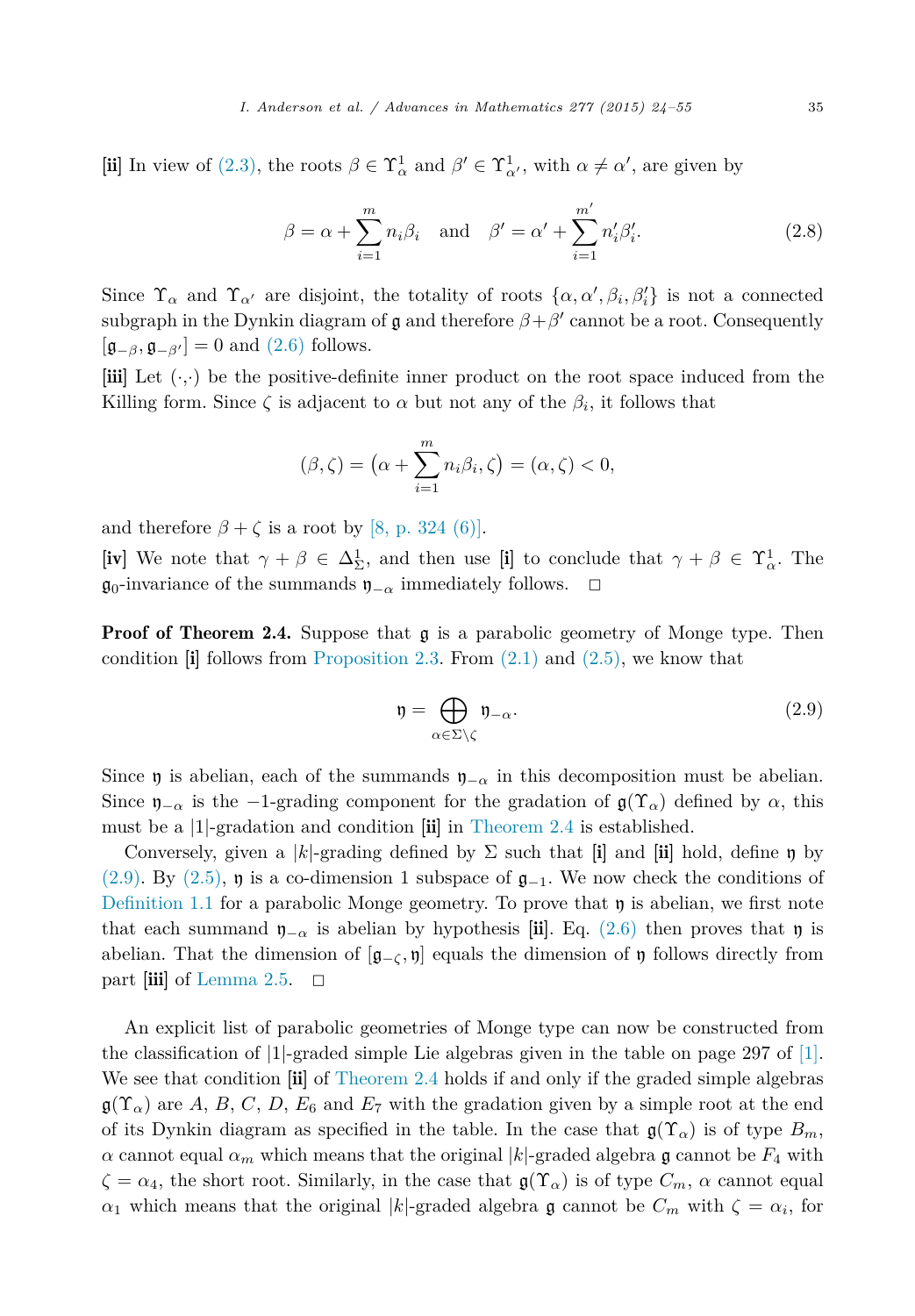<span id="page-12-0"></span> $1 \leq i \leq m-2$ ,  $m \geq 3$ . One can check that these two exceptions occur precisely when  $\Sigma$ consists of just short roots. This proves the following.

Corollary 2.6. *Let* g *be a parabolic geometry of a simple Lie algebra as determined by the*  $s$ *et of simple roots*  $\Sigma \subset \Delta^0$ *. If*  $\dim \mathfrak{q}_{-1} > 2$ *, then*  $\mathfrak{q}$  *is a parabolic geometry of Monge type if* and only if condition [i] of [Theorem 2.4](#page-9-0) holds and  $\Sigma$  *contains* a long root.

# 3. Non-rigid parabolic geometries of Monge type

Let g be a simple Lie algebra and let

$$
\mathfrak{g} = \mathfrak{g}_k \oplus \ldots \mathfrak{g}_1 \oplus \mathfrak{g}_0 \oplus \mathfrak{g}_{-1} \oplus \cdots \oplus \mathfrak{g}_{-k} \tag{3.1}
$$

be a |*k*|-grading of q determined by the set of simple roots  $\Sigma \subset \Delta^0$ . We suppose that the parabolic geometry defined by this grading is of Monge type (see [Definition 1.1\)](#page-4-0) so that  $\Sigma$ satisfies the conditions of [Theorem 2.4.](#page-9-0) The purpose of this section is to determine which parabolic geometries of Monge type are non-rigid, that is, we will characterize the Monge subsets of simple roots  $\Sigma$  with non-vanishing second degree Lie algebra cohomology in positive homogeneity weight

$$
H^2(\mathfrak{g}_-,\mathfrak{g})_p \neq 0 \quad \text{for some } p > 0. \tag{3.2}
$$

In a remarkable paper K. Yamaguchi [\[17\]](#page-31-0) gives a complete list of all sets of simple roots for which the corresponding parabolic geometry satisfies (3.2). Initially, we simply determined which of the 40 or so cases in Yamaguchi's classification were of Monge type and in this way we arrived at [Theorem B.](#page-4-0) It is a rather surprising fact that of all the possible sets of simple roots  $\Sigma$  of Monge type, those which are non-rigid contain either the first or the last root and for the algebras *B*, *C*, and *D* of rank  $\geq$  4 all contain exactly 2 roots. Since these two facts alone effectively reduce the proof of [Theorem B](#page-4-0) to the examination of just a few cases and since both facts can be directly established with relative ease, we have chosen to give the detailed proofs here.

We shall use Kostant's theorem [\[13\]](#page-31-0) to calculate the Lie algebra cohomology.<sup>4</sup> To briefly describe how this calculation proceeds, we first establish some standard notation. Recall that we denote the set of all roots by  $\Delta$  and the positive and negative roots by  $\Delta^+$  and  $\Delta^-$ . For a subset of simple roots  $\Sigma \subset \Delta^0$ , we denote by

$$
\Delta_{\Sigma}^{+} = \bigcup_{k>0} \Delta_{\Sigma}^{k} \tag{3.3}
$$

the set of roots with positive heights with respect to  $\Sigma$ .

<sup>4</sup> Kostant's theorem applies more generally to the Lie algebra cohomology *<sup>H</sup>q*(g−*, <sup>V</sup>* ), where *<sup>V</sup>* is any representation space of  $\mathfrak{g}$ , but we limit our discussion to just the case where  $V = \mathfrak{g}$  is the adjoint representation of g.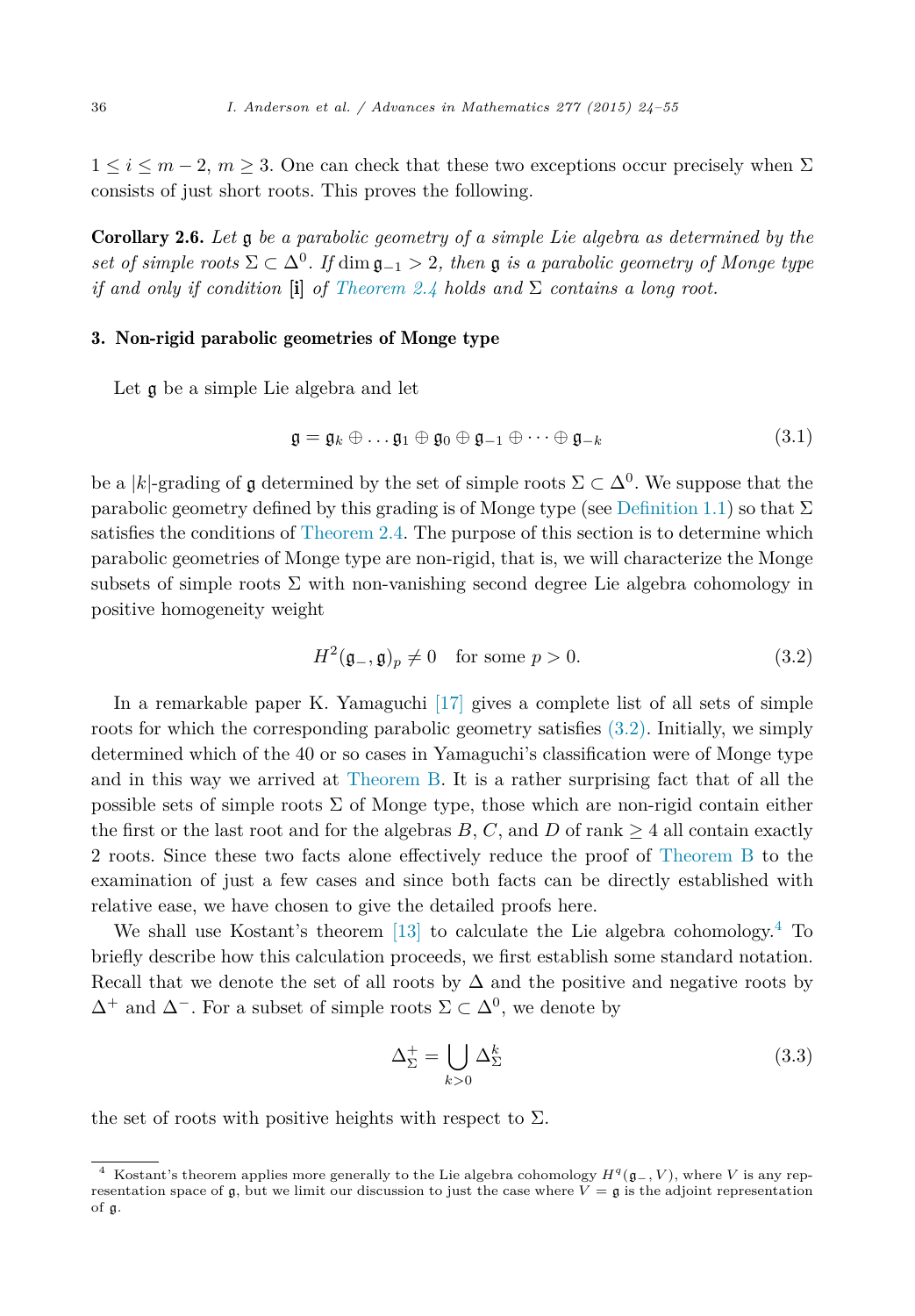<span id="page-13-0"></span>For each simple root  $\alpha_i \in \Delta^0$  the simple Weyl reflection  $s_i$  on the root space is defined by  $s_i(\beta) = \beta - \langle \beta, \alpha_i \rangle \alpha_i$ , where  $\beta \in \Delta$  and  $\langle \beta, \alpha_i \rangle = \frac{2(\beta, \alpha_i)}{(\alpha_i, \alpha_i)}$ . The finite group generated by all simple Weyl reflections is the Weyl group *W* of  $\mathfrak{g}$ . For any element  $\sigma \in W$ , we define another set of roots by

$$
\Delta_{\sigma} = \sigma(\Delta^{-}) \cap \Delta^{+},\tag{3.4}
$$

that is,  $\Delta_{\sigma}$  is the set of positive roots that are images of negative roots under the action of  $\sigma$ . It is an important fact, established in many textbooks, that if  $q = \text{card}\Delta_{\sigma}$ , then  $\sigma$  can be written as a product of exactly *q* simple Weyl reflections  $s_i$ , in other words, length( $\sigma$ ) = card $\Delta_{\sigma}$ . Finally, define

$$
W_{\Sigma} = \{ \sigma \in W \, | \, \Delta_{\sigma} \subset \Delta_{\Sigma}^{+} \} \quad \text{and} \quad W_{\Sigma}^{q} = \{ \sigma \in W_{\Sigma} \, | \, \text{card}\Delta_{\sigma} = q \}. \tag{3.5}
$$

Hasse diagrams provide an effective method for finding the sets  $W^q_{\Sigma}$  (see [1, [§§3.2.14–16\]\)](#page-30-0).

Kostant's method is based upon two key results. The first result states that the cohomology spaces  $H^q(\mathfrak{g}_-, \mathfrak{g})$  are isomorphic to the kernel of a certain (algebraic) Laplacian  $\Box: \Lambda^q(\mathfrak{g}_-, \mathfrak{g}) \to \Lambda^q(\mathfrak{g}_-, \mathfrak{g})$ . The forms in ker  $\Box$  are said to be harmonic – they define distinguished cohomology representatives. Since  $[\mathfrak{g}_0, \mathfrak{g}_i] \subset \mathfrak{g}_i$ , the Lie algebra  $\mathfrak{g}_0$  naturally acts on the forms  $\Lambda^q(\mathfrak{g}_-, \mathfrak{g})$ . The second key observation is that this action commutes with  $\Box$ .

The first assertion in Kostant's theorem is that  $\ker \Box$  decomposes as a direct sum of irreducible representations of  $\mathfrak{g}_0$ , each occurring with multiplicity 1, and that there is a one-to-one correspondence between the irreducible summands in this decomposition and the Weyl group elements in  $W^q_{\Sigma}$ . For each  $\sigma \in W^q_{\Sigma}$ , we label the corresponding summand by  $H^{q,\sigma}(\mathfrak{g}_-,\mathfrak{g})$  and write

$$
H^{q}(\mathfrak{g}_{-},\mathfrak{g})=\bigoplus_{\sigma\in W_{\Sigma}^{q}}H^{q,\sigma}(\mathfrak{g}_{-},\mathfrak{g}).
$$
\n(3.6)

Kostant's theorem also describes the lowest weight vector for  $H^{q,\sigma}(\mathfrak{g}_-,\mathfrak{g})$  as an irreducible  $\mathfrak{g}_0$ -representation.<sup>5</sup> Fix a basis  $e_\alpha$  for the root space  $\mathfrak{g}_\alpha$ , and let  $\omega_\alpha$  be the 1-form dual to  $e_{\alpha}$  under the Killing form:  $\omega_{\alpha}(x) = B(e_{\alpha}, x)$ . Let  $\theta$  denote the **highest root** of g, which is also the highest weight for the adjoint representation of  $\mathfrak{g}$ . For  $\sigma \in W^q_{\Sigma}$ , let  $\Delta_{\sigma} = {\beta_1, \beta_2, \ldots, \beta_q}.$  Then

$$
\omega_{\sigma} = e_{-\sigma(\theta)} \otimes \omega_{-\beta_1} \wedge \omega_{-\beta_2} \wedge \cdots \wedge \omega_{-\beta_q}
$$
\n(3.7)

is the harmonic representative for the lowest weight vector in  $H^{q,\sigma}(\mathfrak{g}_-,\mathfrak{g})$ . The homogeneity weight  $w_{\Sigma}(\omega_{\sigma})$  of this form with respect to the grading is the homogeneity weight

Actually Kostant [\[13\]](#page-31-0) studied the cohomology  $H^{q,\sigma}(\mathfrak{g}_+,\mathfrak{g})$  and gave the highest weight vector for this irreducible g<sub>0</sub>-representation. Through the Killing form, we have  $(H^{q,\sigma}(g_+,g))^* = H^{q,\sigma}(g_-,g)$ , and therefore the negative of the highest weight of the former becomes the lowest weight for the latter.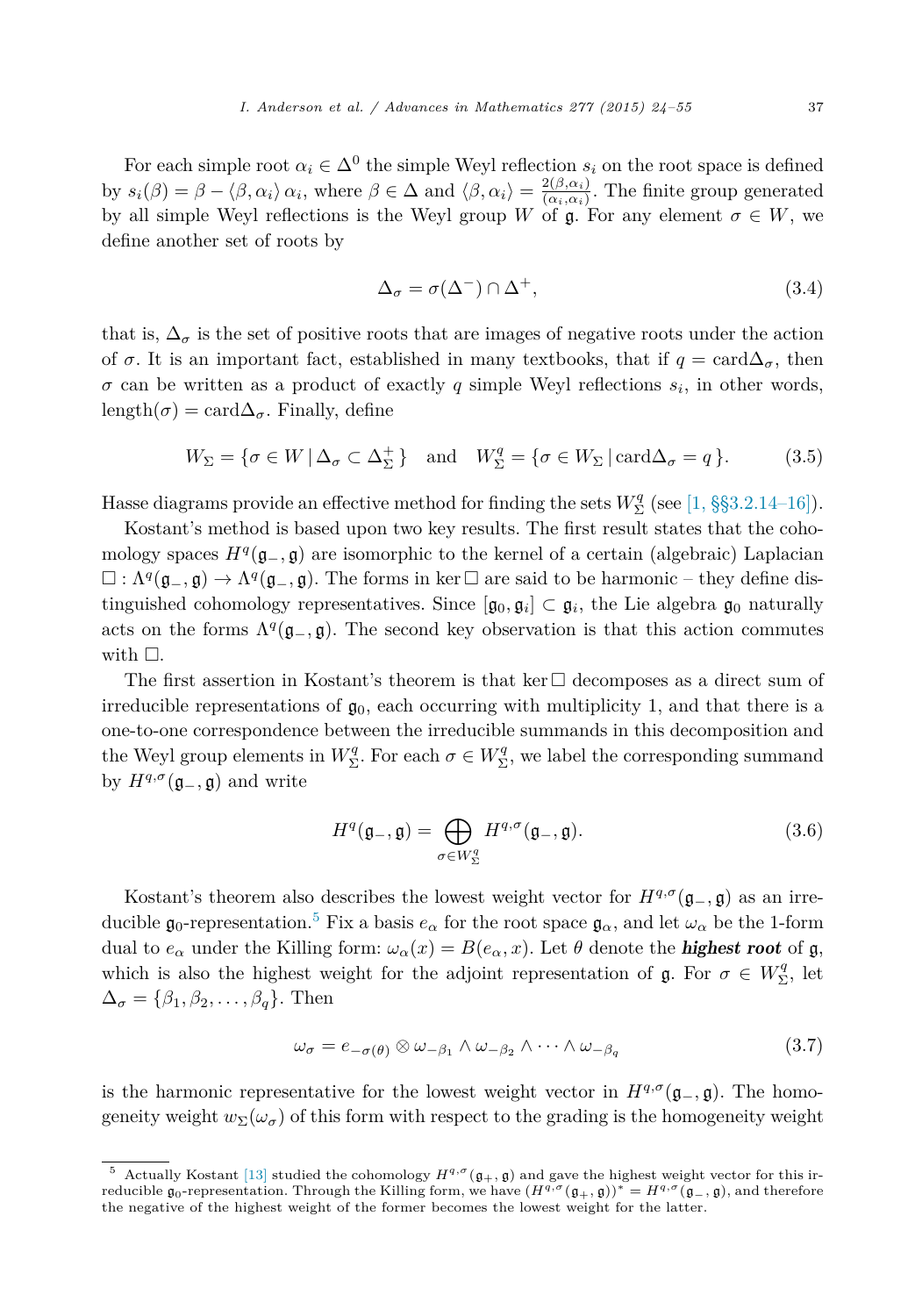<span id="page-14-0"></span>of all the forms in  $H^{q,\sigma}(\mathfrak{g}_-,\mathfrak{g})$ , since the orbit of the  $\mathfrak{g}_0$ -action on  $\omega_\sigma$  is all of  $H^{q,\sigma}(\mathfrak{g}_-,\mathfrak{g})$ and the grading element  $E$  commutes with  $\mathfrak{g}_0$ .

To calculate the homogeneity weight  $w_{\Sigma}(\omega_{\sigma})$  is generally quite complicated but it is possible to obtain a compact formula in the case of immediate interest to us, namely when  $q = 2$ . Then the length of  $\sigma$  is 2 and there are two simple Weyl reflections  $s_i$  and  $s_j$ ,  $i \neq j$  such that  $\sigma = \sigma_{ij} = s_i \circ s_j$ .

**Lemma 3.1.** If  $\sigma = s_i \circ s_j \in W^2_{\Sigma}$ , then  $\Delta_{\sigma} = {\alpha_i, s_i(\alpha_j)}$ ,  $\alpha_i \in \Sigma$ , and

$$
w_{\Sigma}(\omega_{\sigma}) = -\mathrm{ht}_{\Sigma}(\theta) + \langle \theta, \alpha_i \rangle + 1 + (\langle \theta, \alpha_j \rangle + 1) \mathrm{ht}_{\Sigma}(s_i(\alpha_j)). \tag{3.8}
$$

*Therefore the parabolic geometry defined by*  $\Sigma$  *is non-rigid if and only if* 

$$
\langle \theta, \alpha_i \rangle + (\langle \theta, \alpha_j \rangle + 1) \operatorname{ht}_{\Sigma}(s_i(\alpha_j)) \ge \operatorname{ht}_{\Sigma}(\theta). \tag{3.9}
$$

**Proof.** The formula (3.8) for the homogeneity weight of  $H^{q,\sigma}(\mathfrak{g}_-, \mathfrak{g})$  is essentially the same as that given by Yamaguchi in Section 5.3 of  $[17]$  and we follow the arguments given there.

We first show that  $\Delta_{\sigma} = {\alpha_i, s_i(\alpha_j)}$ . Since  $\sigma = s_i \circ s_j$ , we have

$$
\sigma^{-1}(\alpha_i) = -s_j(\alpha_i) \in \Delta^- \quad \text{and} \quad \sigma^{-1}(s_i(\alpha_j)) = s_j(\alpha_j) = -\alpha_j \in \Delta^-
$$

and therefore  $\alpha_i$  and  $s_i(\alpha_j)$  are the two distinct elements of  $\Delta_{\sigma}$ . Set  $\beta_1 = \alpha_i$  and  $\beta_2 =$ *s*<sub>*i*</sub>( $\alpha$ <sub>*j*</sub>). The requirement  $\Delta_{\sigma} \in \Delta_{\Sigma}^{+}$  now implies that  $\alpha_i \in \Sigma$  and therefore ht<sub>Σ</sub>( $\alpha_i$ ) = 1. Since

$$
\sigma(\theta) = s_i(\theta - \langle \theta, \alpha_j \rangle \alpha_j) = \theta - \langle \theta, \alpha_i \rangle \alpha_i - \langle \theta, \alpha_j \rangle s_i(\alpha_j),
$$

we have that the weight of the harmonic representative  $(3.7)$  (with  $q = 2$ ) is

$$
w_{\Sigma}(\omega_{\sigma}) = -\mathrm{ht}_{\Sigma}(\theta) + \langle \theta, \alpha_i \rangle \mathrm{ht}_{\Sigma}(\alpha_i) + \langle \theta, \alpha_j \rangle \mathrm{ht}_{\Sigma}(s_i(\alpha_j)) + \mathrm{ht}_{\Sigma}(\beta_1) + \mathrm{ht}_{\Sigma}(\beta_2),
$$

which reduces to  $(3.8)$ .  $\Box$ 

To continue, we list the expressions for  $\theta$  and the nonzero  $\langle \theta, \alpha_i \rangle$  for the classical Lie algebras.

$$
A_{\ell} : \theta = \alpha_1 + \alpha_2 + \dots + \alpha_{\ell}, \qquad \langle \theta, \alpha_1 \rangle = \langle \theta, \alpha_{\ell} \rangle = 1 \qquad (3.10)
$$

$$
B_{\ell} : \theta = \alpha_1 + 2\alpha_2 + \dots + 2\alpha_{\ell}, \qquad \langle \theta, \alpha_2 \rangle = 1 \qquad (3.11)
$$

$$
C_{\ell} : \theta = 2\alpha_1 + \dots + 2\alpha_{\ell-1} + \alpha_{\ell}, \qquad \langle \theta, \alpha_1 \rangle = 2 \qquad (3.12)
$$

$$
D_{\ell} : \theta = \alpha_1 + 2\alpha_2 + \dots + 2\alpha_{\ell-2} + \alpha_{\ell-1} + \alpha_{\ell}, \quad \langle \theta, \alpha_2 \rangle = 1 \tag{3.13}
$$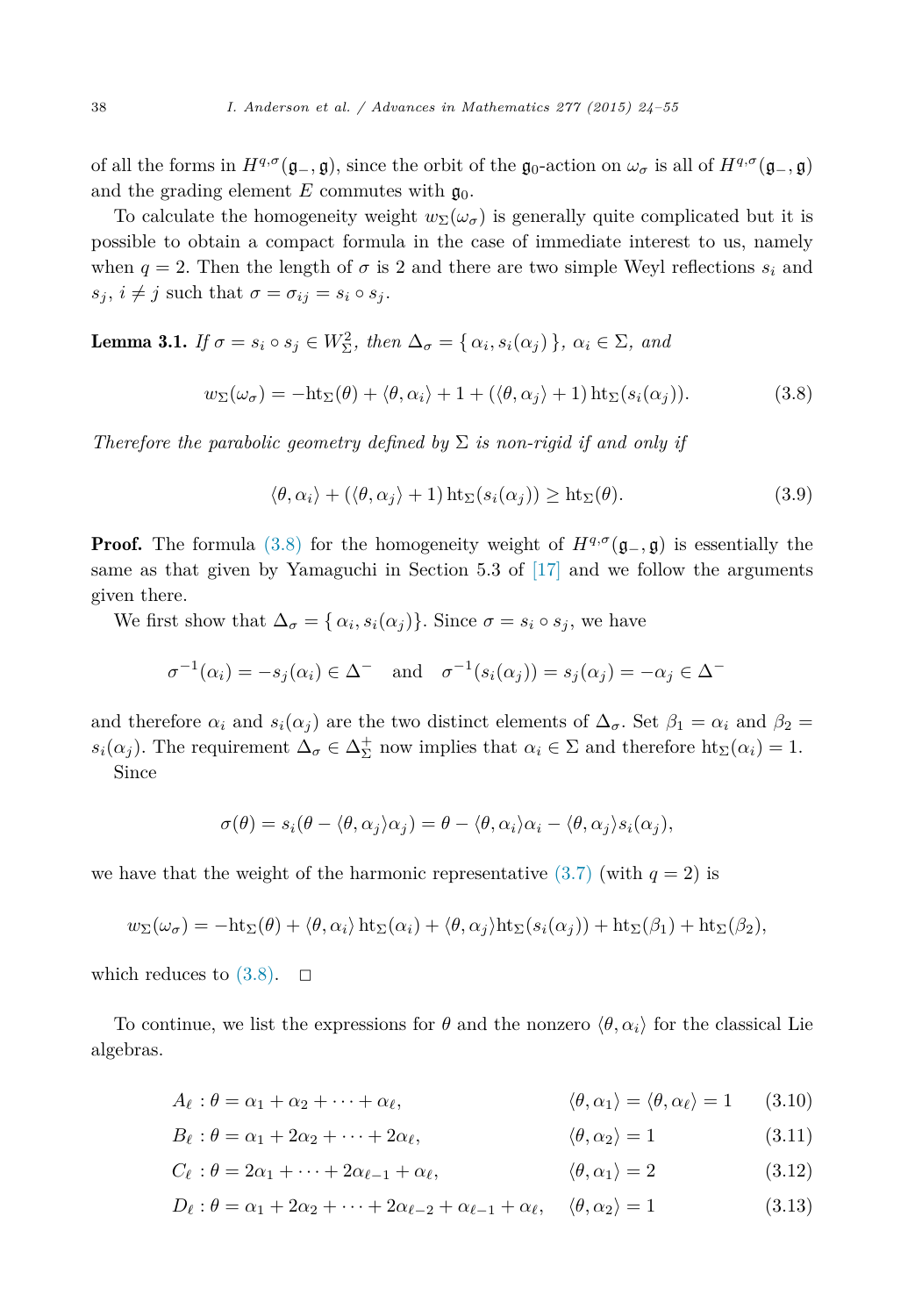With these formulas and [Lemma 3.1](#page-14-0) it is now a straightforward matter to determine all the non-rigid parabolic geometries of Monge type. *Simply stated, the reason that there are relatively few such geometries is because the Monge conditions in [Theorem 2.4](#page-9-0) lead to a large lower bound for the value of*  $\text{ht}_{\Sigma}(\theta)$ *.* 

**Proposition 3.2.** Every Monge parabolic geometry of type  $A_{\ell}$  with  $\ell \geq 5$  whose simple *roots* Σ *are interior to the Dynkin diagram is rigid. Apart from the standard symmetry of* the Dynkin diagram for  $A_{\ell}$ , the non-rigid Monge parabolic geometries of type  $A_{\ell}$  are  $A_{\ell} \{ \alpha_1, \alpha_2 \}$  *for*  $\ell \geq 2$  *and*  $A_{\ell} \{ \alpha_1, \alpha_2, \alpha_3 \}$  *for*  $\ell \geq 3$ *.* 

**Proof.** If  $\Sigma$  is interior to the Dynkin diagram, then by [Theorem 2.4](#page-9-0) it is a connected set of 3 roots. From [\(3.10\),](#page-14-0) we have  $\text{ht}_{\Sigma}(\theta) = 3$ . Since  $\alpha_1, \alpha_\ell \notin \Sigma$ , [\(3.9\)](#page-14-0) reduces to

$$
(\langle \theta, \alpha_j \rangle + 1)(\mathrm{ht}_{\Sigma}(\alpha_j) - \langle \alpha_j, \alpha_i \rangle) \ge 3. \tag{3.14}
$$

But  $\langle \theta, \alpha_j \rangle \leq 1$ ,  $\text{ht}_{\Sigma}(\alpha_j) \leq 1$  and  $-\langle \alpha_j, \alpha_i \rangle \leq 1$  (from the Cartan matrix for  $A_{\ell}$ ), so (3.14) is satisfied only when

$$
\langle \theta, \alpha_j \rangle = 1
$$
,  $ht_{\Sigma}(\alpha_j) = 1$ , and  $\langle \alpha_j, \alpha_i \rangle = -1$ . (3.15)

The second equation implies that  $\alpha_j \in \Sigma$ , which is interior to the Dynkin diagram. Then the first equation cannot be satisfied by  $(3.10)$ . Therefore the first statement in the proposition is established, and hence the only non-rigid cases for  $A_{\ell}$  with  $\ell \geq 5$  are  $A_{\ell} \{ \alpha_1, \alpha_2 \}$  and  $A_{\ell} \{ \alpha_1, \alpha_2, \alpha_3 \}.$ 

For  $\ell \leq 4$  the Monge systems are  $A_2\{\alpha_1, \alpha_2\}$ ,  $A_3\{\alpha_1, \alpha_2\}$ ,  $A_3\{\alpha_1, \alpha_2, \alpha_3\}$ ,  $A_4\{\alpha_1, \alpha_2\}$ and  $A_4\{\alpha_1,\alpha_2,\alpha_3\}$  and hence, in summary, the only possible non-rigid parabolic geometries of type  $A_{\ell}$  are those listed in the second statement of the proposition. To show that these possibilities are actually all non-rigid, one calculates the following table of Weyl reflections in  $W^2_{\Sigma}$  from the Hasse diagrams and the associated weights from [\(3.8\).](#page-14-0)

| Monge systems                                       | $W_{\Sigma}^2$                                                                   | Weights of $\sigma_{ij}$ |
|-----------------------------------------------------|----------------------------------------------------------------------------------|--------------------------|
| $A_2\{\alpha_1,\alpha_2\}$                          | $ \sigma_{12},\sigma_{21} $                                                      | [4, 4]                   |
| $A_3\{\alpha_1,\alpha_2\}$                          | $ \sigma_{12},\sigma_{21},\sigma_{23} $                                          | [2, 3, 1]                |
| $A_{\ell}\{\alpha_1,\alpha_2\},\ell\geq 4$          | $ \sigma_{12}, \sigma_{21}, \sigma_{23} $                                        | [2, 3, 0]                |
| $A_3\{\alpha_1,\alpha_2,\alpha_3\}$                 | $[\sigma_{12}, \sigma_{13}, \sigma_{21}, \sigma_{23}, \sigma_{32}]$              | [1, 1, 2, 2, 1]          |
| $A_4\{\alpha_1,\alpha_2,\alpha_3\}$                 | $ \sigma_{12}, \sigma_{13}, \sigma_{21}, \sigma_{23}, \sigma_{32}, \sigma_{34} $ | [1, 0, 2, 0, 0, 0]       |
| $A_{\ell}\{\alpha_1,\alpha_2,\alpha_3\},\ell\geq 5$ | $ \sigma_{12}, \sigma_{13}, \sigma_{21}, \sigma_{23}, \sigma_{32}, \sigma_{34} $ | $[1, 0, 2, 0, 0, -1]$    |

 $\Box$ 

**Proposition 3.3.** Every Monge parabolic geometry of type  $C_{\ell}$  with  $\ell \geq 4$  for a set  $\Sigma$ *containing 3 simple roots is rigid. The non-rigid Monge parabolic geometries of type C are*  $C_3\{\alpha_1, \alpha_2, \alpha_3\}$  *and*  $C_{\ell}\{\alpha_{\ell-1}, \alpha_{\ell}\}$  *for*  $\ell \geq 3$ *.*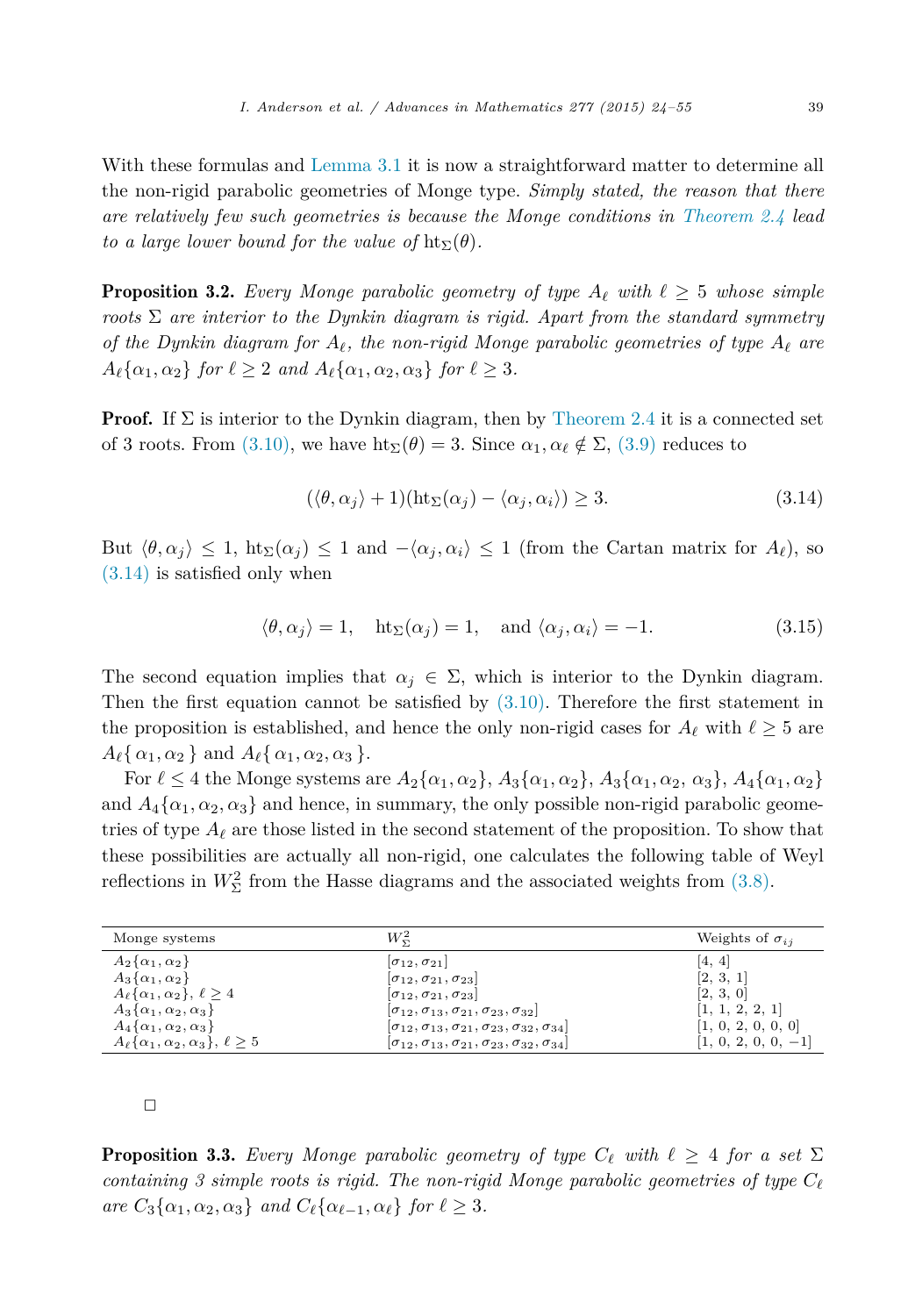**Proof.** By [Corollary 2.6,](#page-12-0)  $\Sigma$  must contain the long simple root and therefore  $\Sigma$  =  $\{\alpha_{\ell-2}, \alpha_{\ell-1}, \alpha_{\ell}\}\$ if it contains 3 simple roots. Then from [\(3.12\)](#page-14-0) we have  $\text{ht}_{\Sigma}(\theta) = 5$ . Since  $\ell \geq 4$ , we have  $\alpha_1 \notin \Sigma$ . Then  $(3.12)$  shows that  $\langle \theta, \alpha_i \rangle = 0$ , and therefore  $(3.8)$ reduces to

$$
(\langle \theta, \alpha_j \rangle + 1)(\mathrm{ht}_{\Sigma}(\alpha_j) - \langle \alpha_j, \alpha_i \rangle) \ge 5. \tag{3.16}
$$

Now we have

$$
\langle \theta, \alpha_j \rangle \le 2, \quad \text{ht}_{\Sigma}(\alpha_j) \le 1, \quad -\langle \alpha_j, \alpha_i \rangle \le 2. \tag{3.17}
$$

If  $\langle \theta, \alpha_i \rangle = 0$ , then (3.16) is not possible. The only other possible value is  $\langle \theta, \alpha_i \rangle = 2$ but then  $\alpha_j = \alpha_1$  and we have  $\text{ht}_{\Sigma}(\alpha_j) = 0$  and  $-\langle \alpha_j, \alpha_i \rangle \leq 1$  by the Dynkin diagram. Then (3.16) fails again. The first statement in the proposition is established and the list of possible non-rigid parabolic geometries of type  $C_{\ell}$  are those listed in the second statement of the proposition. These are all non-rigid.

| Monge systems                                               | W₹                                                                  | Weights of $\sigma_{ii}$ |
|-------------------------------------------------------------|---------------------------------------------------------------------|--------------------------|
| $C_3\{\alpha_1, \alpha_2, \alpha_3\}$                       | $ \sigma_{12}, \sigma_{13}, \sigma_{21}, \sigma_{23}, \sigma_{32} $ | $[0, -1, 2, -1, -2]$     |
| $C_3\{\alpha_2,\alpha_3\}$                                  | $ \sigma_{21}, \sigma_{23}, \sigma_{32} $                           | [1, 1, 0]                |
| $C_{\ell} \{\alpha_{\ell-1}, \alpha_{\ell} \}, \ell \geq 4$ | $\sigma_{\ell-1\ell-2}, \sigma_{\ell-1\ell}, \sigma_{\ell\ell-1}$   | $[-1, 1, 0]$             |

 $\Box$ 

**Proposition 3.4.** Every Monge parabolic geometry of type  $B_{\ell}$  with  $\ell \geq 4$  for a set  $\Sigma$ *containing 3 simple roots is rigid. The non-rigid Monge parabolic geometries of type B* are  $B_2\{\alpha_2\}, B_3\{\alpha_2, \alpha_3\}, B_3\{\alpha_1, \alpha_2, \alpha_3\}$  and  $B_{\ell}\{\alpha_1, \alpha_2\}$  for  $\ell \geq 2$ .

*Likewise, every Monge parabolic geometry of type*  $D_{\ell}$  *with*  $\ell \geq 4$  *for a set*  $\Sigma$  *<i>containing 3 or more simple roots is rigid. The non-rigid Monge parabolic geometries of type D- for*  $\ell \geq 4$  *are*  $D_{\ell}\{\alpha_1, \alpha_2\}.$ 

**Proof.** We note that for  $D_{\ell}$ , the Monge grading set  $\Sigma$  can contain 4 simple roots. For either  $B_{\ell}$  or  $D_{\ell}$  with  $\ell \geq 4$ , if  $\Sigma$  contains 3 or more simple roots then, from [\(3.11\)](#page-14-0) and [\(3.13\),](#page-14-0) we find that  $\text{ht}_{\Sigma}(\theta) = 5$  or 6. Since

$$
\langle \theta, \alpha_i \rangle \leq 1, \quad \langle \theta, \alpha_j \rangle \leq 1, \quad \langle \theta, \alpha_i \rangle \neq \langle \theta, \alpha_j \rangle, \quad \text{ht}_{\Sigma}(s_i(\alpha_j)) \leq 3,
$$

[\(3.8\)](#page-14-0) can only hold when  $\langle \theta, \alpha_i \rangle = 0$  and  $\langle \theta, \alpha_j \rangle = 1$ . In this case  $\alpha_j = \alpha_2$  by [\(3.11\)](#page-14-0) and  $(3.13)$ , and  $(3.8)$  becomes

$$
2(\mathrm{ht}_{\Sigma}(\alpha_2)-\langle \alpha_2, \alpha_i \rangle) \geq 5.
$$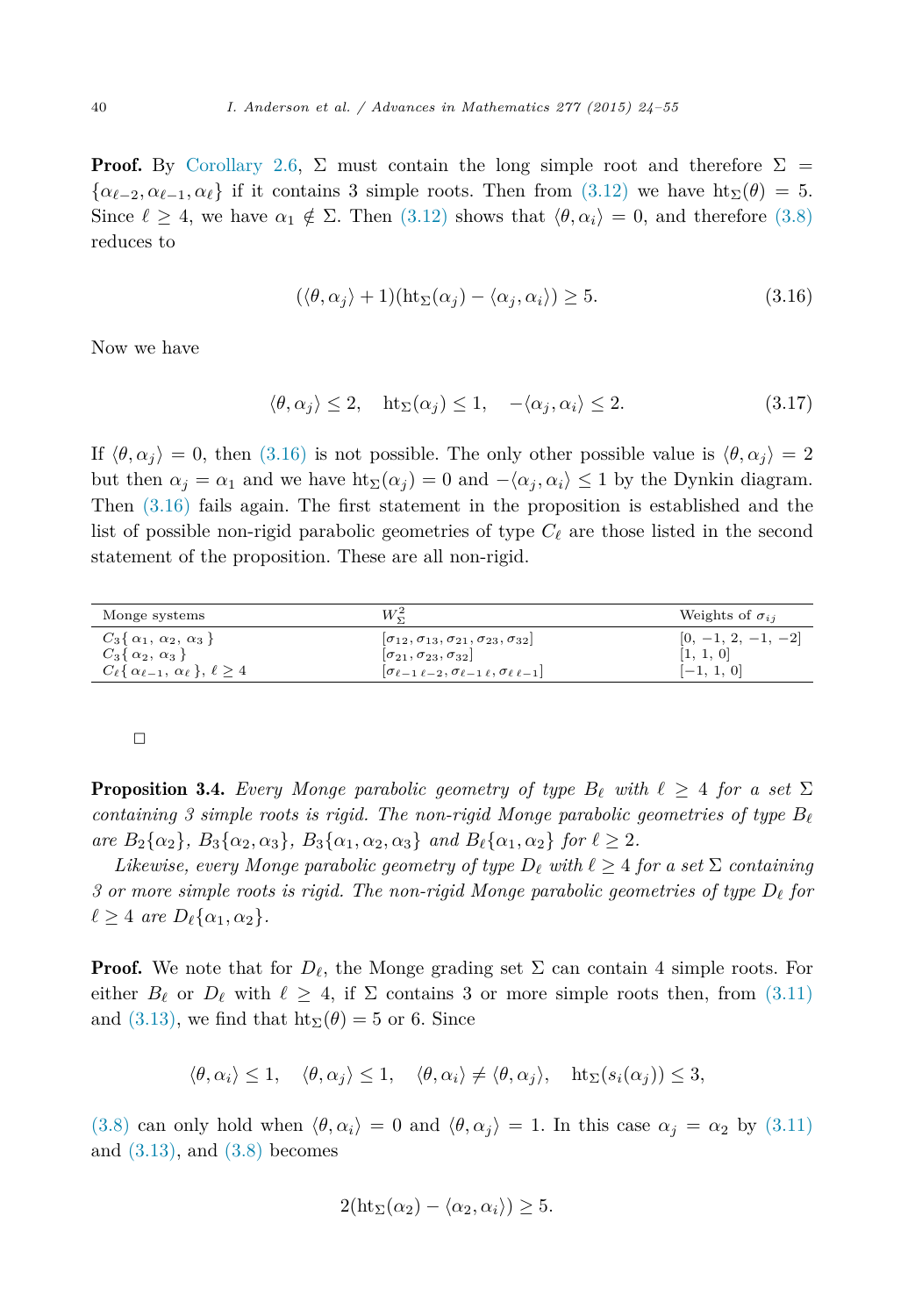For  $D_{\ell}$ , this is not possible because  $-\langle \alpha_2, \alpha_i \rangle \leq 1$ . For  $B_{\ell}$ , this inequality holds only if  $\alpha_2 \in \Sigma$ ,  $\alpha_i = \alpha_3$  and  $\ell = 3$ . The first statement in the proposition for each type  $B_{\ell}$  or  $D_{\ell}$  is therefore established.

In view of this result and [Theorem 2.2](#page-7-0) the possible non-rigid, Monge parabolic geometries of type  $B_{\ell}$  are  $B_2\{\alpha_2\}$ ,  $B_2\{\alpha_1, \alpha_2\}$ ,  $B_3\{\alpha_1, \alpha_2\}$ ,  $B_3\{\alpha_2, \alpha_3\}$ ,  $B_3\{\alpha_1, \alpha_2, \alpha_3\}$ ,  $B_{\ell} \{ \alpha_1, \alpha_2 \}$  for  $\ell \geq 4$  and  $B_{\ell} \{ \alpha_{\ell-1}, \alpha_{\ell} \}$  for  $\ell \geq 4$ . The Monge parabolic geometries  $B_{\ell} \{\alpha_{\ell-1}, \alpha_{\ell}\}\$ are rigid; all the others are non-rigid.

| Monge systems                                               | $W_{\Sigma}^2$                                                      | Weights of $\sigma_{ii}$ |
|-------------------------------------------------------------|---------------------------------------------------------------------|--------------------------|
| $B_2\{\alpha_1,\alpha_2\}$                                  | $ \sigma_{12},\sigma_{21} $                                         | $\left[4, 3\right]$      |
| $B_2\{\alpha_2\}$                                           | $ \sigma_{21} $                                                     | [3]                      |
| $B_3\{\alpha_1,\alpha_2\}$                                  | $ \sigma_{12},\sigma_{21},\sigma_{23} $                             | [2, 1, 0]                |
| $B_3\{\alpha_2,\alpha_3\}$                                  | $\sigma_{21}, \sigma_{23}, \sigma_{32}$                             | $[-1, 0, 3]$             |
| $B_3\{\alpha_1,\alpha_2,\alpha_3\}$                         | $ \sigma_{12}, \sigma_{13}, \sigma_{21}, \sigma_{23}, \sigma_{32} $ | $[0, -3, -1, -1, 2]$     |
| $B_{\ell} \{\alpha_1, \alpha_2\}, \ell \geq 4$              | $ \sigma_{12},\sigma_{21},\sigma_{23} $                             | [2, 1, 0]                |
| $B_4\{\alpha_3, \alpha_4\}, \ell \geq 4$                    | $ \sigma_{32},\sigma_{34},\sigma_{43} $                             | $[-1, -1, 0]$            |
| $B_{\ell} \{\alpha_{\ell-1}, \alpha_{\ell} \}, \ell \geq 5$ | $\sigma_{\ell-1\ell-2}, \sigma_{\ell-1\ell}, \sigma_{\ell\ell-1}$   | $[-2, -1, 0]$            |

The possible non-rigid, Monge parabolic geometries of type  $D_{\ell}$  are  $D_{\ell} {\alpha_1, \alpha_2}$ ,  $D_{\ell}\{\alpha_{\ell-2},\alpha_{\ell-1}\}\$ and  $D_{\ell}\{\alpha_{\ell-2},\alpha_{\ell}\}\$ . Note that  $D_{4}\{\alpha_{2},\alpha_{4}\}\$ is equivalent to  $D_{4}\{\alpha_{1},\alpha_{2}\}\$ and  $D_{\ell} \{ \alpha_{\ell-2}, \alpha_{\ell-1} \}$  and  $D_{\ell} \{ \alpha_{\ell-2}, \alpha_{\ell} \}$  are equivalent for all  $\ell \geq 4$ . For  $\ell \geq 5$  the geome- $\text{tries } D_{\ell} \{ \alpha_{\ell-2}, \alpha_{\ell} \} \text{ are rigid.}$ 

| Monge systems                                              | $W_{\pi}^2$                                                                         | Weights of $\sigma_{ii}$ |
|------------------------------------------------------------|-------------------------------------------------------------------------------------|--------------------------|
| $D_4\{\alpha_1,\alpha_2\}$                                 | $ \sigma_{12}, \sigma_{21}, \sigma_{23}, \sigma_{24} $                              | [2, 1, 0, 0]             |
| $D_{\ell} \{\alpha_1, \alpha_2\}, \ell \geq 5$             | $ \sigma_{12}, \sigma_{21}, \sigma_{23} $                                           | [2, 1, 0]                |
| $D_5\{\alpha_3,\alpha_5\}$                                 | $ \sigma_{32}, \sigma_{34}, \sigma_{35}, \sigma_{53} $                              | $[0, -1, 0, 0]$          |
| $D_{\ell} \{\alpha_{\ell-2}, \alpha_{\ell}\}, \ell \geq 6$ | $ \sigma_{\ell-2\ell-3},\sigma_{\ell-2\ell-1},\sigma_{\ell-2\ell},\sigma_{\ell-2} $ | $[-1, -1, 0, 0]$         |

 $\Box$ 

For the exceptional Lie algebras the highest weights and non-zero  $\langle \theta, \alpha_i \rangle$  are:

 $G_2$ :  $\theta = 3\alpha_1 + 2\alpha_2,$   $\langle \theta, \alpha_2 \rangle = 1$ <br>  $F_1 + \theta = 2\alpha_1 + 3\alpha_2 + 2\alpha_3$ <br>  $\langle \theta, \alpha_2 \rangle = 1$ 

$$
F_4 : \theta = 2\alpha_1 + 3\alpha_2 + 4\alpha_3 + 2\alpha_4, \qquad \langle \theta, \alpha_1 \rangle = 1
$$
  
\n
$$
E_6 : \theta = \alpha_1 + 2\alpha_2 + 2\alpha_3 + 3\alpha_4 + 2\alpha_5 + \alpha_6, \qquad \langle \theta, \alpha_2 \rangle = 1
$$
  
\n
$$
E_7 : \theta = 2\alpha_1 + 2\alpha_2 + 3\alpha_3 + 4\alpha_4 + 3\alpha_5 + 2\alpha_6 + \alpha_7, \qquad \langle \theta, \alpha_1 \rangle = 1
$$
  
\n
$$
E_8 : \theta = 2\alpha_1 + 2\alpha_2 + 4\alpha_3 + 6\alpha_4 + 5\alpha_5 + 4\alpha_6 + 3\alpha_7 + 2\alpha_8, \qquad \langle \theta, \alpha_8 \rangle = 1
$$

Here the roots are labeled as in  $[17, p. 454]$  $[17, p. 454]$  or  $[12, p. 58]$ .

Proposition 3.5. *The only non-rigid Monge parabolic geometries for the exceptional simple Lie algebras are*  $G_2\{\alpha_1\}$  *and*  $G_2\{\alpha_1, \alpha_2\}$ *.*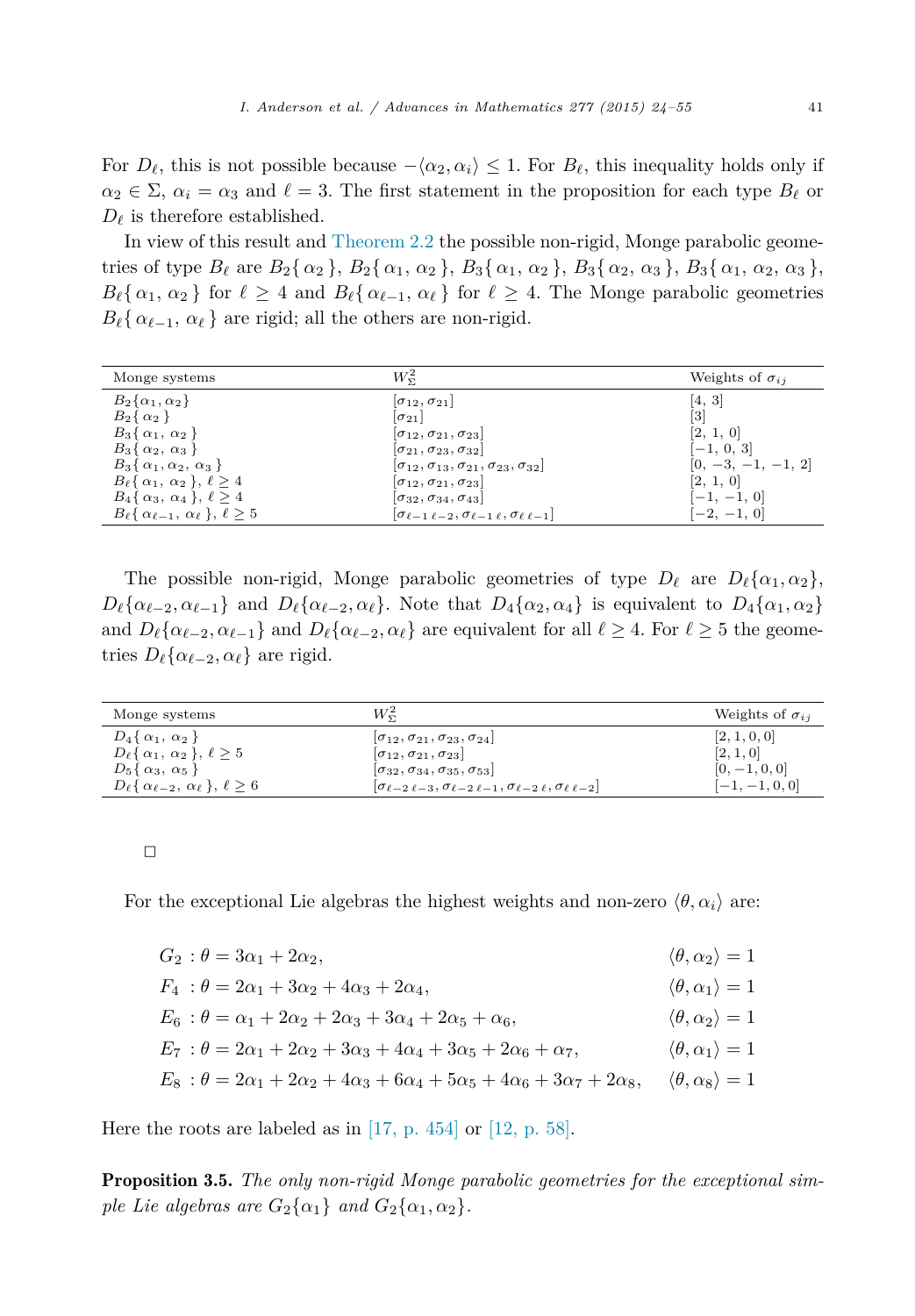<span id="page-18-0"></span>**Proof.** Consider first the case of  $F_4$ . If card $\Sigma \geq 3$ , then  $\text{ht}_{\Sigma}(\theta) = 9$  and with  $\langle \theta, \alpha_i \rangle \leq 1$ ,  $\langle \theta, \alpha_i \rangle \leq 1$ , and  $\text{ht}_{\Sigma}(s_i(\alpha_i)) \leq 3$ , the inequality [\(3.8\)](#page-14-0) cannot hold. For parabolic geometries of Monge type,  $\Sigma$  must contain the long root and this leaves just  $F_4\{\alpha_1,\alpha_2\}$  as the only possibility. But it is easy to check that this is rigid.

For  $E_6$ ,  $E_7$  and  $E_8$  we have  $\langle \theta, \alpha_i \rangle \leq 1$ ,  $\langle \theta, \alpha_j \rangle \leq 1$ ,  $\mathrm{ht}_{\Sigma}(s_i(\alpha_j)) \leq 2$  and  $\langle \theta, \alpha_i \rangle \neq 0$  $\langle \theta, \alpha_i \rangle$  so that the left-hand side of [\(3.8\)](#page-14-0) does not exceed 4. If card $\Sigma \geq 3$ , then by the connectivity of  $\Sigma$  we have  $\text{ht}_{\Sigma}(\theta) \geq 6, 6$  and 9 for  $E_6$ ,  $E_7$  and  $E_8$  respectively and so only those geometries with card  $\Sigma = 2$  remain as possibilities. For card  $\Sigma = 2$  the size of ht<sub>Σ</sub>( $\theta$ ) is still  $\geq$  5 except for the 2 cases (apart from the symmetry of the  $E_6$  Dynkin diagram) listed below, all of which are rigid by direct calculation.

| Monge systems               | $W^2_{\tau}$                                           | Weights of $\sigma_{ij}$ |
|-----------------------------|--------------------------------------------------------|--------------------------|
| $F_4\{\alpha_1,\alpha_2\}$  | $ \sigma_{12}, \sigma_{21}, \sigma_{23}, \sigma_{24} $ | $[-1, 0, -3]$            |
| $E_6\{\alpha_5, \alpha_6\}$ | $ \sigma_{54},\sigma_{56},\sigma_{65} $                | $[-1, 0, 0]$             |
| $E_7\{\alpha_6, \alpha_7\}$ | $\left[\sigma_{65},\sigma_{67},\sigma_{76}\right]$     | $[-1, 0, 0]$             |

 $\Box$ 

We conclude this section with the description of  $H^2(\mathfrak{g}_-,\mathfrak{g})_p$  with positive homogeneity weights as  $\mathfrak{g}_0^{ss}$ -representations. This gives a characterization of the curvature for the normal Cartan connection which will play an important role in our subsequent study of the Cartan equivalence problem for non-rigid parabolic geometries of Monge type. With this application in mind and in view of  $(1.3)$ , we will only discuss the non-rigid parabolic geometries of Monge type in [Theorem B](#page-4-0) with  $H^1(\mathfrak{g}_-,\mathfrak{g})_p = 0$  for all  $p \geq 0$ . Therefore we will not discuss the cases **Ib**, **IIIb**, and **IIIa** with  $\ell = 2$  in the following.

By Kostant's theorem, the irreducible components of  $H^2(\mathfrak{g}_-,\mathfrak{g})_p$  are in one-to-one correspondence with  $W^2_{\Sigma}$ . The corresponding lowest weight vector is given by [\(3.7\).](#page-13-0) We make the standard transformation from the lowest weight to the highest weight by the longest Weyl reflection.

Furthermore, if in [\(3.7\)](#page-13-0) the  $e_{-\sigma(\theta)} \in \mathfrak{p}$ , then the corresponding cohomology class is called *curvature* and otherwise it is called *torsion*. As mentioned in the introduction, all our second cohomology classes with positive homogeneities are *torsion* classes, except the case for the Hilbert–Cartan equation Va. We indicate this in our table by listing the homogeneity weight of  $-\sigma(\theta)$ , and it is strictly negative in all cases except one.

In the following table, the  $\omega$  are the fundamental weights of  $\mathfrak{g}_0^{ss}$ , and the *V* are the standard representations of  $\mathfrak{g}_0^{ss}$  corresponding to its first fundamental weight  $\omega_1$ . The subscript tf stands for trace free, and ⊗ means the Cartan component of the tensor product.

#### 4. Standard differential systems for the non-rigid parabolic geometries of Monge type

In this section we use the standard matrix representations of the classical simple Lie algebras to explicitly calculate the structure equations for each negatively graded compo-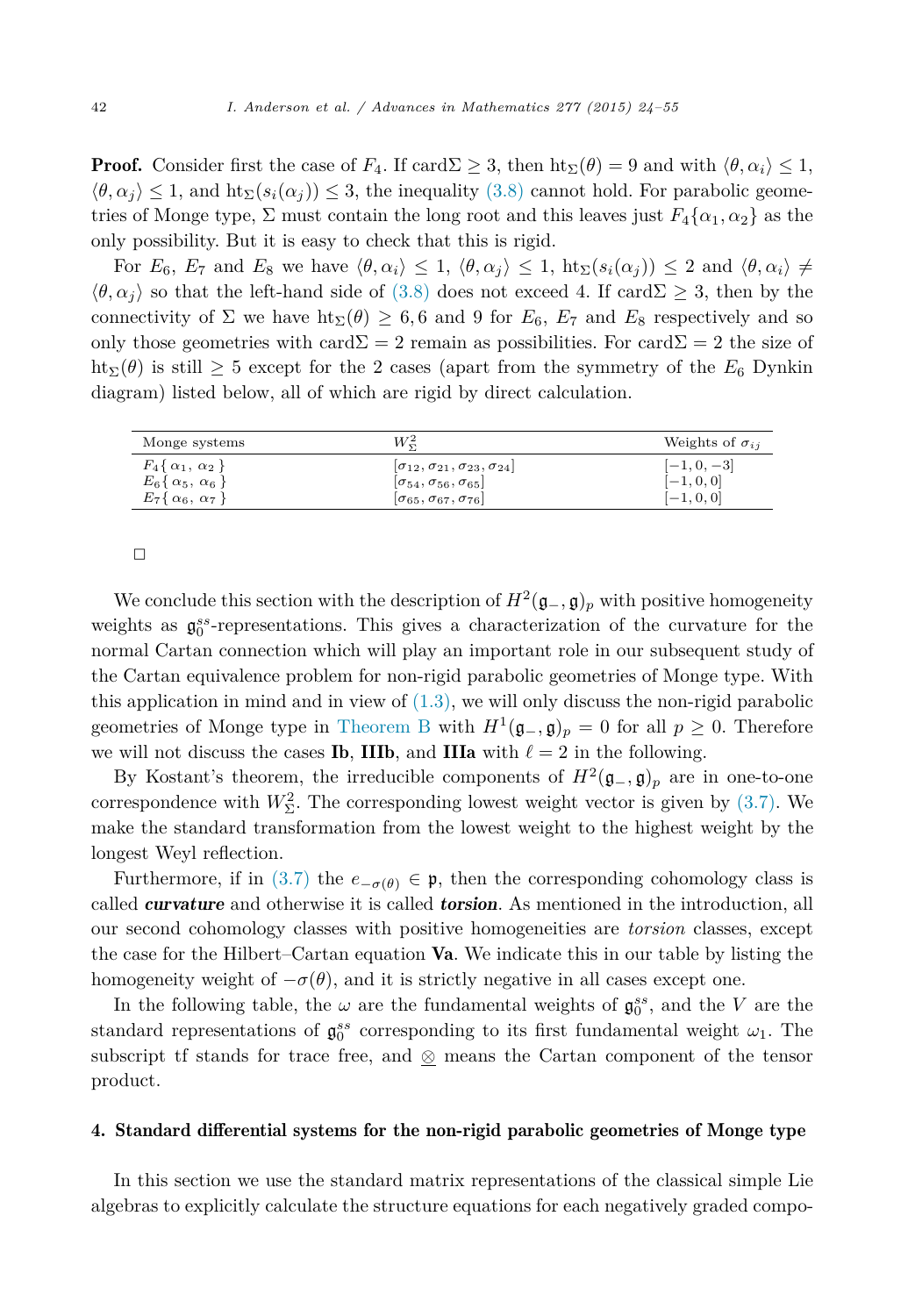|             | Non-rigid<br>par. Monge                                      | $\mathfrak{g}_0^{ss}$ | $W_{\Sigma}^2$                                                            | Hom.<br>wts                    | wts of<br>$-\sigma(\theta)$ | Highest<br>weights                                   | Rep.<br>spaces                                                    |
|-------------|--------------------------------------------------------------|-----------------------|---------------------------------------------------------------------------|--------------------------------|-----------------------------|------------------------------------------------------|-------------------------------------------------------------------|
| Ia          | $A_3\{\alpha_1,\alpha_2,\alpha_3\}$                          | $\overline{0}$        | $\sigma_{12}, \sigma_{32}$<br>$\sigma_{13}$<br>$\sigma_{21}, \sigma_{23}$ | $\mathbf{1}$<br>1<br>$\,2$     | $-2$<br>$-1$<br>$-1$        | $\overline{0}$                                       | $\mathbb R$                                                       |
|             | $A_{\ell} {\alpha_1, \alpha_2, \alpha_3},$<br>$\ell \geq 4$  | $A_{\ell-3}$          | $\sigma_{12}$<br>$\sigma_{21}$                                            | $\mathbf{1}$<br>$\overline{2}$ | $-2$<br>$-1$                | $\omega_1$                                           | $\boldsymbol{V}$                                                  |
| IIa         | $C_3\{\alpha_2,\alpha_3\}$                                   | A <sub>1</sub>        | $\sigma_{21}$<br>$\sigma_{23}$                                            | $\mathbf{1}$<br>$\mathbf{1}$   | $-1$<br>$-3$                | $\overline{0}$<br>$5\omega_1$                        | $\mathbb R$<br>$S^5(V)$                                           |
|             | $C_{\ell} {\alpha_{\ell-1}, \alpha_{\ell}}$<br>$\ell \geq 4$ | $A_{\ell-2}$          | $\sigma_{\ell-1,\ell}$                                                    | $\mathbf{1}$                   | $-3$                        | $3\omega_1+2\omega_{\ell-2}$                         | $S^3(V) \otimes S^2(V^*)$                                         |
| <b>IIb</b>  | $C_3\{\alpha_1,\alpha_2,\alpha_3\}$                          | $\overline{0}$        | $\sigma_{21}$                                                             | $\,2$                          | $-1$                        | $\overline{0}$                                       | $\mathbb R$                                                       |
| <b>IIIa</b> | $B_3\{\alpha_1,\alpha_2\}$                                   | A <sub>1</sub>        | $\sigma_{12}$<br>$\sigma_{21}$                                            | $\,2$<br>$\mathbf{1}$          | $-1$<br>$-2$                | $4\omega_1$<br>$6\omega_1$                           | $S^4(V)$<br>$S^6(V)$                                              |
|             | $B_{\ell}\{\alpha_1,\alpha_2\}$<br>$\ell \geq 4$             | $B_{\ell-2}$          | $\sigma_{12}$<br>$\sigma_{21}$                                            | $\,2$<br>$\mathbf{1}$          | $-1$<br>$-2$                | $2\omega_1$<br>$3\omega_1$                           | $S^2(V)_{\text{tf}}$<br>$S^3(V)_{\rm tf}$                         |
| <b>IIIc</b> | $B_3\{\alpha_2,\alpha_3\}$                                   | A <sub>1</sub>        | $\sigma_{32}$                                                             | 3                              | $-1$                        | $2\omega_1$                                          | $S^2(\mathcal V)$                                                 |
| IIId        | $B_3\{\alpha_1,\alpha_2,\alpha_3\}$                          | $\overline{0}$        | $\sigma_{32}$                                                             | $\overline{2}$                 | $-2$                        | $\overline{0}$                                       | $\mathbb R$                                                       |
| <b>IVa</b>  | $D_4\{\alpha_1,\alpha_2\}$                                   | $A_1 \oplus A_1$      | $\sigma_{12}$<br>$\sigma_{21}$                                            | $\overline{2}$<br>$\mathbf{1}$ | $-1$<br>$-2$                | $[2\omega_1, 2\omega_1]$<br>$[3\omega_1, 3\omega_1]$ | $S^{2}(V_{1})\otimes S^{2}(V_{2})$<br>$S^3(V_1) \otimes S^3(V_2)$ |
|             | $D_{\ell}\{\alpha_1,\alpha_2\}$<br>$\ell \geq 5$             | $D_{\ell-2}$          | $\sigma_{12}$<br>$\sigma_{21}$                                            | $\,2$<br>1                     | $-1$<br>$-2$                | $2\omega_1$<br>$3\omega_1$                           | $S^2(V)_{\text{tf}}$<br>$S^3(V)_{\rm tf}$                         |
| Va          | $G_2\{\alpha_1\}$                                            | A <sub>1</sub>        | $\sigma_{12}$                                                             | $\overline{4}$                 | $\bf{0}$                    | $4\omega_1$                                          | $S^4(V)$                                                          |
| Vb          | $G_2\{\alpha_1,\alpha_2\}$                                   | $\overline{0}$        | $\sigma_{12}$                                                             | $\overline{4}$                 | $-1$                        | $\overline{0}$                                       | $\mathbb R$                                                       |

nent g<sup>−</sup> of the non-rigid parabolic geometries of Monge type enumerated in [Theorem B.](#page-4-0) We give the structure equations in terms of the dual 1-forms. In each case these structure equations are easily integrated to give the Maurer–Cartan forms on the nilpotent Lie group *N* for the Lie algebra g<sup>−</sup> and the associated standard differential system is found.

**Ia.**  $A_{\ell} \{ \alpha_1, \alpha_2, \alpha_3 \}, \ell \geq 3$ . We use the standard matrix representation for the Lie algebra  $A_{\ell} = \mathfrak{sl}(\ell+1)$ . Then the Cartan subalgebra is defined by the trace-free diagonal matrices  $H_i = E_{i,i} - E_{i+1,i+1}, 1 \leq i \leq \ell$ . Let  $L_i$  be the linear function on the Cartan subalgebra taking the value of the *i*th entry. The simple roots are  $\alpha_i = L_i - L_{i+1}$  for  $1 \leq i \leq \ell$  and the positive roots are  $\alpha_i + \cdots + \alpha_j$  for  $1 \leq i \leq j \leq \ell$ . Thus the positive roots of height 1 with respect to  $\Sigma = {\alpha_1, \alpha_2, \alpha_3}$  are  $\alpha_1, \alpha_2$  and  $\alpha_3 + \cdots + \alpha_i$ for  $3 \leq i \leq \ell$ . The leader is  $X = e_{-\alpha_2} = E_{3,2}$  and the remaining root vectors of height  $-1$ , which define a basis for the abelian subalgebra  $\eta$  are  $P_0 = e_{-\alpha_1} = E_{2,1}$  and  $P_i = e_{-\alpha_3-\cdots-\alpha_{i+2}} = E_{i+3,3}$  for  $1 \leq i \leq \ell-2$ . This somewhat obscure labeling of the basis vectors will be justified momentarily. It is easy to verify that the given matrices are indeed the required root vectors with respect to the above choice of Cartan subalgebra. These vectors define the weight  $-1$  component  $\mathfrak{g}_{-1}$  of the grading for  $\mathfrak{sl}(\ell+1)$  defined by Σ. Since  $[g_{-1}, g_{-i}] = g_{-i-1}$ , we calculate the remaining vectors in  $g_{-}$  to be

$$
[P_0, X] = Y_0 = -E_{3,1}, \quad [P_i, X] = Y_i = E_{i+3,2},
$$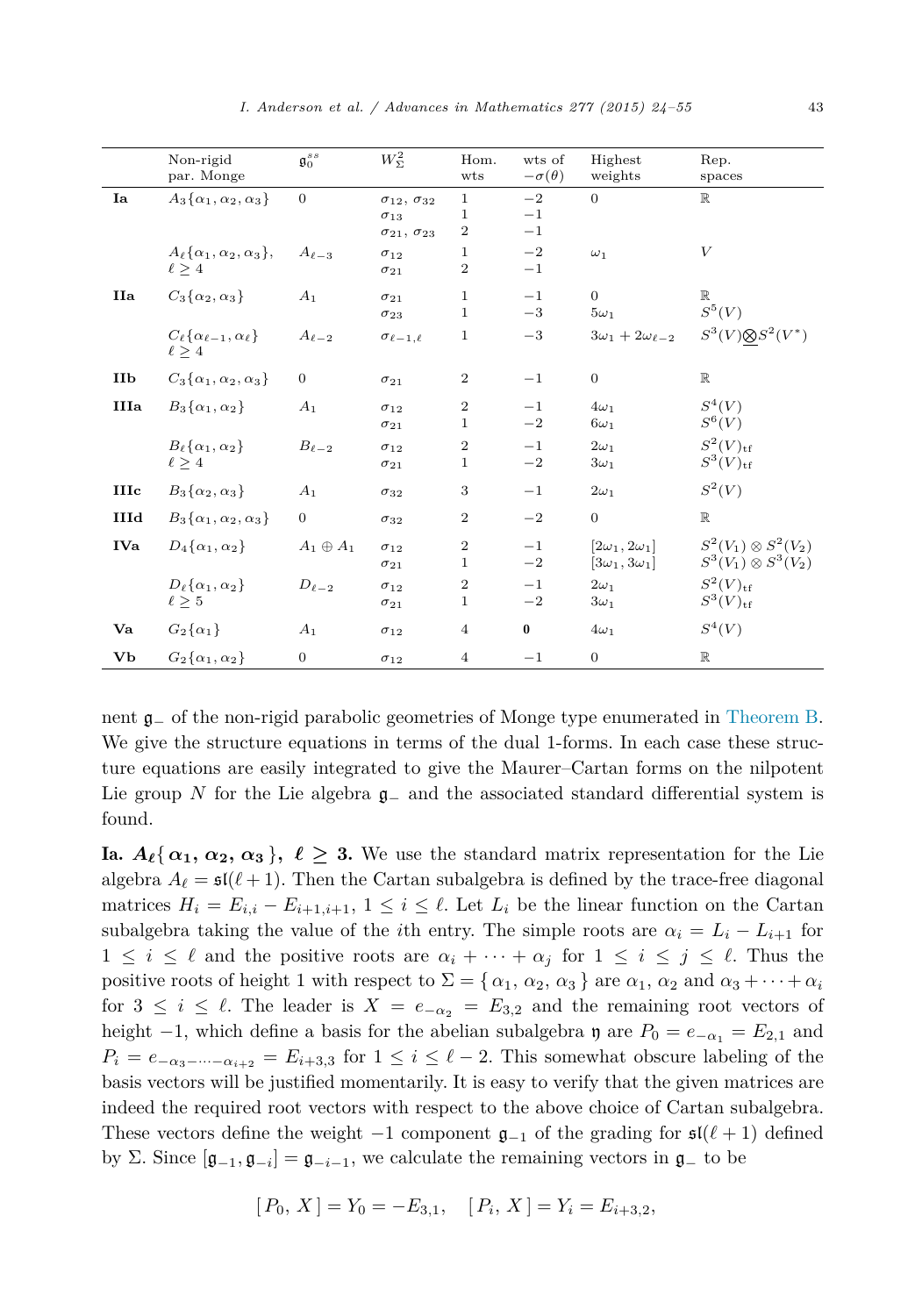$$
[P_0, Y_i] = [P_i, Y_0] = Z_i = -E_{i+3,1}.
$$

The grading of g<sup>−</sup> and full structure equations are therefore

|                                                                             |     |       |          |          | $P_0$ $P_i$ $X$ $Y_0$ $Y_i$ $Z_i$      |            |
|-----------------------------------------------------------------------------|-----|-------|----------|----------|----------------------------------------|------------|
|                                                                             |     |       |          |          | $P_0   0 \t 0 \t Y_0 \t 0 \t Z_i \t 0$ |            |
| $\mathfrak{g}_{-1} = \langle P_0, P_1, P_2, \ldots, P_{\ell-2}, X \rangle,$ |     | $P_i$ | $\Omega$ |          | $Y_i \quad Z_i \quad 0 \quad 0$        |            |
| $\mathfrak{g}_{-2} = \langle Y_0, Y_1, \ldots, Y_{\ell-2} \rangle,$         | and |       |          |          | $X$ 0 0 0 0 0 0                        |            |
| $\mathfrak{g}_{-3} = \langle Z_1, \ldots, Z_{\ell-2} \rangle,$              |     | $Y_0$ |          | $\sim$ 0 |                                        | $\bigcirc$ |
|                                                                             |     | $Y_i$ |          |          |                                        |            |
|                                                                             |     | $Z_i$ |          |          |                                        |            |

In terms of the dual basis  $\{\theta_p^0, \theta_p^i, \theta_x, \theta_y^0, \theta_y^i, \theta_z^i\}$  for the Lie algebra these structure equations are

$$
d\theta_p^0 = 0, \quad d\theta_p^i = 0 \quad d\theta_x = 0,
$$
  

$$
d\theta_y^0 = \theta_x \wedge \theta_p^0, \quad d\theta_y^i = \theta_x \wedge \theta_p^i, \quad d\theta_z^i = \theta_y^i \wedge \theta_p^0 + \theta_y^0 \wedge \theta_p^i.
$$

These structure equations are easily integrated to obtain Maurer–Cartan forms on the nilpotent Lie group for g−. The first 5 structure equations immediately give

$$
\theta_p^0 = dp^0, \quad \theta_p^i = dp^i, \quad \theta_x = dx, \quad \theta_y^0 = dy^0 - p^0 dx, \quad \theta_y^i = dy^i - p^i dx,
$$

so that the last structure equation becomes

$$
d\theta_z^i = -dp^0 \wedge dy^i - dp^i \wedge dy^0 + (p^i dp^0 + p^0 dp^i) \wedge dx.
$$
 (4.1)

The first term can be written as either  $d(-p^0 dy^i)$  or  $d(y^i dp^0)$ . Since our goal is to give the simplest possible form for span  $\{\theta_y^0, \theta_y^i, \theta_z^i\}$ , we chose to write the first term as  $d(-p^0 dy^i)$  so that  $(4.1)$  integrates to

$$
\theta_z^i = dz^i - p^0 dy^i - p^i dy^0 + p^0 p^i dx \equiv dz^i - p^0 p^i dx \mod \{ \theta_y^0, \theta_y^i \}.
$$

The standard Pfaffian system defined by the parabolic geometry  $A_{\ell}$  {  $\alpha_1$ ,  $\alpha_2$ ,  $\alpha_3$  } is therefore

$$
I_{A_{\ell}\{1,2,3\}} = \text{span}\left\{\theta_y^0, \theta_y^i, \theta_z^i\right\}
$$
  
= span $\left\{dy^0 - p^0 dx, dy^i - p^i dx, dz^i - p^0 p^i dx\right\}.$ 

This is the canonical Pfaffian system for the Monge equations [\(1.4\).](#page-3-0) By Tanaka's theorem we are guaranteed that the symmetry algebra of the system is  $\mathfrak{sl}(\ell+1)$ .

**IIa.**  $C_{\ell} \{\alpha_{\ell-1}, \alpha_{\ell}\}, \ell \geq 3$ . The split real form for  $C_{\ell}$  which we shall use is  $\mathfrak{sp}(\ell, \mathbb{R}) =$  $\{X \in \mathfrak{gl}(2\ell,\mathbb{R}) \mid X^t J + JX = 0 \}, \text{ where}$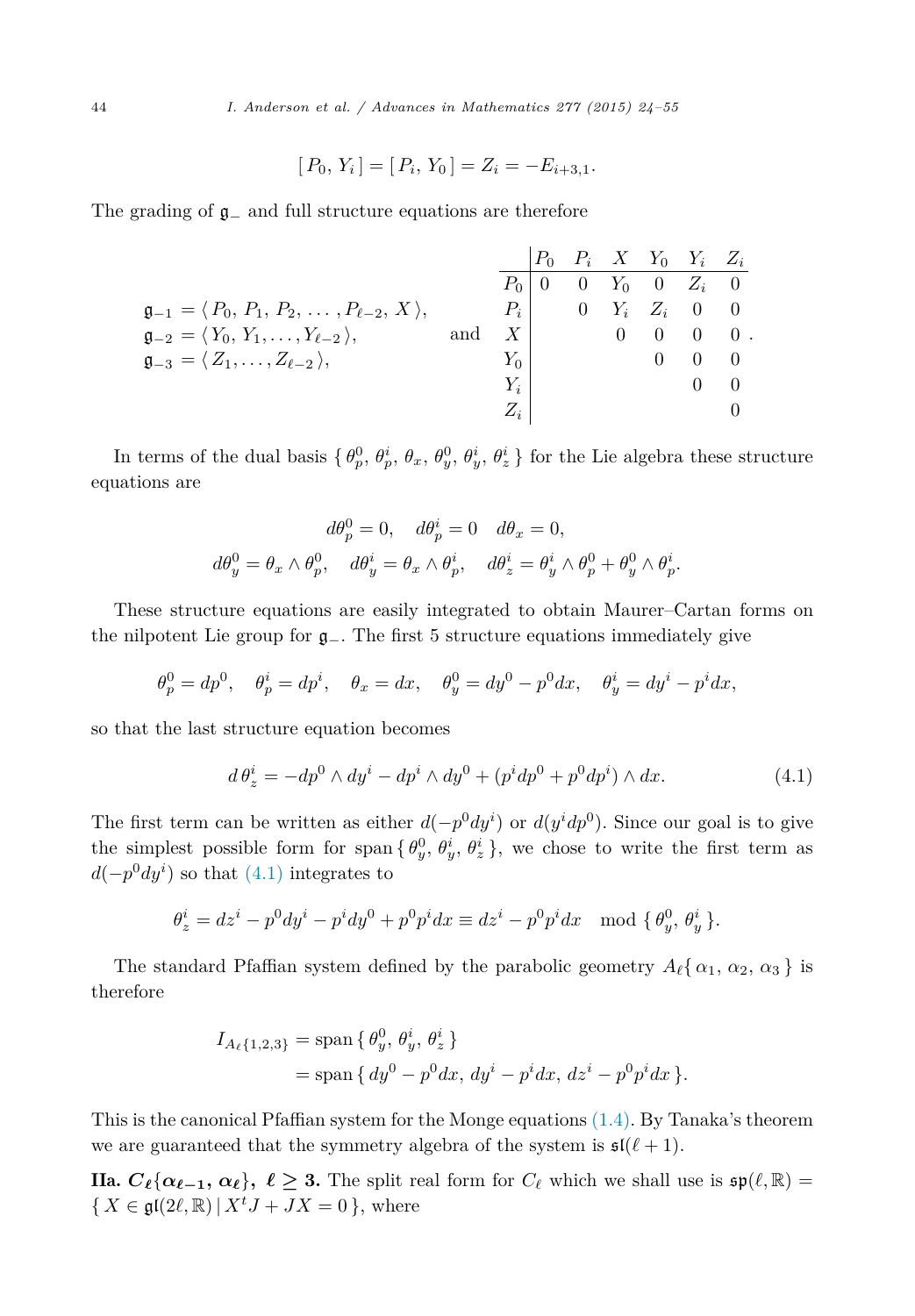$$
J = \begin{bmatrix} 0 & K_{\ell} \\ -K_{\ell} & 0 \end{bmatrix} \text{ and } K_{\ell} = \begin{bmatrix} 1 \\ 1 \end{bmatrix}.
$$

Each  $X \in \mathfrak{sp}(\ell, \mathbb{R})$  may be written as  $X = \begin{bmatrix} A & B \\ C & -A \end{bmatrix}$ *C* −*A* where  $A, B, C$  are  $\ell \times \ell$  matrices,  $A' = KA^t K$  and  $B = B'$  and  $C = C'$ . The diagonal matrices  $H_i = E_{i,i} - E_{2\ell+1-i,2\ell+1-i}$ define a Cartan subalgebra. The simple roots  $\alpha_i = L_i - L_{i+1}, 1 \leq i \leq \ell - 1$  and  $\alpha_{\ell} = 2L_{\ell}$ and the positive roots are

$$
\begin{cases} \alpha_i + \dots + \alpha_{j-1} & \text{for } 1 \le i < j \le \ell, \quad \text{and} \\ (\alpha_i + \dots + \alpha_{\ell-1}) + (\alpha_j + \dots + \alpha_\ell) & \text{for } 1 \le i \le j \le \ell. \end{cases} \tag{4.2}
$$

(For the Lie algebras of type *B*, *C* and *D*, we use the lists of positive roots from [\[16\].](#page-31-0)) Therefore, for the choice of simple roots  $\Sigma = {\alpha_{\ell-1}, \alpha_{\ell}}$ , the roots of height 1 are  $\alpha_{\ell}$ and  $\alpha_i + \cdots + \alpha_{\ell-1}$ , for  $1 \leq i \leq \ell-1$ . The root  $-\alpha_{\ell}$  is our leader with root vector  $X = E_{\ell+1,\ell}$ . A basis for the abelian subalgebra  $\mathfrak{y}$ , corresponding to the remaining roots of height  $-1$  is given by  $P_i = E_{\ell,i} - E_{2\ell+1-i,\ell+1}$ . One easily checks that these matrices belong to  $\mathfrak{sp}(\ell,\mathbb{R})$  and that they are indeed root vectors for the above choice of Cartan subalgebra. By direct calculation we then find that

$$
[P_i, X] = Y_i = -E_{\ell+1,i} - E_{2\ell+1-i,\ell}, \text{ and}
$$
  

$$
[P_i, Y_i] = 2Z_{ii} = 2E_{2\ell+1-i,i} \text{ and } [P_i, Y_j] = Z_{ij} = E_{2\ell+1-i,j} + E_{2\ell+1-j,i}
$$

Note that  $Z_{ij} = Z_{ji}$ . The grading and full structure equations for  $\mathfrak{g}_-$  are therefore

|                                                                             |     |           |  | $P_i$ X $Y_i$ $Z_{ij}$                       |  |
|-----------------------------------------------------------------------------|-----|-----------|--|----------------------------------------------|--|
| $\mathfrak{g}_{-1} = \langle P_1, P_2, \ldots, P_{\ell-1}, Z \rangle,$      |     |           |  | $\overline{P}_h$ 0 $Y_h$ $\epsilon Z_{hi}$ 0 |  |
| $\mathfrak{g}_{-2} = \langle Y_1, \ldots, Y_{\ell-1} \rangle,$              | and | $X \perp$ |  | $0 \qquad 0 \qquad 0$                        |  |
| $\mathfrak{g}_{-3} = \langle Z_{11}, Z_{12}, \ldots, Z_{\ell\ell} \rangle,$ |     | $Y_k$     |  |                                              |  |
|                                                                             |     | $Z_{hk}$  |  |                                              |  |

where  $\epsilon = 2$  if  $i = j$  and  $\epsilon = 1$  otherwise. In terms of the dual basis  $\{\theta_p^i, \theta_x, \theta_y^i, \theta_z^{ij}\}\$  for g<sup>−</sup> these structure equations are

$$
d\theta_p^i = 0 \quad d\theta_x = 0, \quad d\theta_y^i = \theta_x \wedge \theta_p^i,
$$

$$
d\theta_z^{ij} = \theta_y^i \wedge \theta_p^j + \theta_y^j \wedge \theta_p^i
$$

These structure equations are easily integrated to give the following Maurer–Cartan forms

$$
\theta_p^i = dp^i, \quad \theta_x = dx, \quad \theta_y^i = dy^i - p^i dx,
$$
  

$$
\theta_z^{ij} = dz^{ij} - p^i dy^j - p^j dy^i + p^i p^j dx.
$$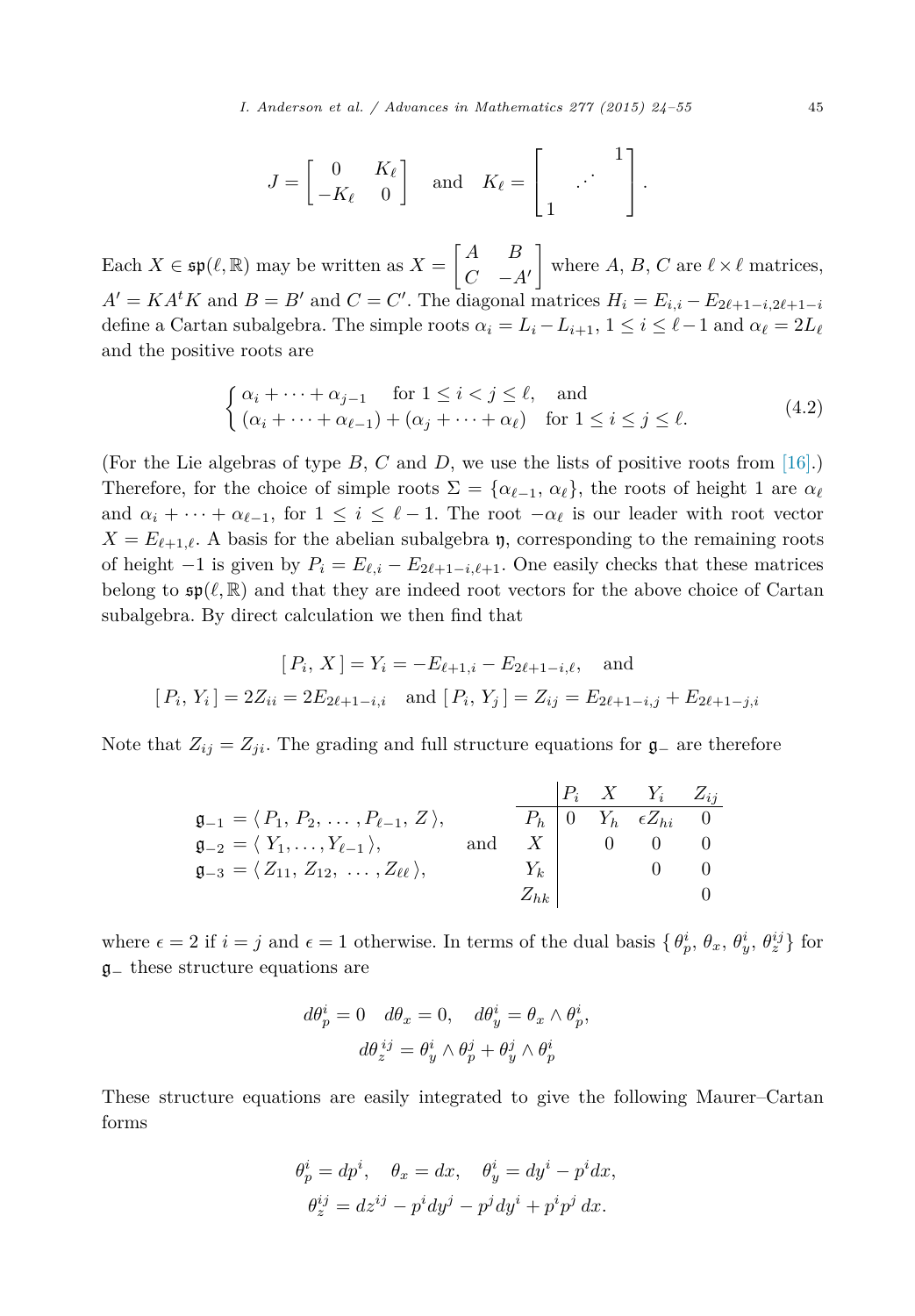The standard Pfaffian system defined by the parabolic geometry  $C_{\ell} \{ \alpha_{\ell-1}, \alpha_{\ell} \}$  is therefore

$$
I_{C_{\ell}\{\ell-1,\ell\}} = \text{span}\{\theta_y^i, \theta_z^{ij}\} = \text{span}\{dy^i - p^i dx, dz^{ij} - p^i p^j dx\}.
$$

This is the canonical Pfaffian system for the Monge equations [\(1.5\).](#page-3-0) By Tanaka's theorem we are guaranteed that the symmetry algebra of the system is  $\mathfrak{sp}(\ell,\mathbb{R})$ .

**IIIa.**  $B_{\ell} {\alpha_1, \alpha_2}$ ,  $\ell \ge 3$ . The split real form for  $B_{\ell}$  is  $\mathfrak{so}(\ell+1,\ell)$  which we take to be the Lie algebra of  $n \times n$  matrices,  $n = 2\ell + 1$ , which are skew-symmetric with respect to the anti-diagonal matrix  $K_n = [k_{ij}]$ . The diagonal matrices  $H_i = E_{i,i} - E_{n+1-i,n+1-i}$ define a Cartan subalgebra. The simple roots are  $\alpha_i = L_i - L_{i+1}, 1 \leq i \leq \ell - 1$  and  $\alpha_{\ell} = L_{\ell}$  and the positive roots are

$$
\begin{cases} \alpha_i + \dots + \alpha_j & \text{for } 1 \le i \le j \le \ell, \text{ and} \\ (\alpha_i + \dots + \alpha_\ell) + (\alpha_j + \dots + \alpha_\ell) & \text{for } 1 \le i < j \le \ell. \end{cases}
$$

Therefore, for the choice of simple roots  $\Sigma = {\alpha_1, \alpha_2}$ , the roots of height 1 are

$$
\begin{cases} \alpha_1 \\ \alpha_2 + \dots + \alpha_j \quad \text{for } 2 \le j \le \ell, \quad \text{and} \\ \alpha_2 + \dots + \alpha_{i-1} + 2\alpha_i + \dots + 2\alpha_\ell \quad \text{for } 3 \le i \le \ell. \end{cases}
$$

The root  $-\alpha_1$  is our leader with root vector  $X = E_{2,1} - E_{n,n-1}$ . A basis for the abelian subalgebra  $\eta$ , corresponding to the remaining roots of height  $-1$  is given by  $P_i = E_{i+2,2} - E_{n-1,n-i-1}$  for  $1 \leq i \leq n-4$ . One easily checks that these matrices belong to  $\mathfrak{so}(\ell+1,\ell)$  and that they are indeed root vectors for the above choice of Cartan subalgebra. By direct calculation we find that for  $1 \leq i \leq n-4$  and  $1 \leq j \leq n-4$ 

$$
[P_i, X] = Y_i = E_{i+2,1} - E_{n,n-i-1}
$$
, and  
\n $[P_i, Y_j] = \kappa_{ij} Z$ , where  $Z = E_{n,2} - E_{n-1,1}$  and  $[\kappa_{ij}] = K_{n-4}$ .

The grading and full structure equations for g<sup>−</sup> are therefore

$$
\begin{array}{ll}\n\mathfrak{g}_{-1} = \langle P_1, P_2, \dots, P_{n-4}, X \rangle, & \overline{P_h} & 0 & Y_h & \kappa_{hi} Z & 0 \\
\mathfrak{g}_{-2} = \langle Y_1, \dots, Y_{n-4} \rangle, & \text{and} & X & 0 & 0 & 0 \\
\mathfrak{g}_{-3} = \langle Z \rangle, & & Y_k & 0 & 0 \\
Z & & & 0 & 0\n\end{array}
$$

In terms of the dual basis  $\{\theta_p^i, \theta_x, \theta_y^i, \theta_z\}$  for  $\mathfrak{g}_-$  the structure equations are

$$
d\theta_p^i=0,\quad d\theta_x=0,\quad d\theta_y^i=\theta_x\wedge\theta_p^i,\quad d\theta_z=\kappa_{ij}\theta_y^j\wedge\theta_p^i,
$$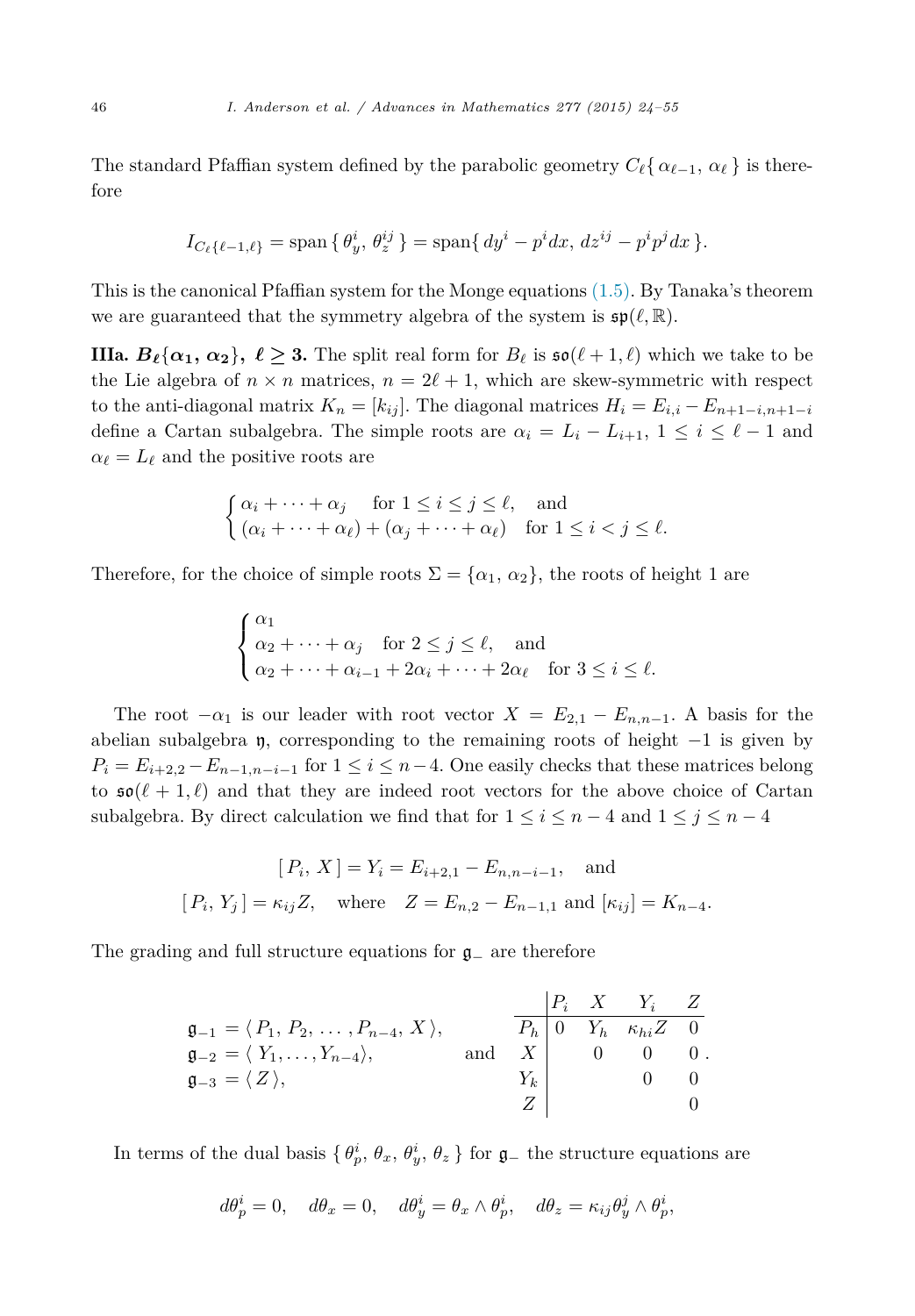which are integrated to give the following Maurer–Cartan forms

$$
\theta_p^i = dp^i, \quad \theta_x = dx, \quad \theta_y^i = dy^i - p^i dx,
$$

$$
\theta_z = dz - \kappa_{ij} p^i dy^j + \frac{1}{2} \kappa_{ij} p^i p^j dx.
$$

The standard Pfaffian system defined by the parabolic geometry  $B_{\ell}$  {  $\alpha_1$  ,  $\alpha_2$  } is therefore

$$
I_{B_{\ell}\{1,2\}} = \text{span}\{\,\theta_y^i,\,\theta_z\,\} = \text{span}\,\{ \, dy^i - p^i dx,\, dz - \frac{1}{2}\kappa_{ij}p^i p^j dx\,\}.
$$
 (4.3)

This is the canonical Pfaffian system for the Monge equations [\(1.6\).](#page-3-0) By Tanaka's theorem we are guaranteed that the symmetry algebra of the system is  $\mathfrak{so}(\ell+1,\ell)$ .

**IVa.**  $D_{\ell} {\alpha_1, \alpha_2}$ ,  $\ell \geq 4$ . In this case  $n = 2\ell$  and the positive roots are

$$
\begin{cases} \alpha_i + \dots + \alpha_{j-1} & \text{for } 1 \le i < j \le \ell, \text{ and} \\ (\alpha_i + \dots + \alpha_{\ell-2}) + (\alpha_j + \dots + \alpha_{\ell}) & \text{for } 1 \le i < j \le \ell \end{cases} \tag{4.4}
$$

but otherwise the formulas from III remain unchanged.

We now turn to the exceptional cases.

**Ib.**  $A_{\ell} {\alpha_1, \alpha_2}$ ,  $\ell \geq 2$ . We retain the notation used in **Ia**. In the present case the leader is  $X = e_{-\alpha_1} = E_{2,1}$  and the matrices  $P_i = e_{-\alpha_2 - \cdots - \alpha_{i+2}} = E_{i+2,2}, 1 \le i \le \ell - 1$ define a basis for **y**. The structure equations are  $[P_i, X] = Y_i = E_{i+2,1}$  and the standard differential system is the contact system

$$
I_{A_{\ell}\{\alpha_a,\alpha_2\}} = \{ dy^1 - p^1 dx, dy^2 - p^2 dx, \dots, dy^{\ell-1} - p^{\ell-1} dx \}
$$
 (4.5)

on the jet space  $J^1(\mathbb{R}, \mathbb{R}^{\ell-1})$ .

**IIb.**  $C_3\{\alpha_1, \alpha_2, \alpha_3\}$ . The roots of height 1 are  $\Sigma = \{\alpha_1, \alpha_2, \alpha_3\}$ . The root  $-\alpha_2$  is our leader with root vector  $X = E_{3,2} - E_{5,4}$ . A basis for the abelian subalgebra y, corresponding to the roots  $-\alpha_1$  and  $-\alpha_3$ , is  $P_1 = E_{2,1} - E_{6,5}$  and  $P_2 = E_{4,3}$  and we calculate

$$
Y_1 = [P_1, X] = E_{6,4} - E_{3,1}, \t Y_2 = [P_2, X] = E_{5,3} + E_{4,2},
$$
  
\n
$$
Z_1 = [P_1, Y_2] = -E_{4,1} - E_{6,3}, \t Z_2 = [X, Y_2] = -2E_{5,2},
$$
  
\n
$$
Z_3 = [X, Z_1] = E_{6,2} + E_{5,1}, \t Z_4 = [P_1, Z_3] = -2E_{6,1}.
$$

The grading and full structure equations for g<sup>−</sup> are therefore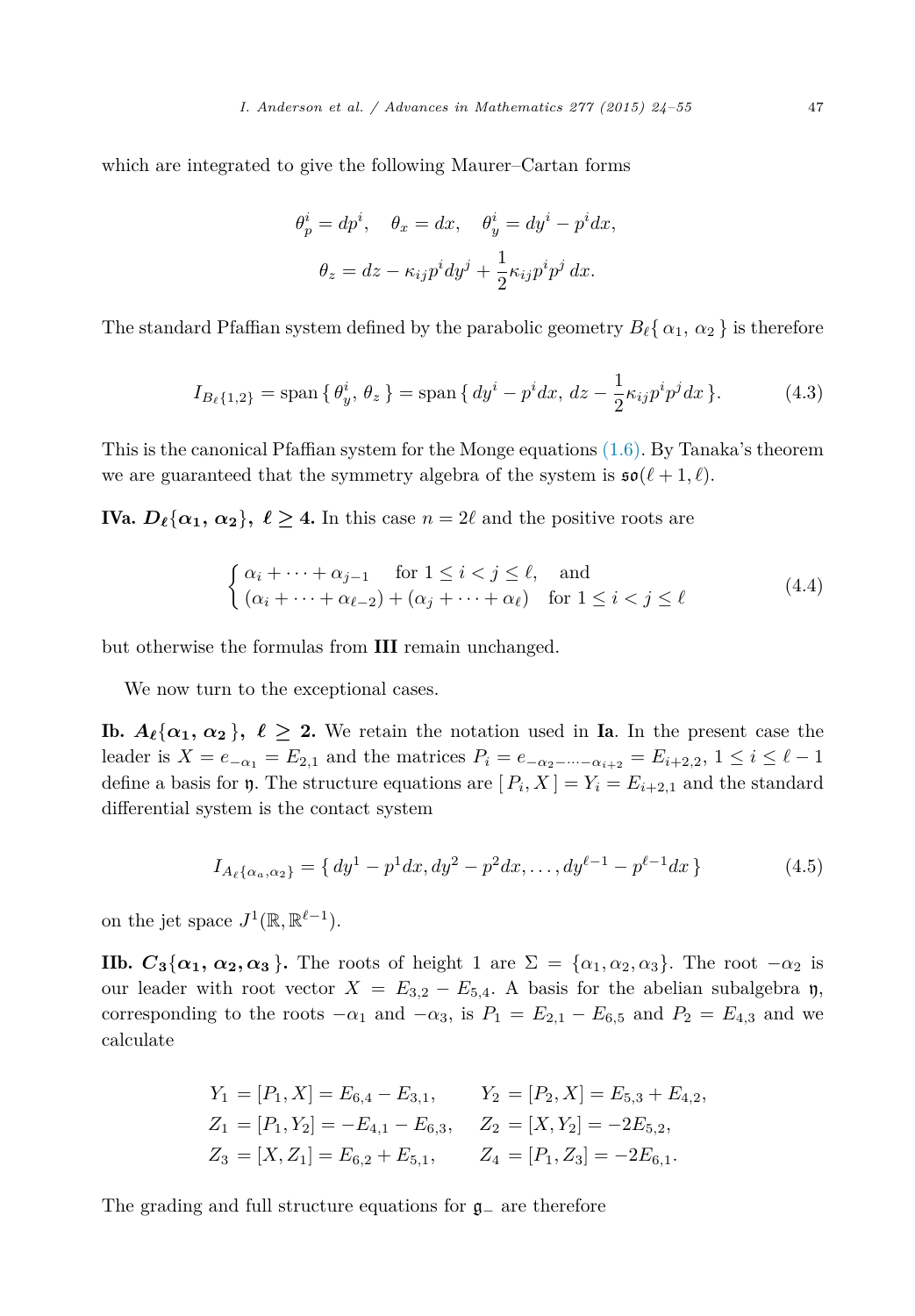|                                                    |     |       | $P_{\rm 1}$ | $P_2$    |          | $X$ $Y_1$      | $Y_2$          | $Z_1$          | $Z_2$          | $Z_3$          | $Z_4$          |
|----------------------------------------------------|-----|-------|-------------|----------|----------|----------------|----------------|----------------|----------------|----------------|----------------|
|                                                    |     | $P_1$ | $\theta$    | $\theta$ | $Y_1$    | $\overline{0}$ | $Z_1$          | $\overline{0}$ | $2Z_3$         | $Z_4$ 0        |                |
|                                                    |     | $P_2$ |             | $\theta$ | $Y_2$    | $Z_1$          | $\overline{0}$ | $\overline{0}$ | $\theta$       | $\theta$       | $\theta$       |
| $\mathfrak{g}_{-1} = \langle P_1, P_2, X \rangle,$ |     | Χ     |             |          | $\theta$ | $\overline{0}$ | $Z_2$          | $Z_3$          | $\overline{0}$ | $\overline{0}$ | $\theta$       |
| $\mathfrak{g}_{-2} = \langle Y_1, Y_2 \rangle,$    |     | $Y_1$ |             |          |          | $\overline{0}$ | $Z_3$          | $Z_4$          | $\overline{0}$ | $\overline{0}$ | $\overline{0}$ |
| $\mathfrak{g}_{-3} = \langle Z_1, Z_2 \rangle,$    | and | $Y_2$ |             |          |          |                | $\theta$       | $\overline{0}$ | $\Omega$       | $\overline{0}$ | $\overline{0}$ |
| $\mathfrak{g}_{-4} = \langle Z_3 \rangle,$         |     | $Z_1$ |             |          |          |                |                | $\theta$       | $\Omega$       | $\theta$       | $\Omega$       |
| $\mathfrak{g}_{-5}=\langle\,Z_4\,\rangle$          |     | $Z_2$ |             |          |          |                |                |                | $\overline{0}$ | $\Omega$       | $\theta$       |
|                                                    |     | $Z_3$ |             |          |          |                |                |                |                | 0              | $\Omega$       |
|                                                    |     | $Z_4$ |             |          |          |                |                |                |                |                | $\theta$       |
|                                                    |     |       |             |          |          |                |                |                |                |                |                |

In terms of the dual basis  $\{\theta_p^1, \theta_p^2, \theta_x, \theta_y^1, \theta_y^2, \theta_z^1, \theta_z^2, \theta_z^3, \theta_z^4\}$  for  $\mathfrak{g}_-$  the structure equations are

$$
d\theta_p^1 = 0, \quad d\theta_p^2 = 0, \quad d\theta_x = 0, \quad d\theta_y^1 = \theta_x \wedge \theta_p^1, \quad d\theta_y^2 = \theta_x \wedge \theta_p^2,
$$
  

$$
d\theta_z^1 = \theta_y^1 \wedge \theta_p^2 + \theta_y^2 \wedge \theta_p^1, \quad d\theta_z^2 = \theta_y^2 \wedge \theta_x,
$$
  

$$
d\theta_z^3 = -\theta_y^1 \wedge \theta_y^2 + \theta_z^1 \wedge \theta_x + 2\theta_z^2 \wedge \theta_p^1, \quad d\theta_z^4 = \theta_z^1 \wedge \theta_y^1 + \theta_z^3 \wedge \theta_p^1,
$$

which integrate to give

$$
\theta_p^1 = dp^1, \quad \theta_p^2 = dp^2, \quad \theta_x = dx, \quad \theta_y^1 = dy^1 - p^1 dx, \quad \theta_y^2 = dy^2 - p^2 dx,
$$
  

$$
\theta_z^1 = dz^1 - p^2 dy^1 - p^1 dy^2 + p^1 p^2 dx, \quad \theta_z^2 = dz^2 - x dy^2,
$$
  

$$
\theta_z^3 = dz^3 - x dz^1 - 2p^1 dz^2 + (2xp^1 - y^1) dy^2
$$
  

$$
\theta_z^4 = dz^4 + (xp^1 - y^1) dz^1 + (p^1)^2 dz^2 - p^1 dz^3 - p^1 (xp^1 - y^1) dy^2.
$$

The standard differential system for  $C_3\{\alpha_1, \alpha_2, \alpha_3\}$  is therefore

$$
I_{C_3\{1,2,3\}} = \{\theta_y^1, \theta_y^2, \theta_z^1, \theta_z^2, \theta_z^3, \theta_z^4\}
$$
  
=  $\{dy^1 - p^1 dx, dy^2 - p^2 dx, dz^1 - p^1 p^2 dx, dz^2 - xp^2 dx,$   

$$
dz^3 - (y^1 p^2 + xp^1 p^2) dx, dz^4 - y^1 p^1 p^2 dx\}
$$

is the canonical differential system for the first order Monge system [\(1.8\).](#page-4-0)

**IIIb.**  $B_2\{\alpha_2\}$ . The roots of height 1 are  $\alpha_2$  and  $\alpha_1 + \alpha_2$ , and the standard differential system is just the canonical differential system

$$
I_{B_2\{\alpha_2\}} = \{dy - p\,dx\} \tag{4.6}
$$

IIIc.  $B_3\{\alpha_2, \alpha_3\}$ . The roots of height 1 are  $\Sigma = \{\alpha_1 + \alpha_2, \alpha_2, \alpha_3\}$ . The root  $-\alpha_3$ is our leader with root vector  $X = E_{4,3} - E_{5,4}$ . A basis for the abelian subalgebra  $\mathfrak{y}$ ,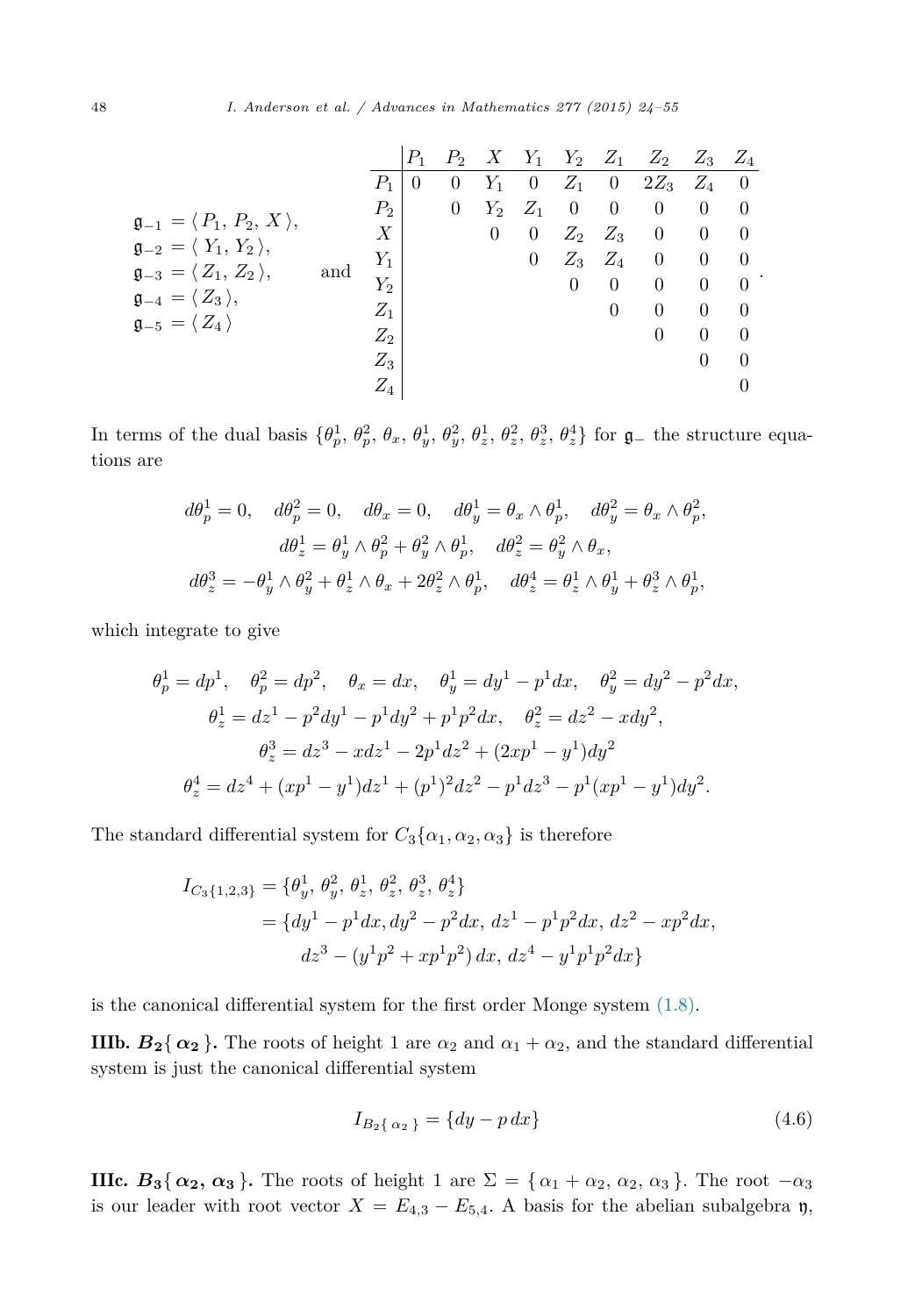corresponding to the roots  $-\alpha_2$  and  $-\alpha_1 - \alpha_2$ , is  $Q_1 = E_{3,2} - E_{6,5}$  and  $Q_2 = E_{3,1} - E_{7,5}$ and we calculate

$$
P_1 = [Q_1, X] = E_{6,4} - E_{4,2}, \quad P_2 = [Q_2, X] = E_{7,4} - E_{4,1},
$$
  
\n
$$
Y_1 = [P_1, X] = E_{6,3} - E_{5,2}, \quad Y_2 = [P_2, X] = E_{7,3} - E_{5,1},
$$
  
\n
$$
Z = [Q_1, Y_2] = E_{6,1} - E_{7,2}.
$$

The grading and full structure equations for g<sup>−</sup> are therefore

$$
\mathfrak{g}_{-1} = \langle Q_1, Q_2, X \rangle,
$$
\n
$$
\mathfrak{g}_{-2} = \langle P_1, P_2 \rangle,
$$
\n
$$
\mathfrak{g}_{-3} = \langle Y_1, Y_2 \rangle,
$$
\nand\n
$$
\mathfrak{g}_{-4} = \langle Z \rangle,
$$
\n
$$
\mathfrak{g}_{-4} = \langle Z \rangle,
$$
\n
$$
\mathfrak{g}_{-4} = \langle Z \rangle,
$$
\n
$$
\mathfrak{g}_{-4} = \langle Z \rangle,
$$
\n
$$
\mathfrak{g}_{-4} = \langle Z \rangle,
$$
\n
$$
\mathfrak{g}_{-4} = \langle Z \rangle,
$$
\n
$$
\mathfrak{g}_{-4} = \langle Z \rangle,
$$
\n
$$
\mathfrak{g}_{-4} = \langle Z \rangle,
$$
\n
$$
\mathfrak{g}_{-4} = \langle Z \rangle,
$$
\n
$$
\mathfrak{g}_{-4} = \langle Z \rangle,
$$
\n
$$
\mathfrak{g}_{-4} = \langle Z \rangle,
$$
\n
$$
\mathfrak{g}_{-4} = \langle Z \rangle,
$$
\n
$$
\mathfrak{g}_{-4} = \langle Z \rangle,
$$
\n
$$
\mathfrak{g}_{-4} = \langle Z \rangle,
$$
\n
$$
\mathfrak{g}_{-4} = \langle Z \rangle,
$$
\n
$$
\mathfrak{g}_{-4} = \langle Z \rangle,
$$
\n
$$
\mathfrak{g}_{-4} = \langle Z \rangle,
$$
\n
$$
\mathfrak{g}_{-4} = \langle Z \rangle,
$$
\n
$$
\mathfrak{g}_{-4} = \langle Z \rangle,
$$
\n
$$
\mathfrak{g}_{-4} = \langle Z \rangle,
$$
\n
$$
\mathfrak{g}_{-4} = \langle Z \rangle,
$$
\n
$$
\mathfrak{g}_{-4} = \langle Z \rangle,
$$
\n
$$
\mathfrak{g}_{-4} = \langle Z \rangle,
$$
\n
$$
\mathfrak{g}_{-4} = \langle Z \rangle,
$$
\n
$$
\mathfrak{g}_{-4} = \langle Z \rangle,
$$
\n
$$
\mathfrak{g}_{-4} = \langle Z \rangle,
$$
\n
$$
\mathfrak{g}_{-4} = \langle
$$

In terms of the dual basis  $\{\theta_q^1, \theta_q^2, \theta_x, \theta_p^1, \theta_p^2, \theta_y^1, \theta_y^2, \theta_z\}$  for  $\mathfrak{g}_-$  the structure equations are

$$
d\theta_q^1 = 0, \quad d\theta_q^2 = 0, \quad d\theta_x = 0, \quad d\theta_p^1 = \theta_x \wedge \theta_q^1, \quad d\theta_p^2 = \theta_x \wedge \theta_q^2,
$$
  

$$
d\theta_y^1 = \theta_x \wedge \theta_p^1, \quad d\theta_y^2 = \theta_x \wedge \theta_p^2, \quad d\theta_z = -\theta_y^1 \wedge \theta_q^2 + \theta_y^2 \wedge \theta_q^1 + \theta_p^1 \wedge \theta_p^2,
$$

and one finds that

$$
\theta_q^1 = dq^1, \quad \theta_q^2 = dq^2 \quad \theta_x = dx, \quad \theta_p^1 = dp^1 - q^1 dx, \quad \theta_p^2 = dp^2 - q^2 dx,
$$
  

$$
\theta_y^1 = dy^1 - p^1 dx, \quad \theta_y^2 = dy^2 - p^2 dx,
$$
  

$$
\theta_z = dz - p^2 dp^1 + q^2 dy^1 - q^1 dy^2 + (p^2 q^1 - p^1 q^2) dx.
$$

The standard Pfaffian differential system for  $B_2\{\alpha_2, \alpha_3\}$  is therefore

$$
I_{B_2\{2,3\}} = \{ \theta_y^1, \theta_y^2, \theta_p^1, \theta_p^2, \theta_z \}
$$
  
=  $\{ dy^1 - p^1 dx, dy^2 - p^2 dx, dp^1 - q^1 dx, dp^2 - q^2 dx, dz - p^2 q^1 dx \}$ 

which coincides with the differential system for the Monge equations  $(1.9)$ . We remark that this Monge system may also be encoded on a 7-dimensional manifold without the coordinate  $q^2$  by the Pfaffian system  $\{\theta_y^1, \theta_y^2, \theta_p^1, \theta_z\}$  – however, the symmetry algebra of this latter Pfaffian system is only 16-dimensional.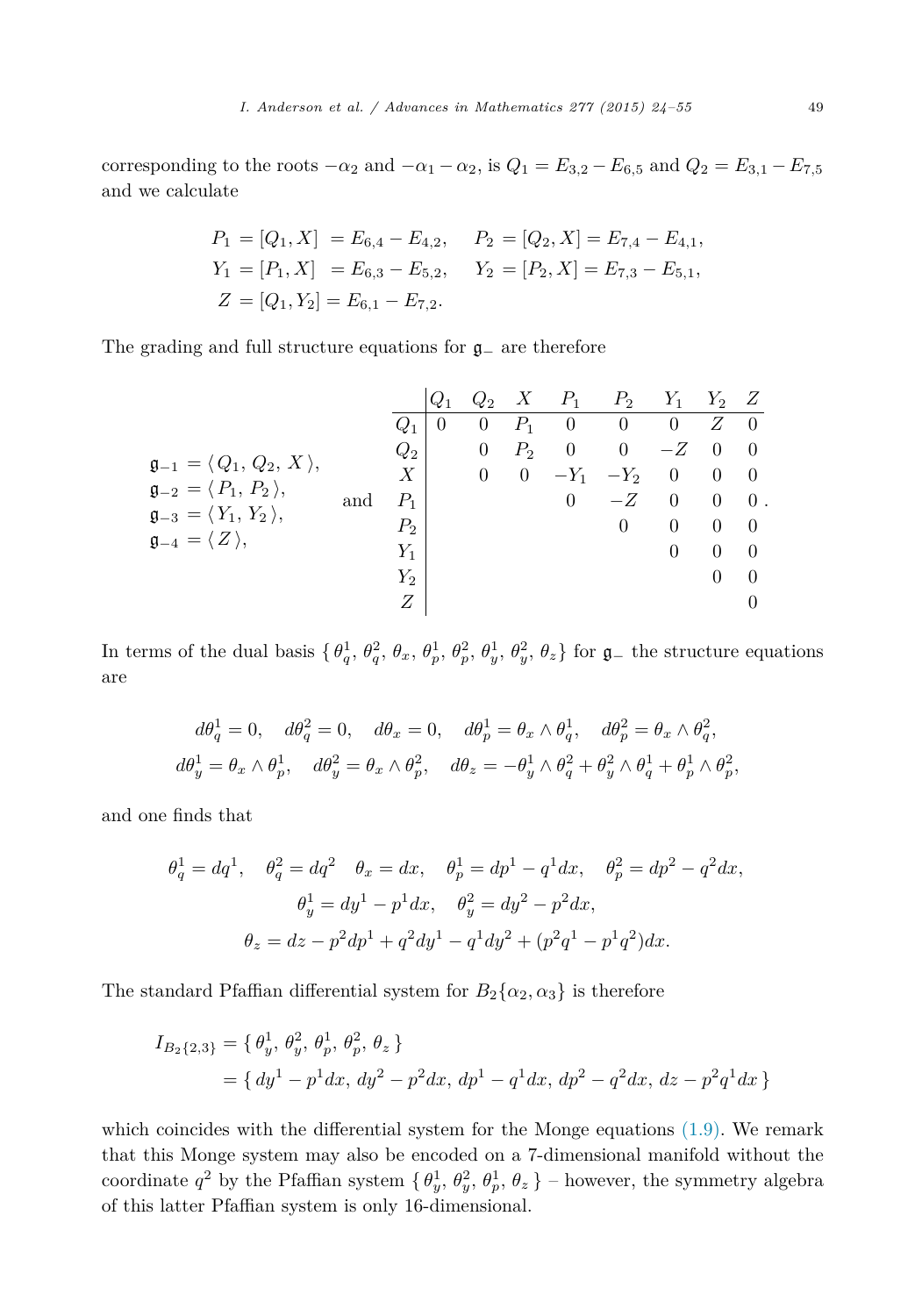IIId.  $B_3$ ,  $\Sigma = {\alpha_1, \alpha_2, \alpha_3}$ . The roots of height 1 are  $\Sigma = {\alpha_1, \alpha_2, \alpha_3}$ . The root  $-\alpha_2$ is our leader with root vector  $X = E_{3,2} - E_{6,5}$ , a basis for the abelian subalgebra  $\eta$ , corresponding to the roots  $-\alpha_1$  and  $-\alpha_3$ , is  $P_1 = E_{2,1} - E_{7,6}$  and  $P_2 = E_{4,3} - E_{5,4}$  and we calculate

$$
Y_1 = [P_1, X] = E_{7,5} - E_{3,1}, \t Y_2 = [P_2, X] = E_{4,2} - E_{6,4},
$$
  
\n
$$
Z_1 = [P_1, Y_2] = E_{7,4} - E_{4,1}, \t Z_2 = [P_2, Y_2] = E_{6,3} - E_{5,2},
$$
  
\n
$$
Z_3 = [P_1, Z_2] = E_{5,1} - E_{7,3}, \t Z_4 = [X, Z_3] = E_{7,2} - E_{6,1}.
$$

The grading and full structure equations for g<sup>−</sup> are therefore

|                                                    |     |                | $P_1$          | $P_2$          | X              | $Y_1$                    | $Y_2$          | $Z_1$          | $Z_2$          | $Z_3$          | $Z_4$              |
|----------------------------------------------------|-----|----------------|----------------|----------------|----------------|--------------------------|----------------|----------------|----------------|----------------|--------------------|
|                                                    |     | $P_1$          | $\overline{0}$ | $\theta$       | $Y_1$          | $\overline{\phantom{0}}$ | $Z_1$          | $\overline{0}$ | $Z_3$          | $\overline{0}$ | $\overline{0}$     |
|                                                    |     | $P_2$          |                | $\overline{0}$ |                | $Y_2 \quad Z_1$          | $Z_2$          | $Z_3$          | $\overline{0}$ | $\theta$       | - 0                |
| $\mathfrak{g}_{-1} = \langle P_1, P_2, X \rangle,$ |     | Χ              |                |                | $\overline{0}$ | -0                       | $\overline{0}$ | $\overline{0}$ | $\overline{0}$ | $Z_4$          | - 0                |
| $\mathfrak{g}_{-2} = \langle Y_1, Y_2 \rangle,$    |     | $Y_1$          |                |                |                | $\theta$                 | $\overline{0}$ | $\overline{0}$ | $-Z_4$         | $\mathbf{0}$   | $\hspace{0.1em} 0$ |
| $\mathfrak{g}_{-3} = \langle Z_1, Z_2 \rangle,$    | and | $Y_2$          |                |                |                |                          | $\overline{0}$ | $-Z_4$         | $\overline{0}$ | $\overline{0}$ | $\overline{0}$     |
| $\mathfrak{g}_{-4} = \langle Z_3 \rangle,$         |     | $Z_1$          |                |                |                |                          |                | $\theta$       | $\theta$       | $\Omega$       | $\theta$           |
| $\mathfrak{g}_{-5}=\langle\,Z_4\,\rangle$          |     | $Z_2$          |                |                |                |                          |                |                | $\theta$       | $\Omega$       | $\Omega$           |
|                                                    |     | $Z_3$          |                |                |                |                          |                |                |                | 0              | $\Omega$           |
|                                                    |     | $\mathbb{Z}_4$ |                |                |                |                          |                |                |                |                | $\theta$           |
|                                                    |     |                |                |                |                |                          |                |                |                |                |                    |

*.*

In terms of the dual basis  $\{\theta_p^1, \theta_p^2, \theta_x, \theta_y^1, \theta_y^2, \theta_z^1, \theta_z^2, \theta_z^3, \theta_z^4\}$  the structure equations for g<sup>−</sup> are

$$
d\theta_p^1 = 0, \quad d\theta_p^2 = 0, \quad d\theta_x = 0, \quad d\theta_y^1 = \theta_x \wedge \theta_p^1, \quad d\theta_y^2 = \theta_x \wedge \theta_p^2,
$$
  

$$
d\theta_z^1 = \theta_y^2 \wedge \theta_p^1 + \theta_y^1 \wedge \theta_p^2, \quad d\theta_z^2 = \theta_y^2 \wedge \theta_p^2, \quad d\theta_z^3 = \theta_z^1 \wedge \theta_p^2 + \theta_z^2 \wedge \theta_p^1,
$$
  

$$
d\theta_z^4 = \theta_y^1 \wedge \theta_z^2 + \theta_y^2 \wedge \theta_z^1 + \theta_z^3 \wedge \theta_x.
$$

Integrating these equations, one finds that

$$
\theta_p^1 = dp^1, \quad \theta_p^2 = dp^2 \quad \theta_x = dx, \quad \theta_y^1 = dy^1 - p^1 dx, \quad \theta_y^2 = dy^2 - p^2 dx,
$$
  

$$
\theta_z^1 = dz^1 - p^2 dy^1 - p^1 dy^2 + p^1 p^2 dx, \quad \theta_z^2 = dz^2 - p^2 dy^2 + \frac{1}{2} (p^2)^2 dx,
$$
  

$$
\theta_z^3 = dz^3 + \frac{1}{2} (p^2)^2 dy^1 + p^1 p^2 dy^2 - p^2 dz^1 - p^1 dz^2 - \frac{1}{2} p^1 (p^2)^2 dx,
$$
  

$$
\theta_z^4 = dz^4 + y^2 dz^1 + y^1 dz^2 - x dz^3.
$$

The standard Pfaffian differential system for the parabolic geometry  $B_3\{\alpha_1, \alpha_2, \alpha_3\}$  is therefore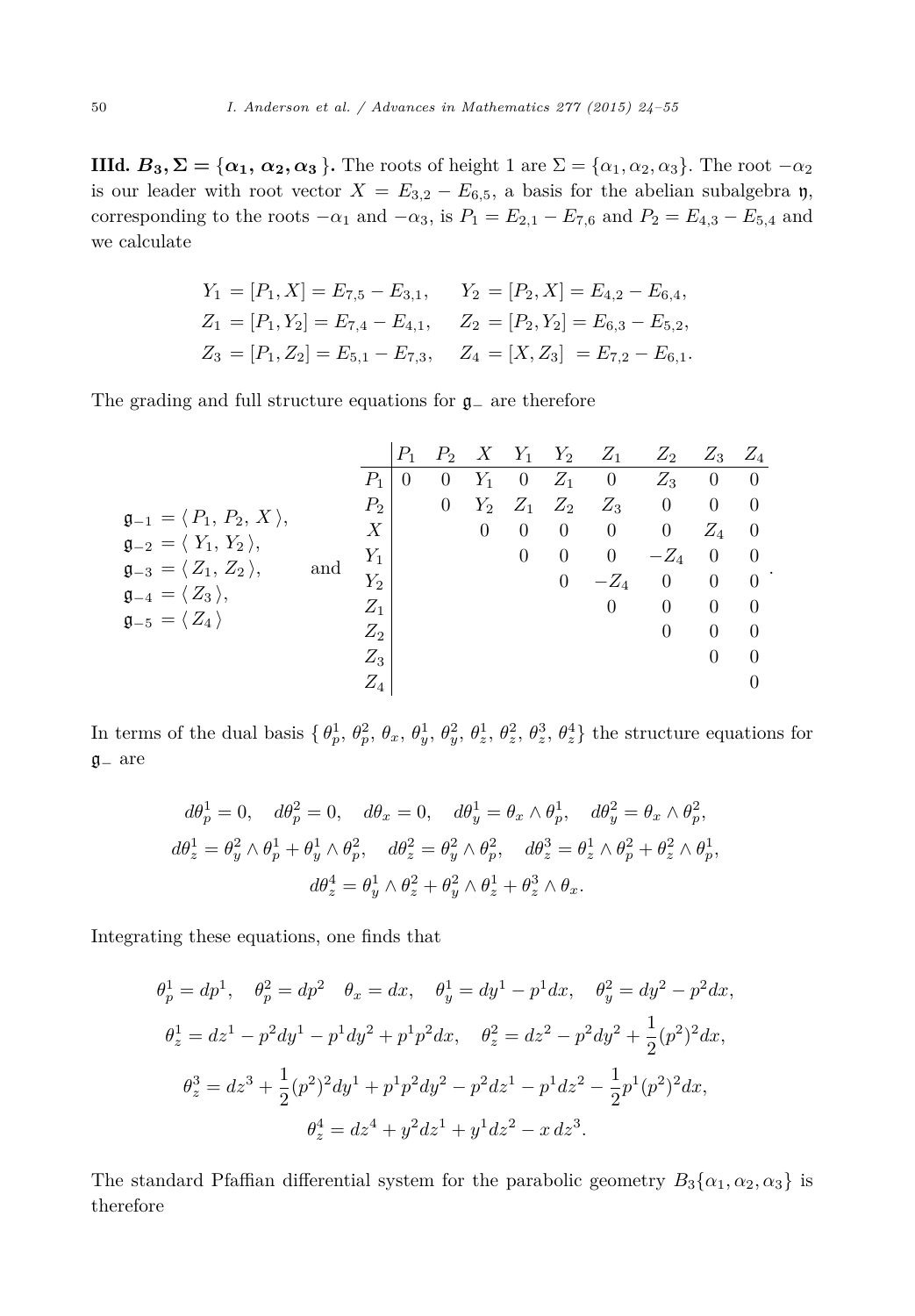$$
I_{B_3\{1,2,3\}} = \{\theta_y^1, \theta_y^2, \theta_z^1, \theta_z^2, \theta_z^3, \theta_z^4\}
$$
  
=  $\{dy^1 - p^1 dx, dy^2 - p^2 dx, dz^1 - p^1 p^2 dx, dz^2 - \frac{1}{2}(p^2)^2 dx, dz^3 - \frac{1}{2}p^1 (p^2)^2 dx,$   

$$
dz^4 - \frac{1}{2}p^2 (xp^1p^2 - y^1p^2 - 2y^2p^1) dx\}
$$

which is the canonical Pfaffian system for the first order Monge equations  $(1.10)$ . Given the visual asymmetry of these equations, it is a remarkable fact that the symmetry algebra is isomorphic to  $\mathfrak{so}(4,3)$ .

**Va.**  $G_2\{\alpha_1\}$ . Let  $\{H_1, H_2\}$  be a Cartan subalgebra for  $\mathfrak{g}_2$  and let  $Y_1, Y_2, Y_3, Y_4, Y_5, Y_6$ be bases for the root spaces for the negative roots  $-\alpha_1$ ,  $-\alpha_2$ ,  $-\alpha_1 - \alpha_2$ ,  $-2\alpha_1 - \alpha_2$ ,  $-3\alpha_1 - \alpha_2$ ,  $-3\alpha_1 - 2\alpha_2$ . In terms of a Chevalley basis (see [8, [p. 346\]\)](#page-30-0), the structure equations for  $\mathfrak{g}_2$  are, in part,

|       | $H_1$ | $H_2$ | $Y_1$          | $Y_2$   | $Y_3$        | $Y_4$          | $Y_5$    | $Y_6$                     |
|-------|-------|-------|----------------|---------|--------------|----------------|----------|---------------------------|
| $H_1$ | 0     | 0     | $-2Y_1$        |         | $3Y_2$ $Y_3$ | $-Y_4$         | $-3Y_5$  | $\theta$                  |
| $H_2$ |       | 0     | $Y_1$          | $-2Y_2$ | $-Y_3$       | $\overline{0}$ | $Y_5$    | $-Y_6$                    |
| $Y_1$ |       |       | $\overline{0}$ | $-Y_3$  | $-2Y_4$      | $3Y_5$         | $\theta$ | 0                         |
| $Y_2$ |       |       |                | 0       | 0            | 0              | $Y_6$    | 0<br>$\ddot{\phantom{a}}$ |
| $Y_3$ |       |       |                |         | $\theta$     | $3Y_6$         | 0        | 0                         |
| $Y_4$ |       |       |                |         |              | $\theta$       | $\theta$ | 0                         |
| $Y_5$ |       |       |                |         |              |                | $\theta$ | 0                         |
| $Y_6$ |       |       |                |         |              |                |          |                           |

For  $\Sigma = \{\alpha_1\}$  the roots of height 1 are  $\alpha_1$  and  $\alpha_1 + \alpha_2$  and thus  $\mathfrak{g}_-$  is spanned by the vectors

$$
Q = Y_3, \ X = Y_1, \ P = [Q, X] = 2Y_4, \ Y = [P, X] = -6Y_5, \ Z = [Q, P] = 6Y_6.
$$

The structure equations for the dual coframe  $\{\theta^q, \theta^x, \theta^p, \theta^y, \theta^z\}$  are

$$
d\theta^q = 0
$$
,  $d\theta^x = 0$ ,  $d\theta^p = \theta^x \wedge \theta^q$ ,  $d\theta^y = \theta^x \wedge \theta^p$ ,  $d\theta^z = \theta^p \wedge \theta^q$ ,

which are easily integrated to give

$$
\theta^q = dq, \quad \theta^x = dx, \quad \theta^p = dp - q \, dx, \quad \theta^y = dy - p \, dx,
$$

$$
\theta^z = dz - q \, dp + \frac{1}{2} q^2 \, dx.
$$

The standard differential system for  $\mathfrak{g}_2\{\alpha_1\}$  is therefore

$$
I_{G_2\{1\}} = \text{span}\{\theta^y, \theta^p, \theta^z\} = \text{span}\ \{dy - p\,dx, \,dp - q\,dx, dz - \frac{1}{2}q^2\,dx\},\
$$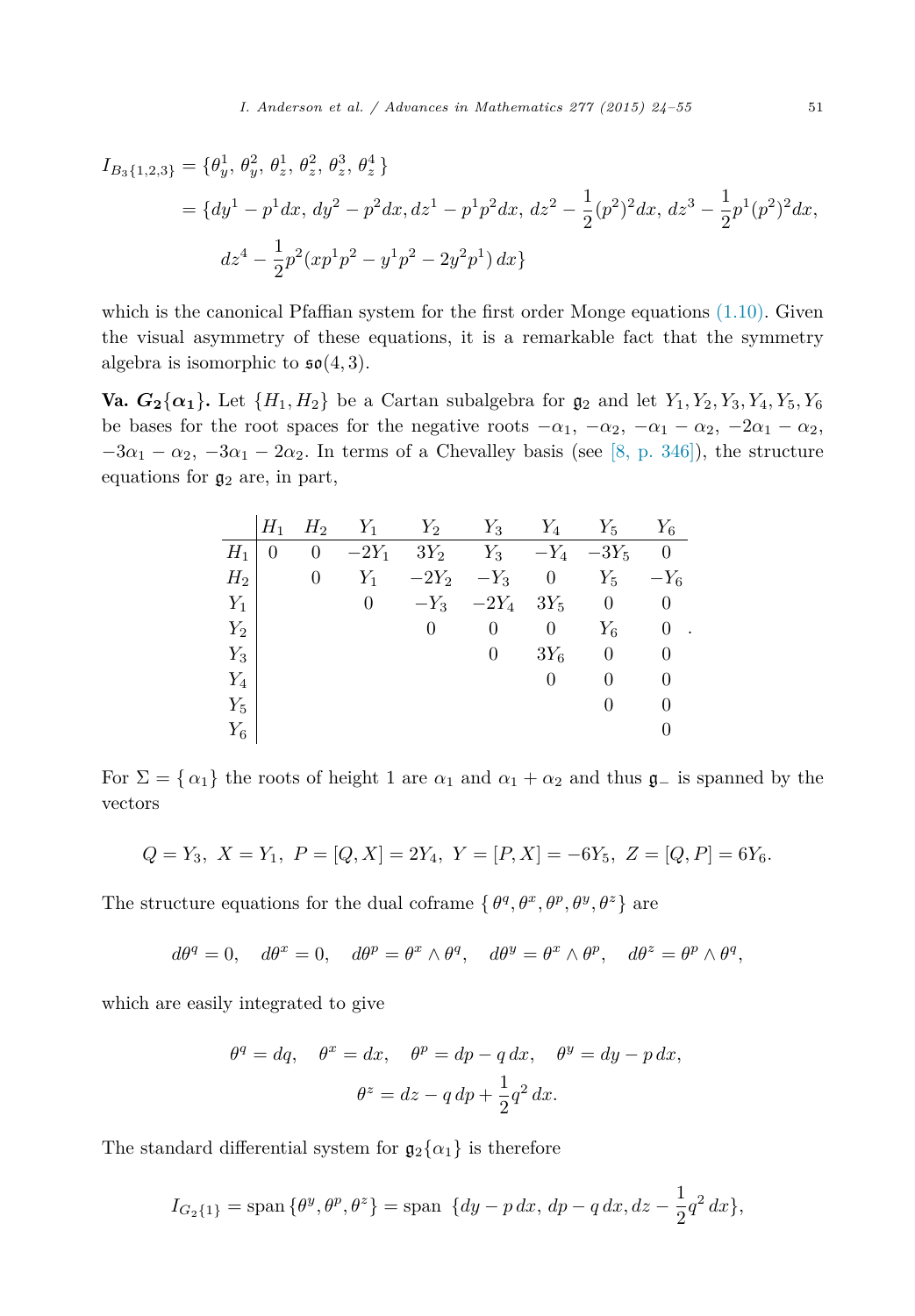<span id="page-28-0"></span>which is the canonical Pfaffian system for the Cartan–Hilbert equation [\(1.1\).](#page-1-0)

Vb.  $G_2\{\alpha_1, \alpha_2\}$ . In this case the roots of height 1 are  $\{\alpha_1, \alpha_2\}$  so that  $\mathfrak{g}_-$  is the sum of all the negative root spaces. We set

$$
R = Y_2
$$
,  $X = Y_1$ ,  $Q = [R, X] = Y_3$ ,  $P = [Q, X] = 2Y_4$ ,  
 $Y = [P, X] = -6Y_5$ ,  $Z = [Y, R] = 6Y_6$ .

The structure equations for the dual coframe  $\{\theta^r, \theta^x, \theta^q, \theta^p, \theta^y, \theta^z\}$  are

$$
d\theta^r = 0, \quad d\theta^x = 0, \quad d\theta^q = \theta^x \wedge \theta^r, \quad d\theta^p = \theta^x \wedge \theta^q,
$$

$$
d\theta^y = \theta^x \wedge \theta^p, \quad d\theta^z = \theta^r \wedge \theta^y + \theta^p \wedge \theta^q
$$

which are easily integrated to give

$$
\theta^r = dr, \quad \theta^x = dx, \quad \theta^q = dq - r \, dx, \quad \theta^p = dp - q \, dx,
$$
  

$$
\theta^y = dy - p \, dx, \quad \theta^z = dz + r \, dy - q \, dp + \left(\frac{1}{2}q^2 - pr\right) dx.
$$

The standard differential system for  $\mathfrak{g}_2\{\alpha_1\}$  is therefore

$$
I_{G_2\{1,2\}} = \text{span}\{\theta^y, \theta^p, \theta^q, \theta^z\} = \text{span}\ \{dy - p\,dx, \,dp - q\,dx, dq - r\,dx, dz - \frac{1}{2}q^2\,dx\},\
$$

which is the canonical Pfaffian system for the prolongation of the Pfaffian system for the Cartan–Hilbert equation  $(1.1)$  given in the previous case.

#### 5. Infinitesimal symmetries for the standard models

In this section we give explicit formulas for the infinitesimal symmetries for the Monge equations in [Theorem A.](#page-3-0) We find that these infinitesimal symmetries are all prolonged point symmetries and that coefficients of the vector fields for any symmetry are all quadratic functions of the variables  $x, y^i, z^{\alpha}$ .

The infinitesimal symmetries for any first order system of Monge equations

$$
\dot{z}^{\alpha} = F^{\alpha}(x, y^i, \dot{y}^i, z^{\alpha})
$$

is, by definition, the Lie algebra of vector fields

$$
X = A\frac{\partial}{\partial x} + B^i \frac{\partial}{\partial y^i} + C^\alpha \frac{\partial}{\partial z^\alpha} + D^i \frac{\partial}{\partial \dot{y}^i},\tag{5.1}
$$

where the coefficients A,  $B^i$ ,  $C^{\alpha}$ ,  $D^i$  are functions of the variables x,  $y^i$ ,  $z^{\alpha}$ ,  $\dot{y}^i$ , which preserve the Pfaffian system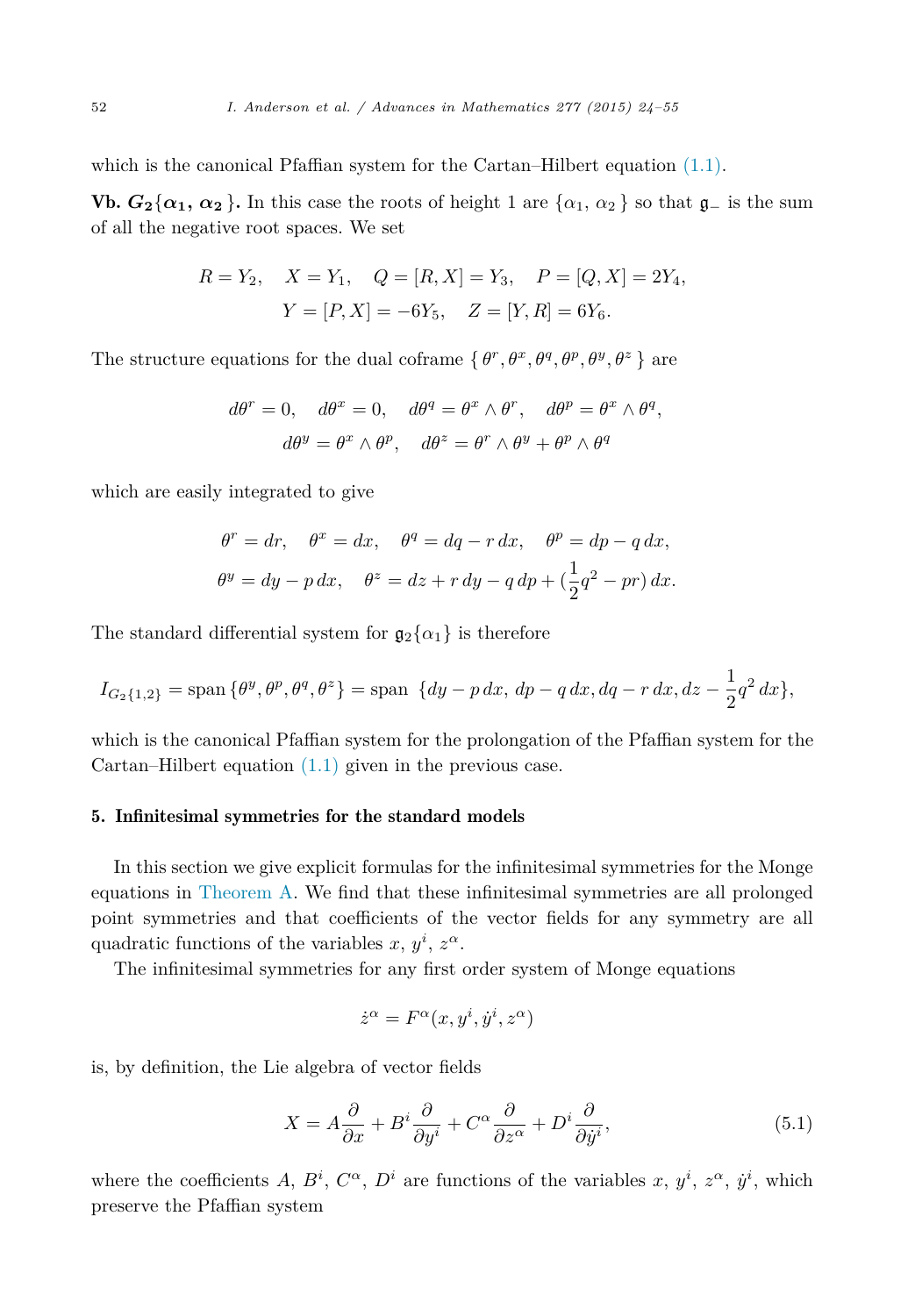$$
\mathcal{I} = \text{span}\{\theta^i = dy^i - y^i dx, \theta^\alpha = dz^\alpha - F^\alpha dx\}.
$$

From the equation  $\mathcal{L}_X \theta^i \equiv 0 \text{ mod } \mathcal{I}$  one finds that the coefficients *A* and  $B^i$  are independent of the variables  $\dot{y}^i$  and that

$$
D^{i} = D_{x}B^{i} - \dot{y}^{i}D_{x}A, \text{ where } D_{x} = \frac{\partial}{\partial x} + \dot{y}^{i}\frac{\partial}{\partial y^{i}} + F^{\alpha}\frac{\partial}{\partial z^{\alpha}}.
$$
 (5.2)

The equation  $\mathcal{L}_X\theta^\alpha \equiv 0 \mod \mathcal{I}$  then implies [i] that the coefficients  $C^\alpha$  are also independent of the variables  $\dot{y}^i$  so that X is a prolonged point transformation, and  $[\mathbf{ii}]$ 

$$
D_x C^{\alpha} - X(F^{\alpha}) - F^{\alpha} D_x(A) = 0.
$$
\n
$$
(5.3)
$$

To continue, we now take  $F^{\alpha} = F^{\alpha}_{ij} \dot{y}^{i} \dot{y}^{j}$ , where the coefficients  $F^{\alpha}_{ij} = F^{\alpha}_{ji}$  are constant. Then, by Eq.  $(5.1)$ , we find that  $(5.3)$  becomes

$$
D_x C^{\alpha} - 2F_{ij}^{\alpha} D_x B^i \dot{y}^j + F^{\alpha} D_x(A) = 0.
$$

This equation is a polynomial identity in the derivatives  $\dot{y}^j$  of order 4. From the coefficients of  $\dot{y}^i \dot{y}^j \dot{y}^h \dot{y}^k$  and 1 one finds that

$$
\frac{\partial A}{\partial z^{\alpha}} = 0 \quad \text{and} \quad \frac{\partial C^{\alpha}}{\partial x} = 0. \tag{5.4}
$$

The coefficients of  $\dot{y}^i$ ,  $\dot{y}^i \dot{y}^j$  and  $\dot{y}^i \dot{y}^j \dot{y}^k$  give, respectively,

$$
2F_{\ell i}^{\alpha} \frac{\partial B^{\ell}}{\partial x} = \frac{\partial C^{\alpha}}{\partial y^{i}},\tag{5.5a}
$$

$$
F_{\ell i}^{\alpha} \frac{\partial B^{\ell}}{\partial y^{j}} + F_{\ell j}^{\alpha} \frac{\partial B^{\ell}}{\partial y^{i}} = F_{ij}^{\alpha} \frac{\partial A}{\partial x} + F_{ij}^{\beta} \frac{\partial C^{\alpha}}{\partial z^{\beta}}, \text{ and}
$$
 (5.5b)

$$
2F_{\ell(i}^{\alpha}F_{jk}^{\beta}\frac{\partial B^{\ell}}{\partial z^{\beta}} = F_{(ij}^{\alpha}\frac{\partial A}{\partial y^k)}.
$$
\n(5.5c)

These are the determining equations for the symmetries of the Monge equations  $\dot{z}^{\alpha}$  =  $F_{ij}^{\alpha} \dot{y}^i \dot{y}^j$ .

The integrability conditions for  $(5.4)$  and  $(5.5)$  imply that all the coefficients *A*,  $B^i$  and  $C^{\alpha}$  are quadratic functions of the coordinates  $\{x, y^i, z^{\alpha}\}$ . Thus the determining equations reduce to purely algebraic equations. It is now a straightforward, albeit a slightly tedious, matter to explicitly construct a basis for all the solutions to the determining equations. The results of these calculations are summarized in the following table of symmetries for the Monge equations of type *A*, *BD* and *C*.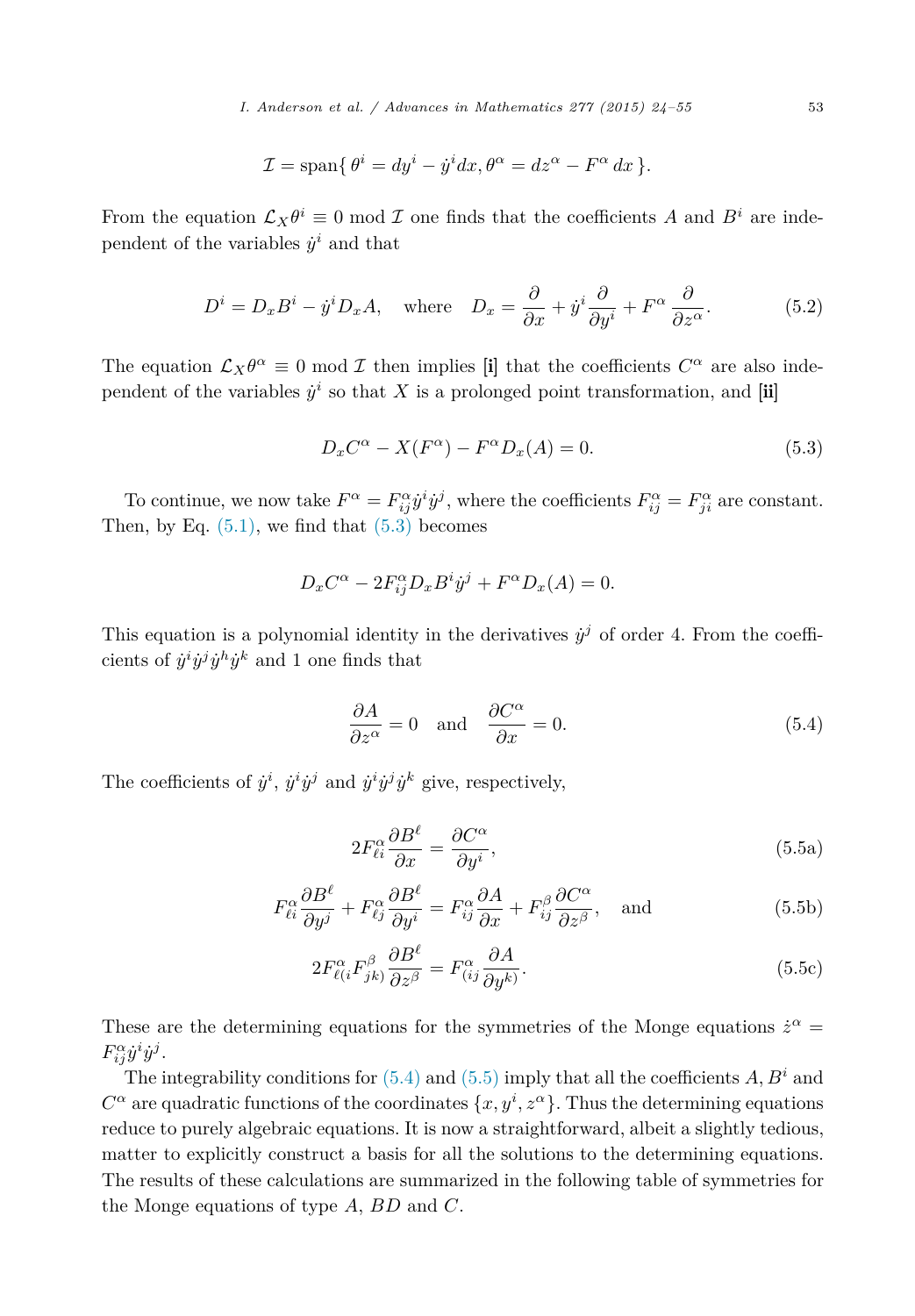<span id="page-30-0"></span>

| gr.            | $\dot{z}^i = \dot{y}^0 \dot{y}^i$                                                                                                                        | $\dot{z} = \frac{1}{2} \kappa_{ij} \dot{y}^i \dot{y}^j$                                                              | $\dot{z}^{ij}=\dot{y}^{i}\dot{y}^{j}$                                                                        |
|----------------|----------------------------------------------------------------------------------------------------------------------------------------------------------|----------------------------------------------------------------------------------------------------------------------|--------------------------------------------------------------------------------------------------------------|
| $-1$           | $\partial_x, \ \partial_{y^0}, \ \partial_{y^i}, \ \partial_{z^i}$                                                                                       | $\partial_x, \, \partial_{y^i}, \, \partial_z$                                                                       | $\partial_x, \ \partial_{y^i}, \ \partial_{z^{ij}}$                                                          |
| $\overline{0}$ | $x\,\partial_x + \frac{1}{2}y^0\,\partial_{y^0} + \frac{1}{2}y^i\,\partial_{y^i}$                                                                        | $x\,\partial_x + \frac{1}{2}y^i\,\partial_{y^i}$                                                                     | $x\,\partial_x + \frac{1}{2}y^j\,\partial_{y^j}$                                                             |
|                | $y^0 \partial_x + z^i \partial_{y^i}$ ,<br>$y^i \partial_x + z^i \partial_{y^0}$                                                                         | $y^i \partial_x + \frac{1}{2} z \kappa^{ij} \partial_{y^j}$                                                          | $y^i \partial_x + \frac{1}{2} z^{ij} \partial_{y^j}$                                                         |
|                | $x\partial_{y^0} + y^i \partial_x$ ,<br>$x\check{\partial_y}^i + y^0\partial_{z^i}$                                                                      | $x \kappa^{ij} \partial_y^j + y^i \partial_z$                                                                        | $x \, \partial_{y^i} + 2y^j \, \partial_{ij}$<br>$\partial_{ij} = \frac{1+\delta_{ij}}{2} \partial_{z^{ij}}$ |
|                | $y^0\partial_{y^0}+z^i\partial_{z^i}\,,$<br>$y^i\partial_{y^j}+z^i\partial_{z^j}$                                                                        | $y^i \partial_{y^i} + 2z \partial_z$ ,<br>$\kappa^{ik}b_{ij}y^j\,\partial_{y^k}\, \left(b_{ij}\,\,{\rm skew}\right)$ | $y^i\,\partial_{y^j}+2z^{ik}\,\partial_{jk}$                                                                 |
| $\mathbf{1}$   | $x^2\partial_x+xy^0\partial_{y^0}+xy^i\partial_{y^i}$<br>$+ y^0 y^i \partial_{z^i}$                                                                      | $x^2\partial_x+zy^i\partial_{y^i}+K\partial_z$<br>$K = \kappa_{ij} y^i y^j$                                          | $x^2\partial_x+xy^i\partial_{y^i}+y^iy^j\partial_{z^{ij}}$                                                   |
|                | $xy^0\partial_x+(y^0)^2\partial_{y^0}+y^0z^i\partial_{z^i}\;,$<br>$xy^i\partial_x+xz^i\partial_{y^0}+y^iy^j\partial_{y^j}$<br>$+ z^i y^j \partial_{z^j}$ | $xy^{i}\partial_{x}+(y^{i}y^{j}+(xz-K)\kappa^{ij})\partial_{y^{j}}$<br>$+ zy^{i}\partial_z$                          | $x y^i \partial_x + y^j z^{ik} \partial_{jk}$<br>$+\frac{1}{2}(xz^{ij}+y^iy^j)\partial_{y^i}$                |
|                | $y^0 y^i \partial_x + y^0 z^i \partial_{y^0} + y^i z^j \partial_{y^j}$<br>$+ z^i z^k \partial_{z^k}$                                                     | $K\partial_x + zy^i\partial_{y^i} + z^2\partial_z$                                                                   | $y^i y^j \partial_x + z^{ih} z^{jk} \partial_{hk}$<br>$+\frac{1}{2}(y^iz^{jk}+y^jz^{ik})\partial_{y^k}$      |

It is not difficult to see that *the above point symmetries for our Monge equations coincide* with the *infinitesimal* generators for the G action on  $G/\tilde{P}$ , where  $\tilde{P}$  is the *parabolic subgroup of G defined by the* |1|*-gradings using the leader only.*

# Acknowledgments

The Maple software used in this research was developed with the support of Anderson's NSF grant ACI 1148331SI2-SSE. The research was also supported by the Polish National Research Center under the grant DEC-2013/09/B/ST1/01799. The authors thank the referee for suggestions that improve the exposition of this paper.

## References

- [1] A. Čap, J. Slovák, Parabolic Geometries I, [Background](http://refhub.elsevier.com/S0001-8708(15)00076-6/bib6361702D736C6F76616B3A3230303961s1) and General Theory, Math. Surveys Monogr., [vol. 154,](http://refhub.elsevier.com/S0001-8708(15)00076-6/bib6361702D736C6F76616B3A3230303961s1) Amer. Math. Soc., 2009.
- [2] E. Cartan, Sur la [structure](http://refhub.elsevier.com/S0001-8708(15)00076-6/bib63617274616E3A3138393361s1) des groupes simples finis et continus, C. R. Math. Acad. Sci. Paris (1893) [784–786.](http://refhub.elsevier.com/S0001-8708(15)00076-6/bib63617274616E3A3138393361s1)
- [3] E. Cartan, Über die einfachen [Transformationgruppen,](http://refhub.elsevier.com/S0001-8708(15)00076-6/bib63617274616E3A3138393362s1) Leipz. Ber. (1893) 395–420.
- [4] E. Cartan, Les systèmes de Pfaff, à cinq variables ans les [équations](http://refhub.elsevier.com/S0001-8708(15)00076-6/bib63617274616E3A3139313061s1) aux dériées partielles du second ordre, Ann. Sci. Éc. Norm. Supér. 27 (1910) [109–192.](http://refhub.elsevier.com/S0001-8708(15)00076-6/bib63617274616E3A3139313061s1)
- [5] E. Cartan, Sur les systémes en involution [d'équations](http://refhub.elsevier.com/S0001-8708(15)00076-6/bib63617274616E3A3139313161s1) aux dérivées partielles du second ordre á une fonction inconnue de trois variables [indépendantes,](http://refhub.elsevier.com/S0001-8708(15)00076-6/bib63617274616E3A3139313161s1) Bull. Soc. Math. France 39 (1910) 352–443.
- [6] E. Cartan, Sur l'éuivalance absolute de certain systémes d'équations [différentielles](http://refhub.elsevier.com/S0001-8708(15)00076-6/bib63617274616E3A3139313461s1) et sur certaines familles de [courbes,](http://refhub.elsevier.com/S0001-8708(15)00076-6/bib63617274616E3A3139313461s1) Bull. Soc. Math. France 42 (1914) 12–48.
- [7] M.F. Engel, Sur un groupe simple á quatorze [paramétres,](http://refhub.elsevier.com/S0001-8708(15)00076-6/bib656E67656C3A3138393361s1) C. R. Math. Acad. Sci. Paris 116 (1893) [786–788.](http://refhub.elsevier.com/S0001-8708(15)00076-6/bib656E67656C3A3138393361s1)
- [8] W. Fulton, J. Harris, [Representation](http://refhub.elsevier.com/S0001-8708(15)00076-6/bib66756C746F6E2D6861727269733A3139393161s1) Theory: A First Course, Grad. Texts in Math., vol. 129, [Springer-Verlag,](http://refhub.elsevier.com/S0001-8708(15)00076-6/bib66756C746F6E2D6861727269733A3139393161s1) New York, 1991.
- [9] T. Hawkins, [Emergence](http://refhub.elsevier.com/S0001-8708(15)00076-6/bib6861776B696E73s1) of the Theory of Lie Groups, Sources Stud. Hist. Math. Phys. Sci., Springer-Verlag, New York, 2000. An essay in the history of [mathematics](http://refhub.elsevier.com/S0001-8708(15)00076-6/bib6861776B696E73s1) 1869–1926.
- [10] S. Helgason, Invariant differential equations on [homogeneous](http://refhub.elsevier.com/S0001-8708(15)00076-6/bib68656C6761736F6E3A3139373761s1) manifolds, Bull. Amer. Math. Soc. 85 (5) (1977) [751–774.](http://refhub.elsevier.com/S0001-8708(15)00076-6/bib68656C6761736F6E3A3139373761s1)